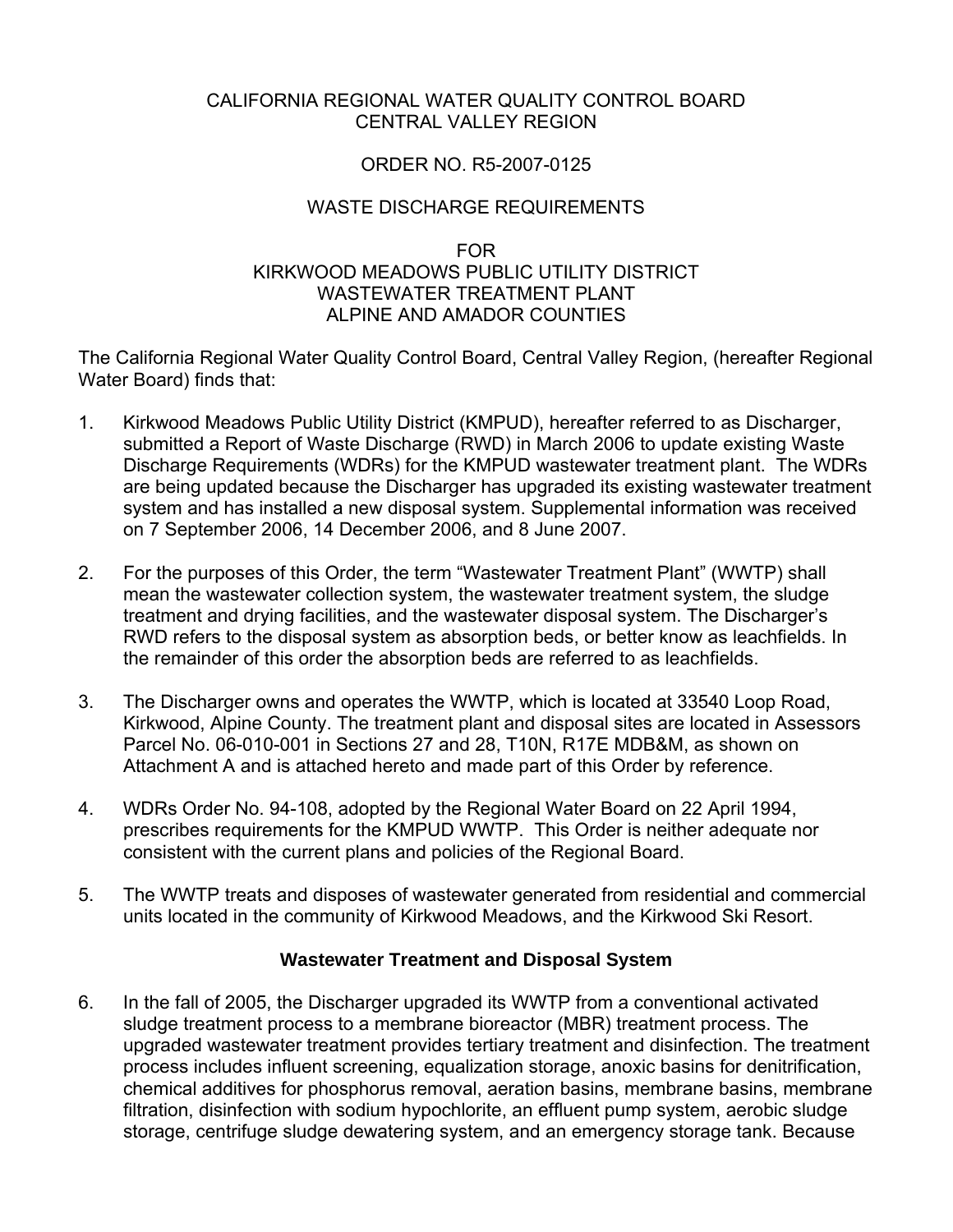of climatic conditions (i.e., significant winter snowfall) a majority of the wastewater treatment system is located inside of a building. A treatment system flowchart is presented in Attachment B, which is attached hereto and made part of this Order by reference. Each treatment component is further described below. The upgraded wastewater treatment system has a monthly average design capacity of 190,000 gallons per day (gpd) and a peak daily flow of 274,000 gpd. According to information provided in the Discharger's monthly self-monitoring reports for the year 2006, the monthly average influent flows range from approximately 21,300 to 92,650 gpd, with highest flows occurring during the late winter and early spring when snowmelt tends to occur.

- 7. Wastewater is delivered to the treatment system via two influent pump stations (East Lift Station and Main Lift Station). The East Lift Station has two 230 gallon per minute (gpm) submersible pumps that can be upsized to 400 gpm, while the Main Lift Station has two 90 gpm submersible pumps. Influent wastewater is screened using an automatic fine screen with 1/8-inch perforations that incorporates screening, washing, and compaction functions. The purpose of the screening is to remove larger solids and grit that could damage pumps or interfere with downstream process equipment. Screenings and grit are accumulated in a bagging unit and are picked up weekly for off-site disposal.
- 8. As part of the WWTP in upgrade in 2005, the Discharger installed a magnetic influent flow meter. However, the Discharger reported that the influent flow meter is not functioning correctly. The Discharger has been monitoring flows at the WWTP by monitoring effluent being discharged to the effluent disposal system. This Order requires the Discharger to monitor influent flows to the treatment plant and also requires the Discharger to fix or replace the influent flow meter so influent flows can be measured.
- 9. After screening, influent is routed into one of two equalization basins and/or an emergency storage basin (when needed) prior to being pumped into the treatment process. The main function of the equalization storage basins is to allow a portion of peak flows to be stored and then treated after flows subside. This allows the treatment process to be more reliable under peak flows. If Equalization Basin No. 1 becomes filled and there is need to store additional screened wastewater, then excess flow (influent flow minus flow to the MBR) is pumped from Equalization Basin No. 1 to Equalization Basin No. 2. If Equalization Basin No. 2 is filled and excess flows continue, Equalization Basin No. 2 overflows into Emergency Storage Basin No. 1. Equalization Basins Nos. 1 and 2, and the Emergency Storage Basin are closed (i.e., covered) hydraulic structures and are designed to provide one foot of freeboard. The equalization basins and storage basin sizes are as follows:

| <b>Basin</b>                  | Storage Volume (gallons) |
|-------------------------------|--------------------------|
| Equalization Basin No. 1      | 60,000                   |
| Equalization Basin No. 2      | 140,000                  |
| Emergency Storage Basin No. 1 | 65,000                   |

10. Prior to wastewater being pumped from Equalization Basin No. 1 into the MBR treatment process, wastewater flows into four Anoxic Basins where it is denitrified. Each Anoxic Basin is concrete lined and has a storage capacity of approximately 12,850 gallons. "Alum"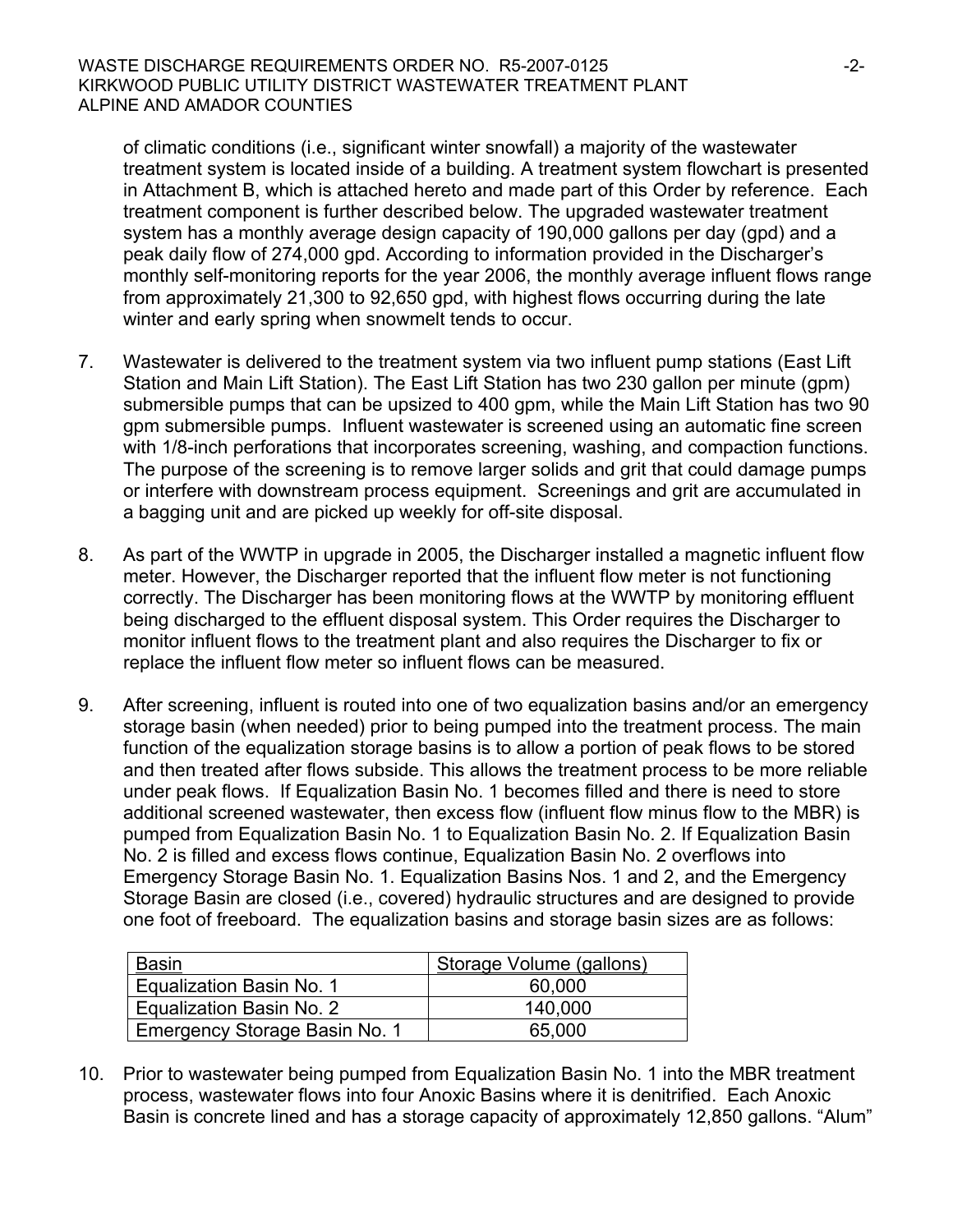(i.e., the coagulant aluminum sulfate) and caustics are then added to the wastewater to remove phosphorus.

- 11. After wastewater is denitrified and phosphorus removed, it is conveyed into the MBR treatment process, which includes two aeration basins, recirculation pumps, two membrane basins, and membrane filtration facilities.
- 12. Disinfection is performed by the addition of sodium hypochlorite to the MBR effluent. Duplex sodium hypochlorite feed units are used for redundancy. A 38,400-gallon chlorine contact basin is used to maximize contact time.
- 13. Besides emergency storage provisions, the WWTP incorporates many features that provide a high degree of reliability. All key mechanical equipment systems are provided with redundant standby units so that treatment can proceed at full capacity even when a piece of equipment fails. All pumping and aeration blowers have redundant units. The treatment system also includes multiple process basins so that treatment can continue if a basin is taken out of service for any reason. The KMPUD generates its own electrical power with onsite diesel generators. There are three normal power generators and one backup emergency generator. Only two of the four generators are needed to serve all key demands of the treatment facility at design capacity.
- 14. Disinfected wastewater is pumped via an effluent pump station to the effluent disposal system. The current effluent disposal system consists of approximately 3,040 linear feet of pressure-dosed leachline, which is divided among eight leachfields (leachfields 1 through 6, 10, and 10a) as shown on Attachment C and is attached hereto and made part of this Order by reference. The Discharger plans to abandon leachfields 5 and 6, and replace those with leachfields 7, 8 and 9 (installed in 2006), resulting in approximately 3,000 linear feet of disposal piping. The depth of the disposal trenches ranges from approximately four to six feet below ground surface. The Discharger's RWD indicates that effluent disposal system is designed to dispose of a monthly average flow of 190,000 gpd and a peak daily flow of 429,000 gallons.
- 15. In 1983, permeability testing of the soil in the area of current disposal system was conducted. Results of the testing indicate that the percolation rates ranged from approximately 2.2 to 11.4 inches per minute.
- 16. In March 2004, a hydrogeologic investigation of the effluent disposal system area was performed to determine whether the disposal system has enough hydraulic disposal capacity to accept a monthly average flow of 190,000 gpd. Results of the investigation indicate that the disposal system has sufficient disposal capacity, and that groundwater levels would rise to a maximum of two feet below the bottom of the disposal trenches.
- 17. Monitoring of wastewater depth in absorption bed disposal trenches can aid in estimating the condition of the effluent disposal system and in adjusting distribution of wastewater within the disposal system. Each individual absorption bed lateral has a monitoring port that terminates at the bottom of the gravel bed within the disposal trenches. The monitoring ports are equipped with a transducer that measures the water pressure in the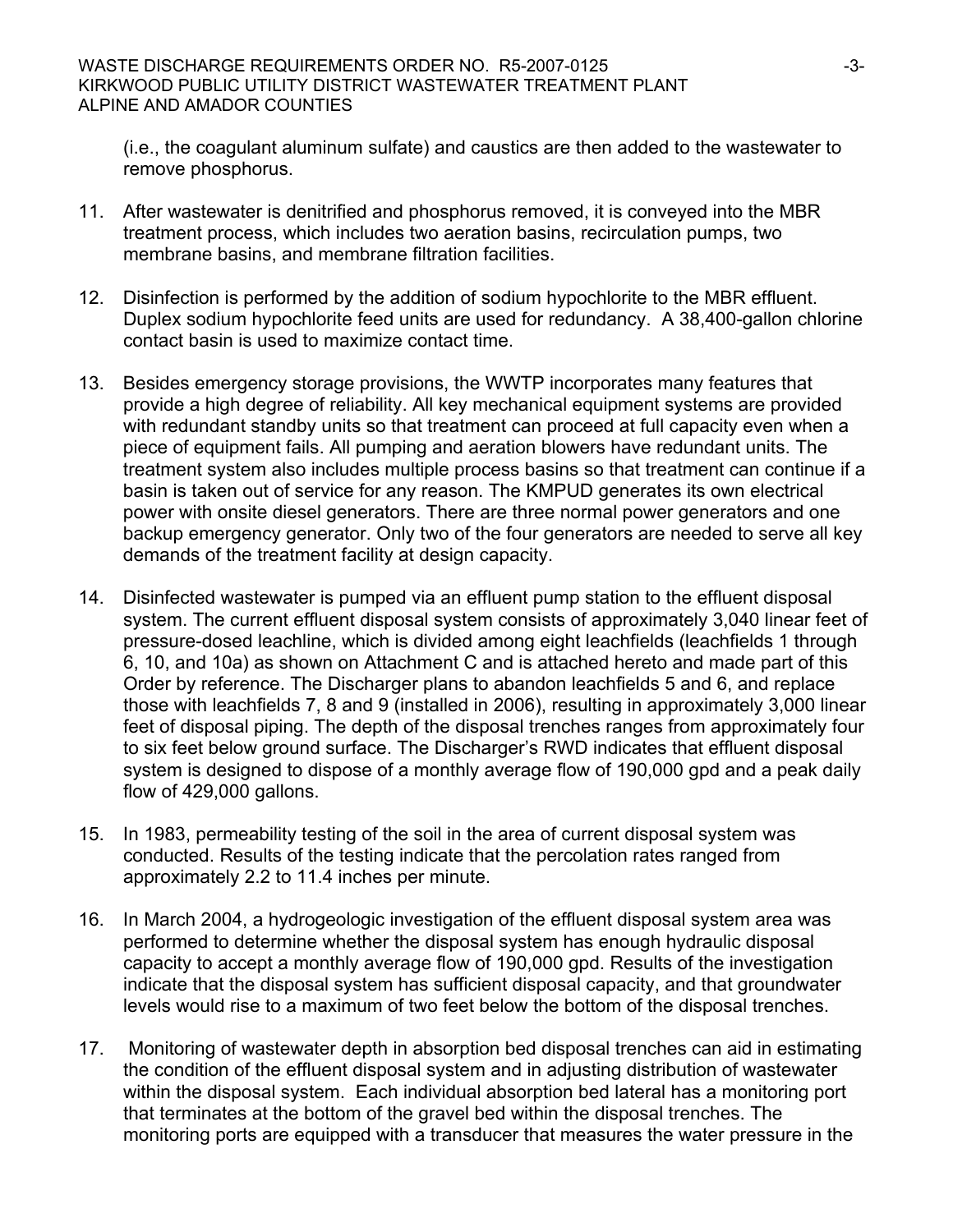disposal trenches, and the data is transmitted back to a receiving unit at the WWTP. Water level measurement data is reviewed by WWTP staff on a daily basis to ensure that the wastewater disposal system is working correctly and overflows (due to hydraulic overloading) do not occur.

18. Waste sludge from the MBR treatment process is accumulated and partially digested in an aerated solids holding tank. Sludge from the holding tank is dewatered using a centrifuge. The dewatered sludge is disposed of at an off-site landfill by a commercial hauling service.

# **Chemical Constituents**

19. Potable water for the community of Kirkwood Meadows and the Kirkwood Ski Resort is supplied by four groundwater supply wells. KMPUD provided potable water quality data for the year 2005, which is presented in the table below:

| Constituent                        | Units      | 2005 Results |           |           |           |
|------------------------------------|------------|--------------|-----------|-----------|-----------|
|                                    |            | Well #2      | Well $#3$ | Well #4   | Well #5   |
| Chloride                           | mg/L       | 2.7          | 2.0       | 1.1       | 1.6       |
| Sodium                             | mg/L       | 4.8          | 33.4      | 16        | 16        |
| Nitrate (as NO3)                   | mg/L       | 0.54         | < 0.05    | < 0.05    | < 0.05    |
| Nitrate (as N)                     | mg/L       | < 0.05       | < 0.05    | < 0.05    | < 0.05    |
| TDS <sup>1</sup>                   | mg/L       | 89           | 178       | 157       | 157       |
| Iron                               | ug/L       | 61           | < 50      | < 50      | $50$      |
| Manganese                          | ug/L       | $20$         | $30$      | 50        | 50        |
| Zinc                               | ug/L       | .043         | < 0.05    | < 0.02    | < 0.02    |
| EC <sup>2</sup>                    | umho/cm    | 91           | 250       | 201       | 197       |
| Total<br>Trihalomethanes           | ug/L       | <b>ND</b>    | <b>ND</b> | <b>ND</b> | <b>ND</b> |
| <b>Total Coliform</b><br>Organisms | <b>MPN</b> | <b>ND</b>    | <b>ND</b> | <b>ND</b> | <b>ND</b> |

<sup>1</sup>Total Dissolved Solids

2 Electrical Conductivity

20. As documented in the monthly monitoring reports, effluent wastewater quality for time period of January 2006 through January 2007 is characterized below. This data reflects the effluent from the upgraded MBR treatment process: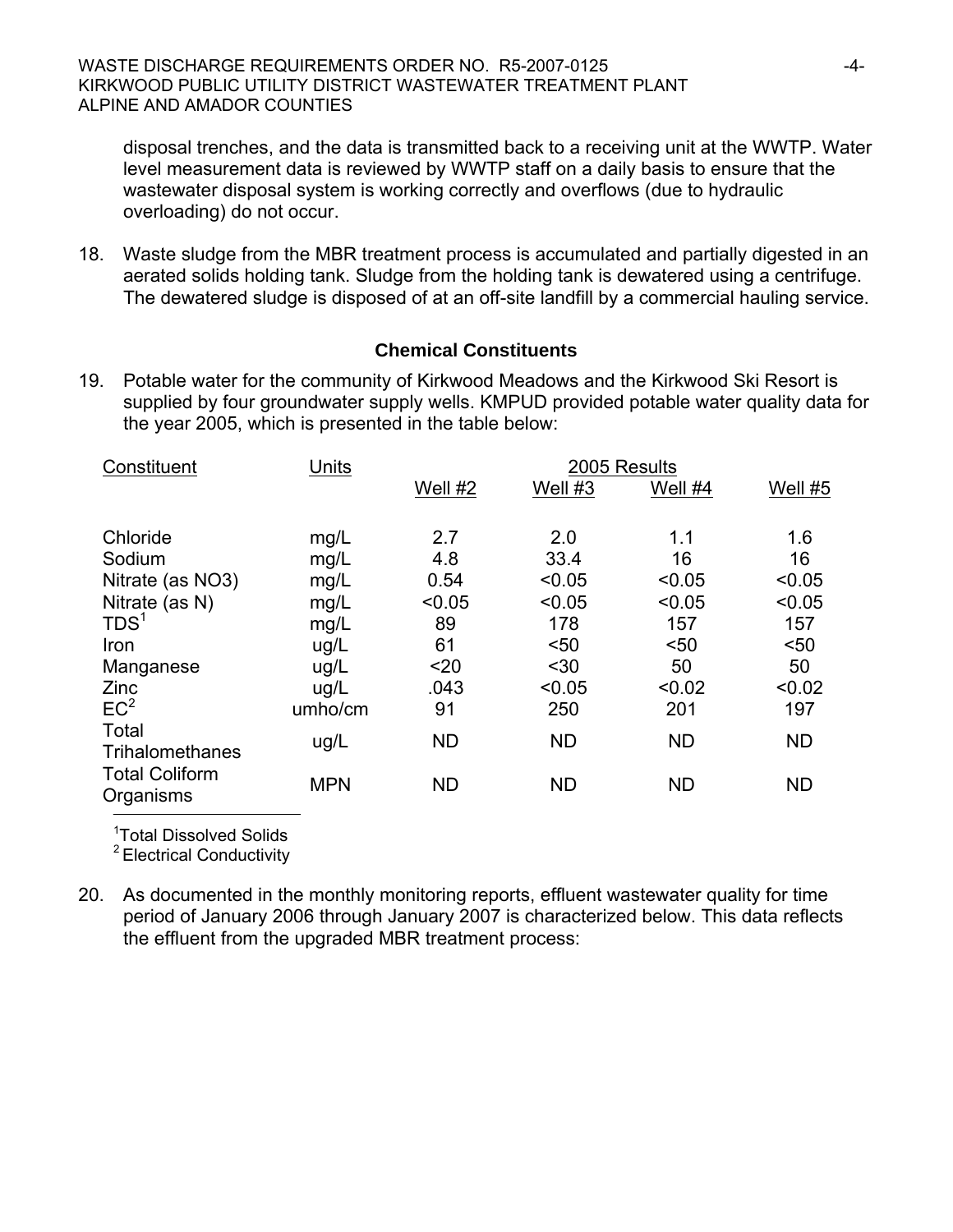#### WASTE DISCHARGE REQUIREMENTS ORDER NO. R5-2007-0125 KIRKWOOD PUBLIC UTILITY DISTRICT WASTEWATER TREATMENT PLANT ALPINE AND AMADOR COUNTIES

|                                 |                       | <b>Monthly Average Effluent</b> |
|---------------------------------|-----------------------|---------------------------------|
| Constituent                     | Units                 | Concentration                   |
| BOD <sub>5</sub>                | mg/L                  | $< 1.0$ to 3.6                  |
| <b>Suspended Solids</b>         | mg/L                  | $< 1.0$ to 2.0                  |
| Total Nitrogen (as N)           | mg/L                  | 10.5 to 19.8                    |
| <b>Total Phosphorus</b>         | mg/L                  | 0.2 to $10.4^1$                 |
| <b>Total Dissolved Solids</b>   | mq/L                  | 217 to $1620^1$                 |
| <b>Total Coliform Organisms</b> | MPN/100ml             | $< 2.0$ to $< 4251$             |
| pH                              | <b>Standard Units</b> | 6.8 to 8.3                      |

 $1$  Elevated concentrations of total phosphorus, total dissolved solids, and total coliform organisms were due to a plant upset from maintenance on the MBR membranes in the month of November 2006. Excluding the high concentrations of total phosphorous, total dissolved solids, and total coliform in November 2006, the highest monthly average concentrations for total phosphorous, total dissolved solids, and total coliform were 3.8 mg/L, 458 mg/L, and <2.0 MPN/100ml, respectively.

21. The RWD provided the projected effluent concentrations for the WWTP, which are presented in the table below:

| Constituent            | Warm Season<br>(May through October) | Cold Season<br>(November through April) |
|------------------------|--------------------------------------|-----------------------------------------|
| <b>TKN</b>             | <2                                   | <2                                      |
| Ammonia (as N)<br>mg/L | $<$ 1                                | $<$ 1                                   |
| Nitrate (as N) mg/L    | 2 to 15                              | 10 to 25                                |
| Total Nitrogen, mg/L   | 15                                   | 25                                      |
| TDS, mg/L              | 200 to $800^{\circ}$                 | 200 to 700 <sup>a</sup>                 |
| <b>PH</b>              | 6.3 to 7.0                           | 6.4 to 7.0                              |

#### **Approximate Seasonal Averages Based on Temperature and Snowmelt**

<sup>a</sup> When residential occupancy is very low (i.e., late spring), the salinity tends to be very low. When infiltration and inflow is very low (i.e., during the early fall), the salinity can be very high because of water conservation measures taken by the permanent residents due to the cost of water.

 With the exception of TDS and pH, the projected effluent quality that the upgraded WWTP will provide is similar to that of what the WWTP effluent quality was during 2006. TDS effluent quality was generally lower than the projected 700 to 800 mg/l (maximum concentrations), while pH units were a little higher in effluent quality during 2006 compared to the projected pH effluent quality.

#### **Wastewater Collection System**

22. The Discharger owns and maintains approximately 8.3 miles of six-inch gravity sewer lines, and approximately 3,600 feet of eight-inch force main sewer lines. Within the KMPUD collection system there are two sewage pump stations. Both pump stations have alternate power capabilities in case of power outages. KMPUD owns a portable generator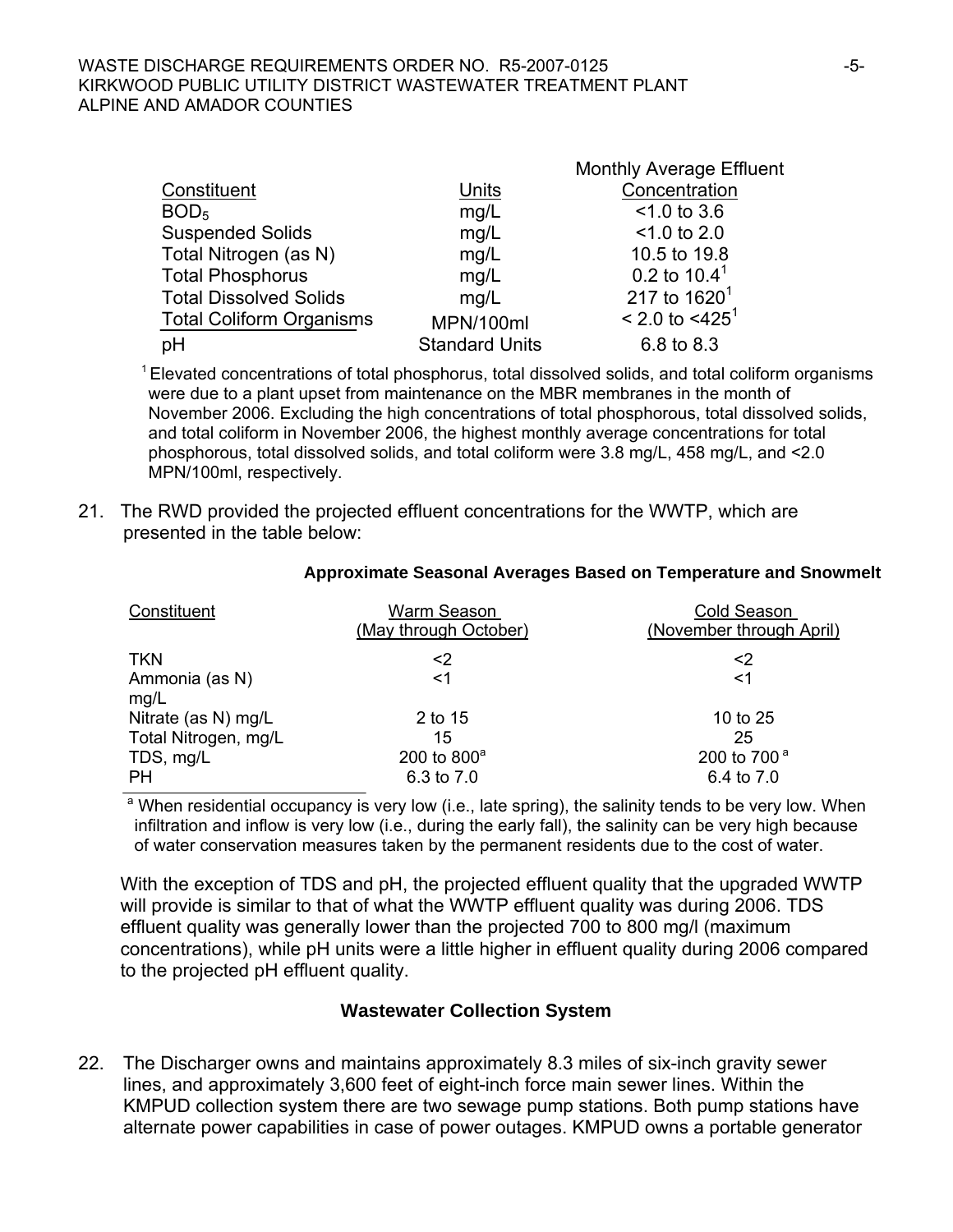that can provide alternate power if the emergency power system fails for any reason. Each pump station has alarms for high water levels and are connected to the WWTP SCADA system. When the WWTP is not manned, the alarm automatically notifies WWTP staff of potential problems at the pump stations.

- 23. KMPUD plans to conduct an assessment of the entire collection system in the summer of 2007 to identify areas of infiltration and inflow (I&I). Based on the results of the I&I assessment, KMPUD will determine which areas of the collection system need to be repaired. This Order requires the Discharger to submit the results of its I&I assessment, and provide a timeframe in which repairs will be made to the collection system. Because the KMPUD collection system is located in an environmentally sensitive area, and the water quality in the area are of pristine nature, this Order also requires the Discharger to prepare, submit, and implement a Sanitary Sewer System Operation, Maintenance, Overflow Prevention, and Response Plan.
- 24. The sanitary sewer system collects wastewater and consists of sewer pipes, manholes, and/or other conveyance system elements that direct raw sewage to the treatment facility. A "sanitary sewer overflow" is defined as a discharge to ground or surface water from the sanitary sewer system at any point upstream of the treatment facility. Temporary storage and conveyance facilities (such as wet wells, regulated impoundments, tanks, highlines, etc.) may be part of a sanitary sewer system and discharges to these facilities are not considered sanitary sewer overflows, provided that the waste is fully contained within these temporary storage/conveyance facilities. Sanitary sewer overflow is also defined in State Water Resources Control Board (State Water Board) Order No. 2006-0003-DWQ, *Statewide General Waste Discharge Requirements for Sanitary Sewer Systems*. A copy of State Water Board Order No. 2006-0003-DWQ is available at http://www.swrcb.ca.gov/resdec/wqorders/2006/wqo/wqo2006\_0003.pdf
- 25. For the facility, any sanitary sewer overflows would consist of varying mixtures of domestic and commercial wastewater, depending on land uses in the sewage collection system. The chief causes of sanitary sewer overflows include grease blockages, root blockages, debris blockages, sewer line flood damage, manhole structure failures, vandalism, pump station mechanical failures, power outages, storm or groundwater inflow/infiltration, lack of capacity, and/or contractor caused blockages.
- 26. Sanitary sewer overflows often contain high levels of suspended solids, pathogenic organisms, toxic pollutants, nutrients, oxygen demanding organic compounds, oil and grease, and other pollutants. Sanitary sewer overflows can cause temporary exceedences of applicable water quality objectives, pose a threat to public health, adversely affect aquatic life, and impair the public recreational use and aesthetic enjoyment of surface waters in the area.
- 27. The Discharger is expected to take all necessary steps to adequately maintain, operate, and prevent discharges from its sanitary sewer collection system. This Order requires the Discharger to prepare and implement a *Sewer System Management Plan* (SSMP) consistent with State Water Board Order No. 2006-0003-DWQ.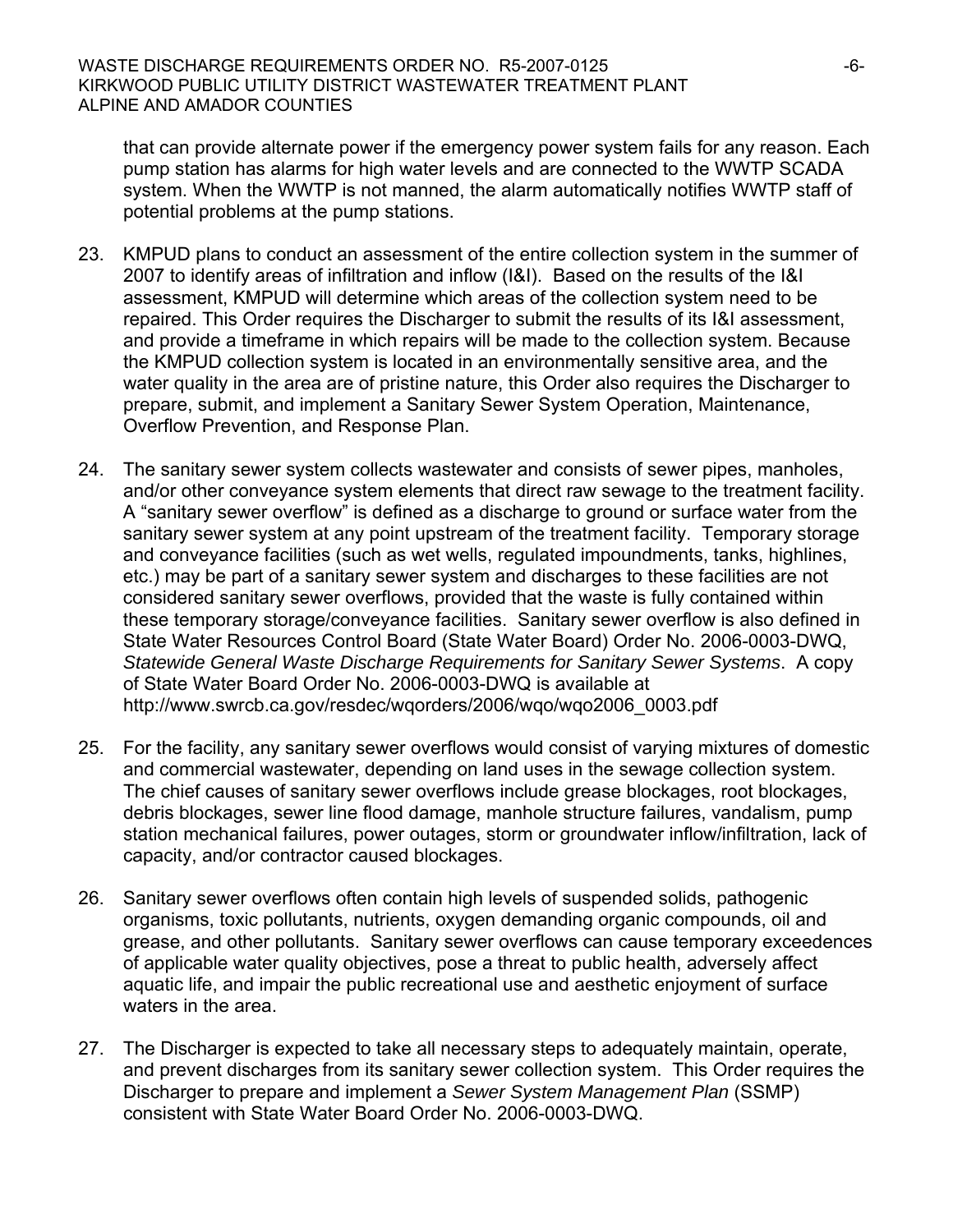# **Site-Specific Conditions**

- 28. Average annual rainfall for the Kirkwood Meadows area is approximately 46.54 inches per year; the 100-year return annual total rainfall is 84.31 inches per year. This data is based on rainfall data collected from the weather station at Twin Lakes, Alpine County (Station No. A70 9105 00).
- 29. The wastewater disposal areas are outside of the 100-year floodplain.
- 30. Soils within effluent disposal areas consist of a mixture of silty sands, with various amounts of intermixed cobbles and gravel.
- 31. Natural ground slopes within the effluent disposal area are approximately 0.05 feet per foot.
- 32. The facility lies within the San Joaquin Delta Hydrologic Unit Area No. 514.36, as depicted on interagency hydrologic maps prepared by the Department of Water Resources in August 1986.

# **Groundwater Considerations**

- 33. In 1999, Kleinfelder preformed a hydrogeologic investigation of the area where the existing leachfields are located. According to the information presented in the hydrogeologic investigation report, groundwater in the vicinity of the leachfields range from depths of 10 to 30 feet below ground surface. Groundwater flows northeast, with an estimated gradient of 0.1 feet per foot.
- 34. On 12 June 2006, and 17 November 2006, KMPUD sampled groundwater monitoring wells MW-2B and MW-5B in the vicinity of new proposed leachfields (leachfields 7, 8, and 9) to provide groundwater quality data for typical domestic wastewater constituents. The groundwater monitoring wells sampled are part of a petroleum groundwater cleanup project at the Kirkwood Maintenance Station. Leachfields 7, 8, and 9 are located near the maintenance station. Results of two sampling events are presented below:

|                                    |                     | <b>June 2006</b><br><b>Results</b> |            | November 2006 Results |
|------------------------------------|---------------------|------------------------------------|------------|-----------------------|
| Constituent/Parameter              | Units               | MW-5B                              | $MW-2B$    | MW-5B                 |
| Depth to groundwater<br><b>TDS</b> | Measurement<br>mg/L | 21.7<br>134                        | 33.7<br>97 | 33.9<br>122           |
| Manganese                          | mg/L                | 0.079                              | 3.3        | 1.0                   |
| Sodium<br>Chloride                 | mg/L<br>mg/L        | 6.9<br>10                          | 12<br>6.8  | 8.7<br>11             |
| Nitrate as N                       | mg/L                | 1.2                                | < 0.05     | 0.14                  |
| <b>TKN</b>                         | mg/L                | 1.0                                | 1.0        | 1.0                   |
| pH                                 | Standard units      | 5.9                                | 6.2        | 6.0                   |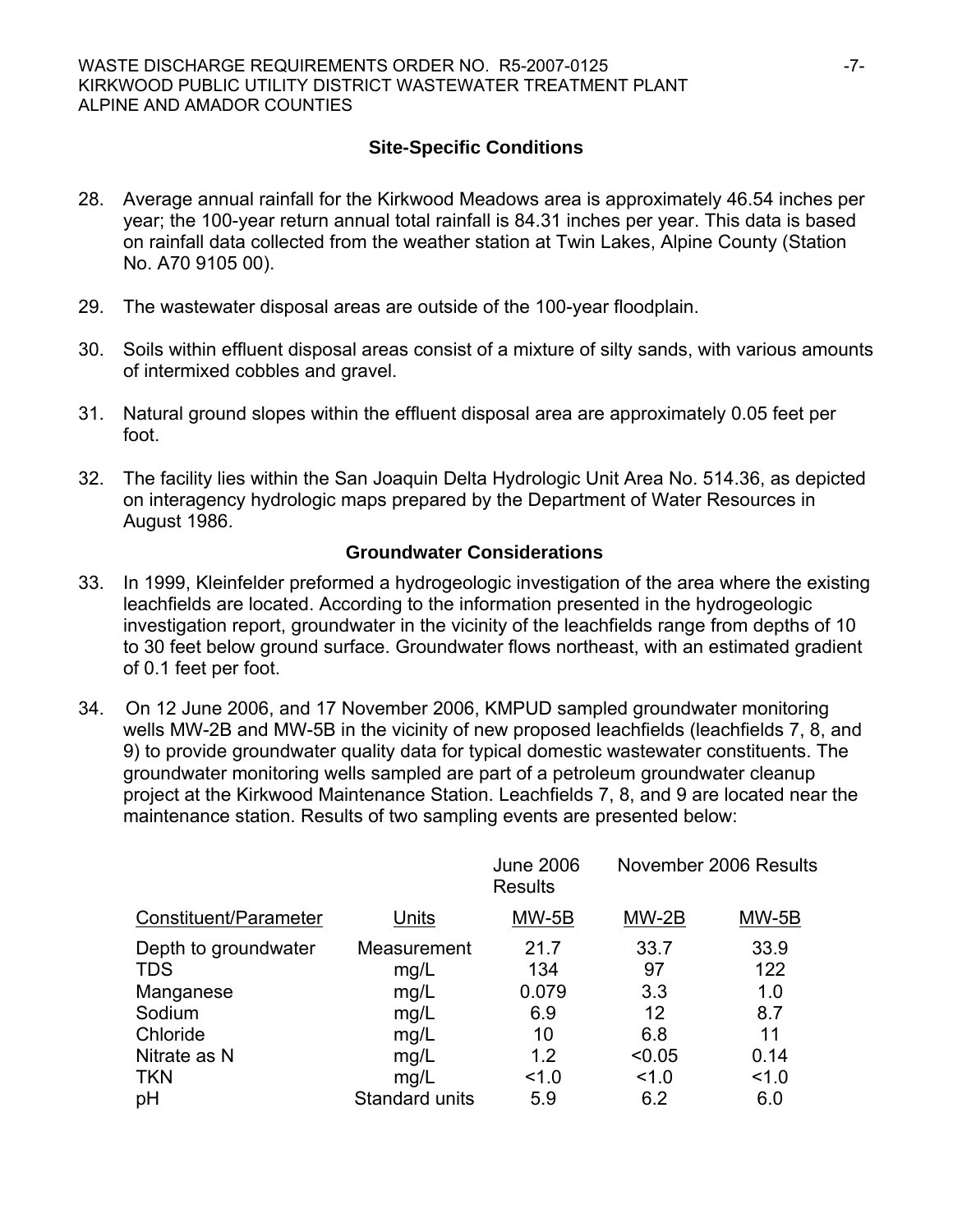Results of groundwater samples indicate that the groundwater in the vicinity of the leachfields appears to be of good quality, in general. Elevated manganese in MW-2B and MW-5B may have been caused by reducing conditions associated with the petroleum release.

- 35. In 2004, Kleinfelder performed groundwater modeling to determine what the groundwater levels would be at the effluent disposal areas during both critical (i.e., seasonal high groundwater and high I&I) and design flow conditions (190,000 gpd). Results indicate that groundwater levels from effluent disposal would rise anywhere between 9 and 12 feet beneath the disposal areas under maximum hydraulic loading conditions, but remain between two and seven feet below the disposal trenches. The modeling indicates that the effluent disposal system can function adequately under the design flow conditions.
- 36. There are no groundwater monitoring wells located upgradient or downgradient of the existing effluent disposal areas. Wells are necessary to determine the quality of background groundwater, and whether the existing effluent disposal activities have impacted the underlying groundwater. On 2 March 2007, staff requested that the Discharger install groundwater monitoring wells around the new and existing leachfields. The Discharger indicated that the groundwater monitoring wells will be installed by the early fall on 2007. This Order requires the Discharger to submit a well installation report certifying that the required monitoring wells have been installed.

# **Antidegradation Analysis**

- 37. State Water Board Resolution No. 68-16 (hereafter Resolution 68-16 or the "Antidegradation Policy") requires the Regional Water Board in regulating the discharge of waste to maintain high quality waters of the state (i.e., background water quality) until it is demonstrated that any change in quality will be consistent with maximum benefit to the people of the state, will not unreasonably affect beneficial uses, and will not result in water quality less than that described in the Regional Water Board's policies (e.g., quality that exceeds water quality objectives). Resolution 68-16 requires that any discharge that could degrade the waters of the state be regulated to assure use of best practicable treatment and control (BPTC) of the discharge to assure that pollution or nuisance will not occur, and the highest water quality consistent with maximum benefit to the people of the State will be maintained.
- 38. The RWD provided a preliminary antidegradation analysis for limited constituents. The analysis concluded that a thorough antidegradation analysis could not be performed since there was no groundwater quality data available for the wastewater disposal areas. The preliminary antidegradation analysis was based on the wastewater treatment and disposal process, effluent quality data from the WWTP, and limited (one round of groundwater sampling) groundwater quality data collected from the monitoring wells located at the Kirkwood Maintenance Facility. Based on this data, effluent disposal has the potential to degrade the underlying groundwater with respect to salinity, and potentially cause pollution of the underlying groundwater with respect to nitrogen compounds. This Order requires the Discharger to perform an interim antidegradation analysis, and a final antidegradation analysis once new groundwater wells have been installed and sampled for a minimum of eight quarters.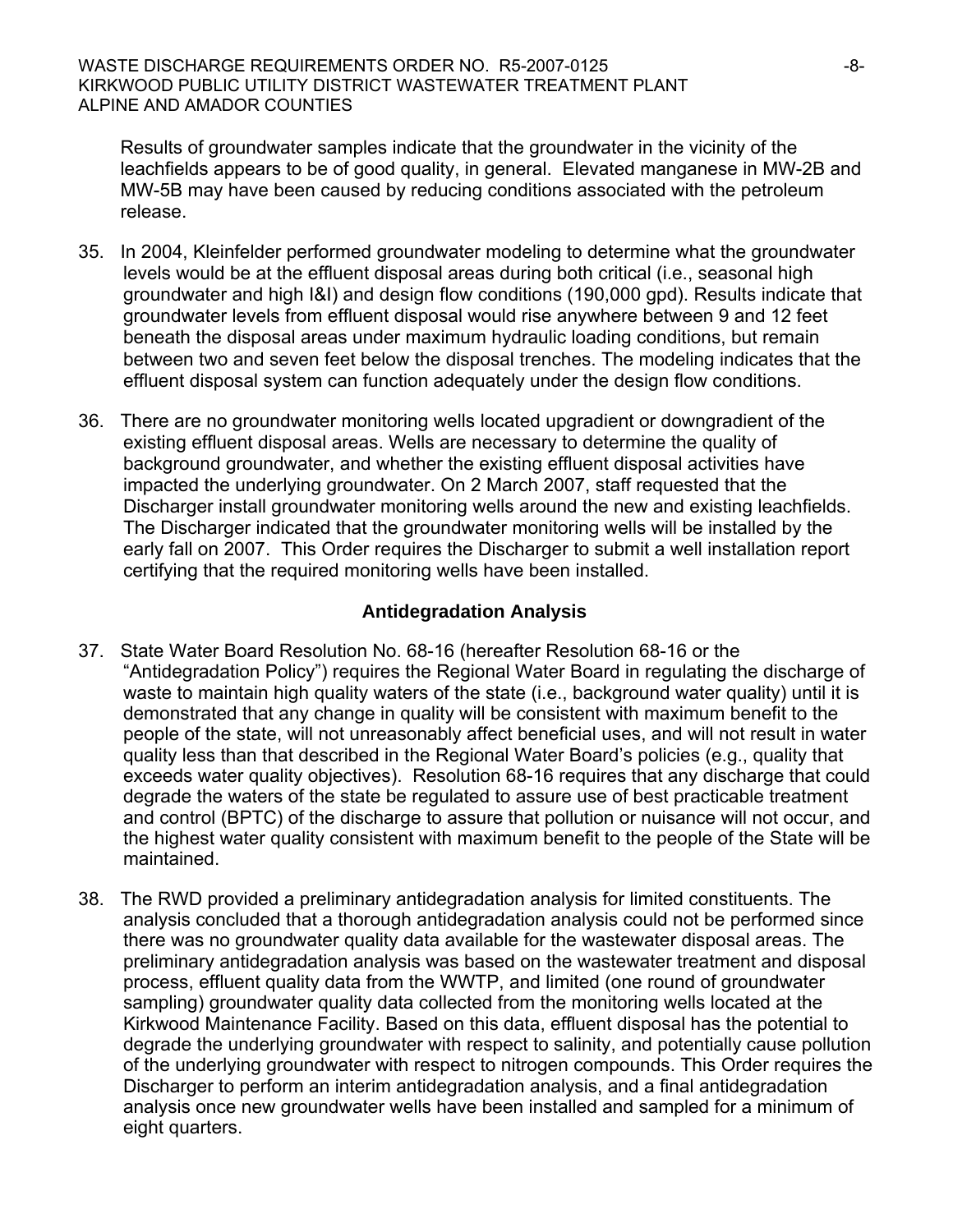#### WASTE DISCHARGE REQUIREMENTS ORDER NO. R5-2007-0125 KIRKWOOD PUBLIC UTILITY DISTRICT WASTEWATER TREATMENT PLANT ALPINE AND AMADOR COUNTIES

- 39. Concentrations of TDS in the potable water supplied to the KMPUD are approximately 160 mg/L. The monthly average TDS effluent concentration has been increasing over the last few years, with a value of 373 mg/l in 2002 and a value of 492 mg/l in 2006. The incremental addition of dissolved salts though water usage at this facility (about 332 mg/L) is higher than the normal range for domestic use, and may not be considered reasonable, especially if concentrations continue to rise. This Order contains an interim effluent limit of 495 mg/l TDS (that which the Discharger currently achieves), and requires the Discharger to complete a salinity BPTC analysis to determine additional best practicable treatment and control measures for salinity constituents, as well as an appropriate final effluent limit.
- 40. The WWTP has a nitrification/denitrification activated sludge process, which is considered BPTC for nitrogen compounds. Such a process can typically produce an effluent with total nitrogen concentrations of less that 10 mg/L, although the Discharger states that this particular system is only designed to remove total nitrogen to 15 mg/L from May through October and to 25 mg/L from November through April. KMPUD states that its wastewater is not typical because of cold temperatures, variable flows related to resort activities, variable waste strength due to I&I, and water conservation practices.

For 2006, average monthly total nitrogen concentrations in effluent ranged from 8.9 to 18.0 mg/L, with a yearly average of 14.4 mg/L. In 2005, the yearly average total nitrogen concentration was 16.0 mg/L. Background groundwater concentrations appear to be approximately 1.0 mg/L for total nitrogen (see Finding No. 34). Based on these effluent concentrations and the apparent background groundwater quality, the current wastewater treatment process does not appear adequate to protect the underlying groundwater from pollution by nitrogen compounds. This Order contains interim nitrogen effluent limitations based on the Discharger's current treatment capability. This Order also requires the Discharger to submit a *Nitrogen BPTC Evaluation Report and Implementation Workplan* to determine additional best practicable treatment and control for nitrogen compounds, as well as the appropriate final effluent limit.

- 41. The Regional Water Board finds that some degradation of the groundwater beneath the WWTP is consistent with the maximum benefit to the people of the state provided that:
	- a. The degradation is confined within a specified boundary;
	- b. The Discharger minimizes the degradation by fully implementing, regularly maintaining, and optimally operating BPTC measures;
	- c. The degradation is limited to waste constituents typically encountered in municipal wastewater as specified in the groundwater limitations in this Order; and
	- d. The degradation does not result in water quality less than that prescribed in the Basin Plan.
- 42. Some degradation of groundwater by some of the typical waste constituents released with discharge from a municipal wastewater utility after effective source control, treatment, and control is consistent with maximum benefit to the people of California. The technology, energy, water recycling, and waste management advantages of municipal utility service far exceed any benefits derived from a community otherwise reliant on numerous concentrated individual wastewater systems, and the impact on water quality will be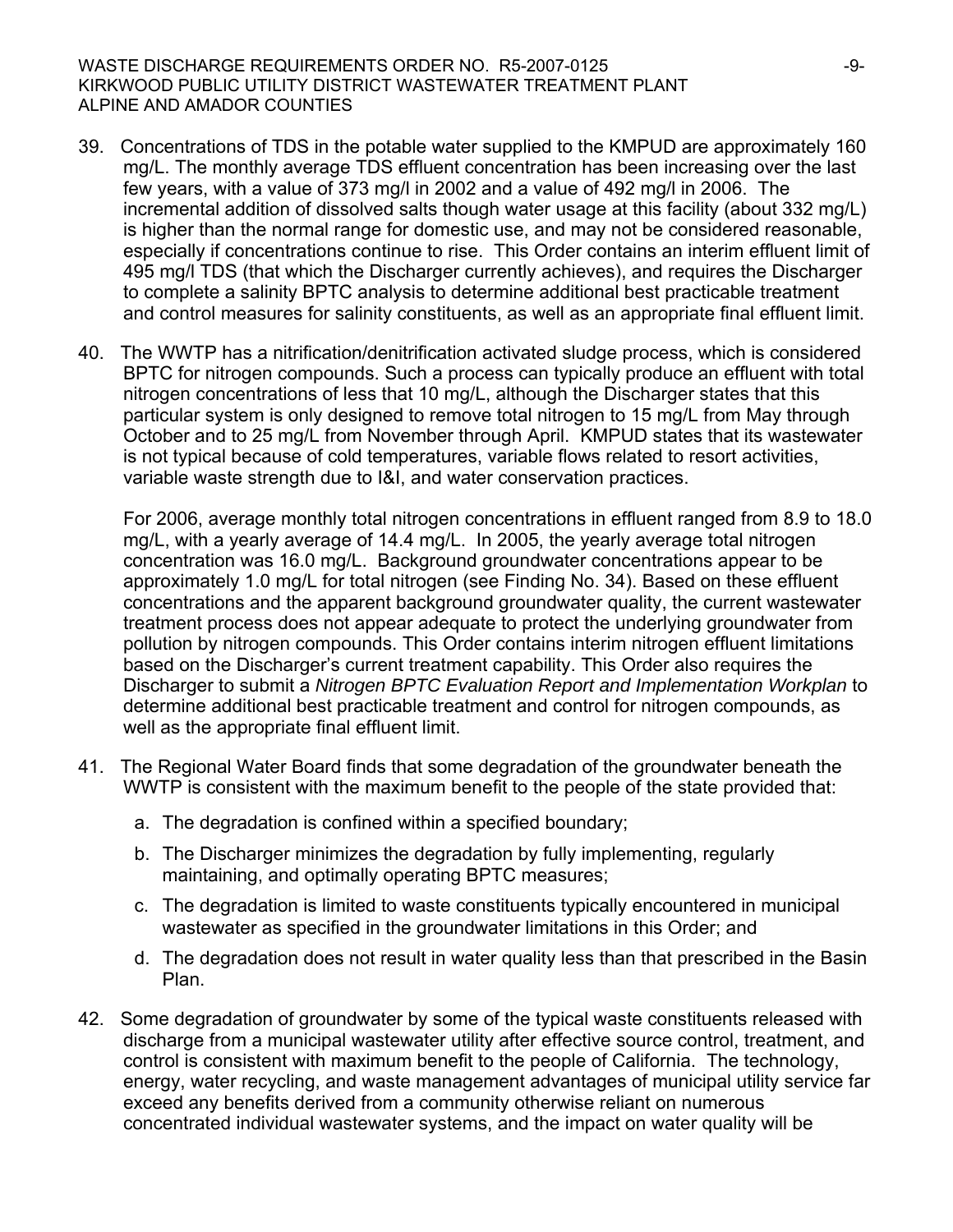substantially less. Degradation of groundwater by constituents (e.g., toxic chemicals) other than those specified in the groundwater limitations in this Order, and by constituents that can be effectively removed by conventional treatment (e.g., total coliform bacteria) is prohibited. When allowed, the degree of degradation permitted depends upon many factors, such as background water quality, the waste constituent, the beneficial uses and most stringent water quality objective, source control measures, and waste constituent treatability.

43. This Order acknowledges that some degradation may occur as a result of the application of treated wastewater to land, but the Regional Board finds that such degradation at this facility is consistent with the maximum benefit to the people of the state. Economic prosperity of local communities and associated industry is of benefit to the people of California, and therefore sufficient reason exists to accommodate growth and some groundwater degradation, provided that the terms of the Basin Plan are met. This Order is consistent with State Water Board policy.

### **Treatment and Control Practices**

- 44. Resolution No. 68-16 requires the discharge to be regulated to assure use of best practicable treatment and control (BPTC). The Discharger will provide treatment and control of the discharge that incorporates:
	- a. Use of a low salinity, low hardness water supply;
	- b. Use of "Alum" in the wastewater treatment process to reduce effluent phosphorous concentrations;
	- c. Use of nitrification/denitrification treatment process to reduce organic and inorganic nitrogen content in effluent;
	- d. Alarm and automatic flow diversion systems to prevent system bypass or overflow;
	- e. Use of membrane treatment technology to minimize particulate emissions to the effluent disposal system;
	- f. Wastewater treated to tertiary treatment level;
	- g. Disposal of effluent via subsurface leachfields, to allow additional treatment and minimize evapoconcentration of salts.
	- h. Appropriate biosolids storage and disposal practices;
	- i. An Operation and Maintenance (O&M) manual; and
	- j. Certified operators to assure proper operation and maintenance.
- 45. The WWTP design incorporates numerous BPTC measures. However, in order to determine compliance with Resolution No. 68-16, it is appropriate to require that the Discharger establish a schedule for installation and sampling of additional groundwater monitoring wells, formally determine background groundwater concentrations for selected constituents, and determine additional BPTC measures to reduce nitrogen and salinity in the effluent. If groundwater is degraded or there is evidence that the discharge may cause degradation, then the Discharger will be required to evaluate and implement additional BPTC measures for each conveyance, treatment, storage, and disposal component of the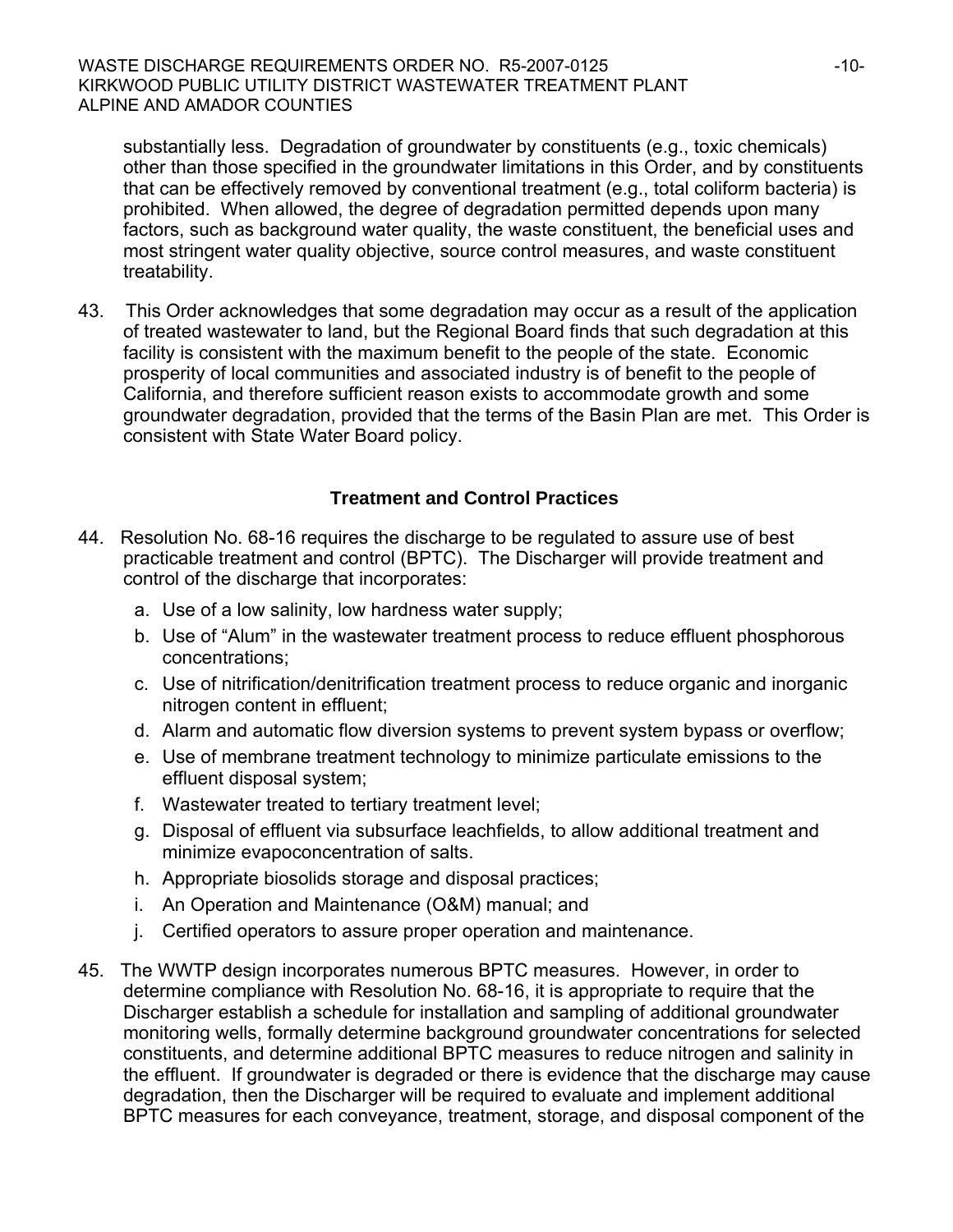system. Completion of these tasks will ensure that BPTC and the highest water quality consistent with the maximum benefit to the people of the state will be achieved.

46. This Order establishes interim groundwater limitations for the WWTP that will not unreasonably threaten present and anticipated beneficial uses or result in groundwater quality that exceeds water quality objectives set forth in the Basin Plan. This Order also contains tasks for assuring that BPTC and the highest water quality consistent with the maximum benefit to the people of the state will be achieved. Accordingly, the discharge is consistent with Resolution 68-16 and the Basin Plan. Based on the results of the scheduled tasks, the Regional Water Board may reopen this Order to reconsider groundwater limitations and other requirements to comply with Resolution 68-16.

# **Basin Plan, Beneficial Uses, and Regulatory Considerations**

- 47. The *Water Quality Control Plan for the Sacramento River and San Joaquin River Basins, Fourth Edition* (hereafter Basin Plan) designates beneficial uses, establishes water quality objectives, contains implementation plans and policies for protecting waters of the basin, and incorporates by reference plans and policies adopted by the State Board. These requirements implement the Basin Plan.
- 48. Surface water drainage in the vicinity of the effluent disposal area flows to Kirkwood Creek, which is a tributary to Caples Creek. Caples Creek flows into the Silver Fork of the American River, which flows into the South Fork of the American River. The beneficial uses of the South Fork of the American River above Placerville are municipal and domestic supply; hydropower generation; water contact recreation; non-contact water recreation; warm freshwater habitat; cold freshwater habitat; spawning, reproduction, and/or early development of aquatic life; and wildlife habitat.
- 49. The Basin Plan designates the beneficial uses of underlying groundwater as municipal and domestic supply, agricultural supply, industrial service supply, and industrial process supply.
- 50. The Basin Plan establishes numerical and narrative water quality objectives for surface water and groundwater within the basin. Numerical and narrative water quality objectives are maximum (i.e., least stringent) limits directly applicable to the protection of designated beneficial uses of the water. Controllable water quality factors are not allowed to cause further degradation of water quality in instances where other factors have already resulted in water quality objectives being exceeded. Controllable factors are those actions, conditions, or circumstances resulting from human activities that may influence the quality of the waters of the State, are subject to the authority of the State or Regional Board, and that may be reasonably controlled. In addition, the water quality objectives do not require improvement over naturally occurring background concentrations. As described in the attached Information Sheet, the Basin Plan requires that the Regional Water Board, on a case-by-case basis, follow specified procedures to determine maximum numerical limitations that apply the narrative objectives when it adopts waste discharge requirements.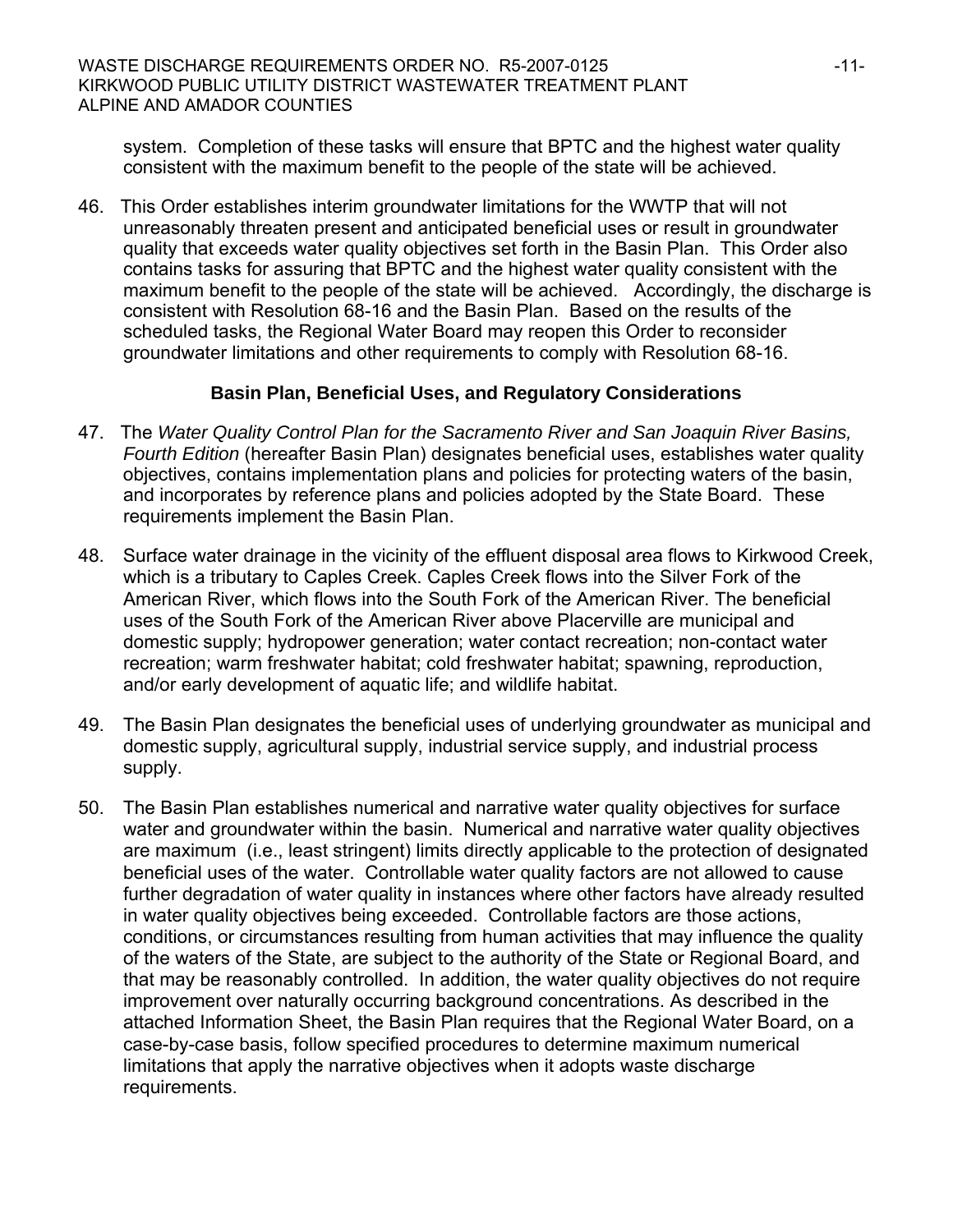- 51. The Basin Plan includes a water quality objective for Chemical Constituents that, at a minimum, requires waters designated as domestic or municipal supply to meet the maximum contaminant levels (MCLs) specified in the following provisions of Title 22, California Code of Regulations (CCR): Tables 64431-A (Inorganic Chemicals) and 64431-B (Fluoride) of Section 64431, Table 64444-A (Organic Chemicals) of Section 64444, Table 64449-A (Secondary Maximum Contaminant Levels-Consumer Acceptance Limits) of Section 64449, and 64449-B (Secondary Maximum Contaminant Levels-Ranges) of Section 64449. The Basin Plan's incorporation of these provisions by reference is prospective, and includes future changes to the incorporated provisions as the changes take effect. The Basin Plan recognizes that that the Regional Water Board may apply limits more stringent than MCLs to ensure that waters do not contain chemical constituents in concentrations that adversely affect beneficial uses.
- 52. State Board Order No.WQO-2003-0014 upheld the Regional Board's use of numeric groundwater limits, and states that numeric groundwater limits must be restricted to those constituents present in the waste, breakdown products of constituents present in the waste, and those that might be leached from the soil beneath the wastewater disposal area. The Groundwater Limitations of this Order complies with State Board Order No.WQO-2003-0014, as described below. Additional information regarding each of these chemicals is found in the Information Sheet.
	- a. The Discharger has not yet sampled its effluent for boron. However, boron occurs naturally in waters, and is known to be present in the cleaning products used in domestic households<sup>[1](#page-11-0)</sup>. Boron has been found in the wastewater effluent at other domestic wastewater treatment facilities at concentrations ranging from 0.7 to 2.2 mg/l, and is expected to be present in the wastewater at this facility. Boron has the potential to degrade groundwater quality because there is little ability for attenuation in the shallow permeable vadose zone beneath this facility. The groundwater underlying the facility is of pristine quality and has the designated beneficial use of agricultural supply. According to Ayers and Westcot<sup>[2](#page-11-1)</sup>, boron can damage sensitive crops if present in excess of 0.7 mg/L in irrigation water, thereby impairing agricultural use of the water resource. The applicable water quality objective to protect the agricultural use from discharges of boron is the narrative Chemical Constituents objective, which is implemented following the "Policy of Application of Water Quality Objectives" in the Basin Plan. A numerical groundwater limitation of 0.7 mg/L for boron, based on Ayers and Westcot, is appropriate to apply the narrative Chemical Constituents objective to protect the agricultural use of groundwater. This limit assumes no impact on sensitive agricultural uses, consistent with the high quality of expected natural background water quality in the area of the discharge.

l

<span id="page-11-0"></span><sup>1</sup> American Public Health Association et al., 1985.Standard Method for the Examination of Water and Wastewater,  $16<sup>th</sup>$  Edition.

<span id="page-11-1"></span><sup>2</sup> Ayers, R.S. and D.W. Westcot, Water Quality for Agriculture, Food and Agriculture Organization of the United Nations- Irrigation and Drainage Paper No. 29, Rev. 1, Rome (1985). This paper contains the results of studies of the impacts of various chemicals on agricultural uses including crop irrigation and stock watering. Therefore, it is appropriate to use the data contained therein to apply the narrative Chemical Constituent water quality objective.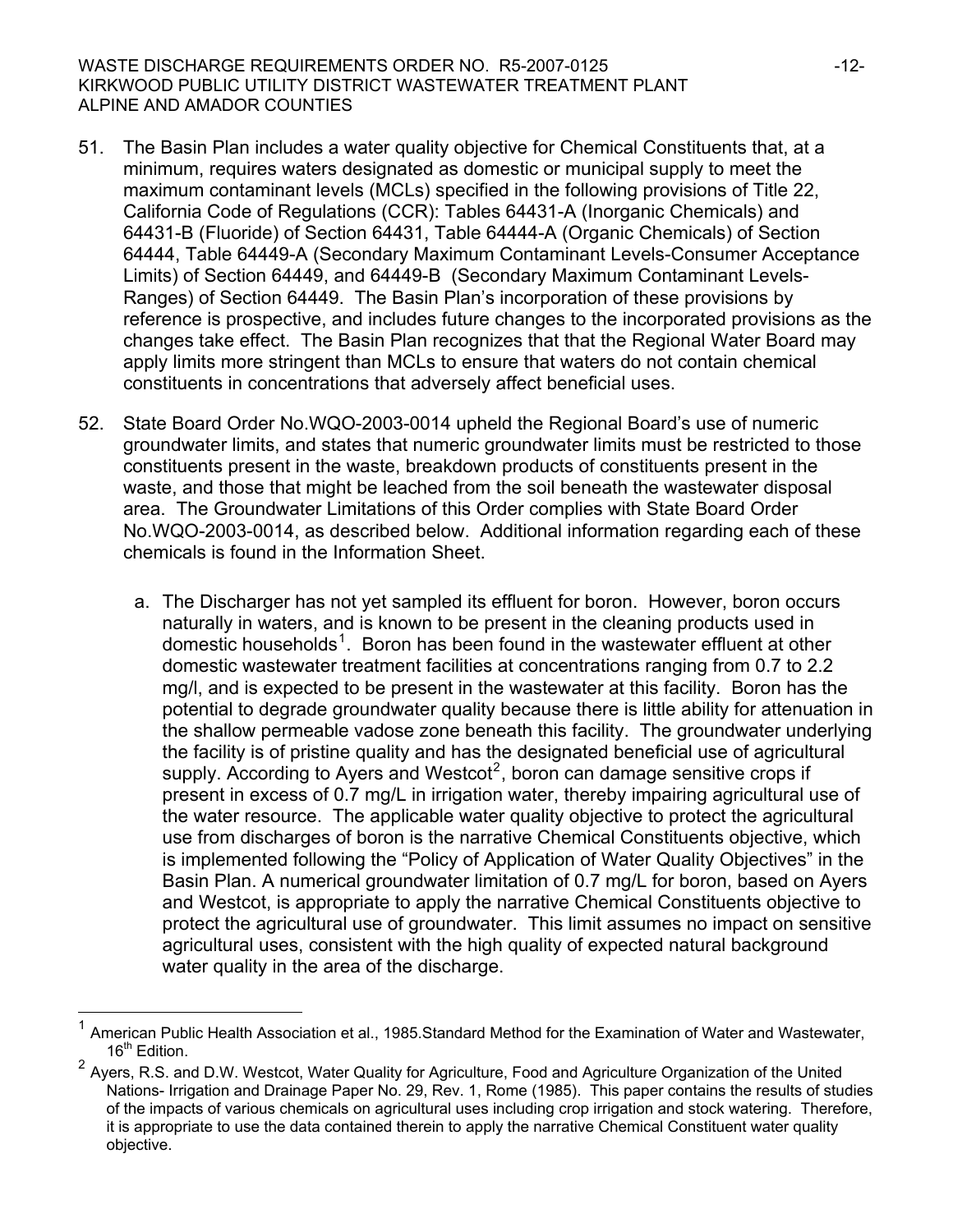#### WASTE DISCHARGE REQUIREMENTS ORDER NO. R5-2007-0125 -13-KIRKWOOD PUBLIC UTILITY DISTRICT WASTEWATER TREATMENT PLANT ALPINE AND AMADOR COUNTIES

- b. The Discharger has not yet sampled its effluent for chloride. However, chloride is known to be present in wastewater, as it is one of the major components of total dissolved solids. Chloride is a major anion in natural water and wastewater, and is added to the waste stream because chloride is present in the human diet and is excreted unchanged from the human body<sup> $1,3$  $1,3$ </sup>. Chloride concentrations at other facilities vary depending on the salinity of the source water and the activities resulting in wastewater discharge. At other domestic wastewater facilities, chloride has been present in the wastewater at concentrations ranging from 48 to 310 mg/l, and is expected to be present at this facility. Chloride has the potential to degrade groundwater quality because there is little ability for attenuation in the shallow permeable vadose zone beneath this facility. According to Ayers and Westcot<sup>2</sup>, chloride can damage sensitive crops if present in excess of 106 mg/L in irrigation water applied by sprinklers, thereby impairing agricultural use of the water resource. The applicable water quality objective to protect the agricultural use from discharges of chloride is the narrative Chemical Constituents objective, which is implemented following the "Policy of Application of Water Quality Objectives" in the Basin Plan. A numerical groundwater limitation of 106 mg/L for chloride, based on Ayers and Westcot, is appropriate to apply the narrative Chemical Constituents objective to protect the agricultural use of groundwater. This limit assumes no impact on sensitive agricultural uses, consistent with the high quality of expected natural background water quality in the area of the discharge.
- c. The Discharger has not yet sampled its effluent for iron. Iron is naturally occurring in all waters due to its presence in soils and rocks<sup>1</sup>, and is liberated from the soil under oxidizing conditions associated with the biodegradation of organic matter. Iron is known to be present in domestic wastewater, and at other domestic wastewater facilities has been found at concentrations ranging from 70 to 190 ug/L. It is also expected to be present in the effluent from this facility. Iron has the potential to degrade groundwater quality because there is little ability for attenuation in the shallow permeable vadose zone beneath this facility. In addition, naturally occurring iron can be solubilized from soil under reducing conditions caused by the land disposal of domestic wastewater<sup>1</sup>. The Chemical Constituents objective prohibits concentrations of chemical constituents in excess of California MCLs in groundwater that is designated as municipal or domestic supply. The California secondary MCL for iron is 0.3 mg/L, and groundwater beneath the facility is designated as municipal or domestic supply. It is therefore appropriate to adopt a numerical groundwater limitation of 0.3 mg/L for iron to implement the Chemical Constituents objective to protect the municipal and domestic use of groundwater.
- d. The Discharger has not yet sampled its effluent for manganese. Manganese occurs naturally in waters and is added to the waste stream through both domestic and  $industrial use<sup>1</sup>$ . Manganese has been found at other facilities at concentrations ranging from 2 to 21 ug/L, and is expected to be present at this facility. Manganese has the potential to degrade groundwater quality because there is little ability for attenuation in the shallow permeable vadose zone beneath this facility. In addition,

l

<span id="page-12-0"></span><sup>&</sup>lt;sup>3</sup> Metcalf and Eddy, 2003. Wastewater Engineering Treatment and Reuse,  $4^{\text{th}}$  Edition.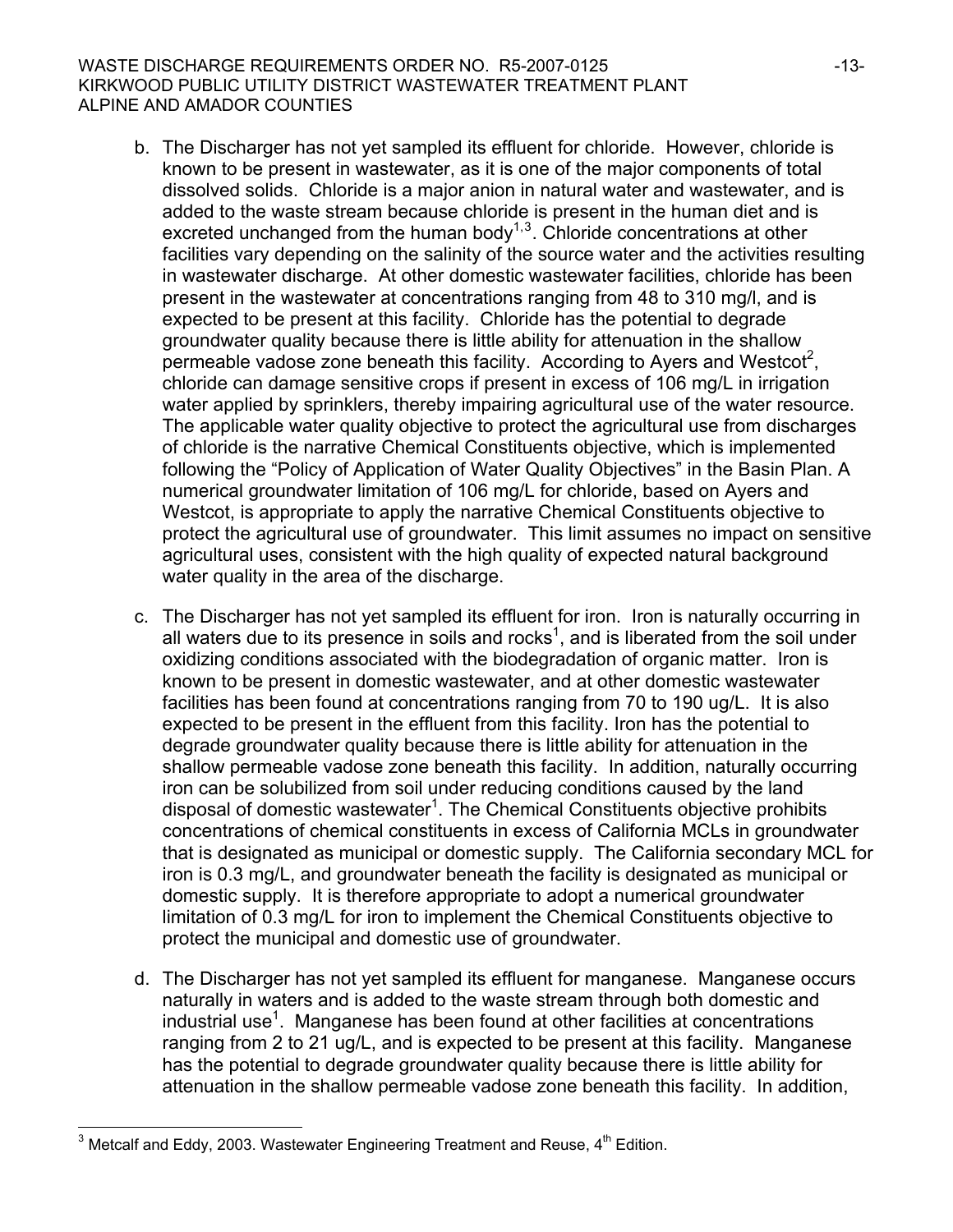naturally occurring manganese can be solubilized from soil under reducing conditions caused by the land disposal of domestic wastewater, and is more prevalent in dissolved forms in groundwater<sup>1</sup>. The Chemical Constituents objective prohibits concentrations of chemical constituents in excess of California MCLs in groundwater that is designated as municipal or domestic supply. The California secondary MCL for manganese is 50 μg/L, and groundwater beneath the facility is designated as municipal or domestic supply. It is therefore appropriate to adopt a numerical groundwater limitation of 50 μg/L for manganese to implement the Chemical Constituents objective to protect the municipal and domestic use of groundwater.

- e. The Discharger has not yet sampled its effluent for sodium. However, sodium is known to be present in wastewater, as it is one of the major components of total dissolved solids. Sodium is a major cation in natural water, due to its prevalence in the earth's crust, and in wastewater because sodium chloride is present in the human diet and is excreted unchanged by the body<sup>1</sup>. Sodium concentrations at other facilities vary depending on the salinity of the source water and the activities resulting in wastewater discharge. At other domestic wastewater facilities, sodium has been present in the wastewater at concentrations ranging from 89 to 300 mg/l, and it is also expected to be found in the effluent at this facility. Sodium has the potential to degrade groundwater quality because there is little ability for attenuation in the shallow permeable vadose zone beneath this facility. According to Ayers and Westcot<sup>2</sup>, sodium can damage sensitive crops if present in excess of 69 mg/L in irrigation water, thereby impairing agricultural use of the water resource. The applicable water quality objective to protect the agricultural use from discharges of sodium is the narrative Chemical Constituents objective, which is implemented following the "Policy of Application of Water Quality Objectives" in the Basin Plan. A numerical groundwater limitation of 69 mg/L for sodium, based on Ayers and Westcot, is appropriate to apply the narrative Chemical Constituents objective to protect the agricultural use of groundwater. This limit assumes no impact on sensitive agricultural uses, consistent with the high quality of expected natural background water quality in the area of the discharge.
- f. Total dissolved solids, which were found to be present in the wastewater at concentrations up to 492 mg/L (and are projected by the Discharger to increase to 800 mg/L), have the potential to degrade groundwater quality because there is little ability for attenuation in the shallow permeable vadose zone beneath this facility. According to Ayers and Westcot<sup>2</sup>, dissolved solids can damage sensitive crops if present in excess of 450 mg/L in irrigation water, thereby impairing agricultural use of the water resource. The applicable water quality objective to protect the agricultural use from discharges of total dissolved solids is the narrative Chemical Constituents objective, which is implemented following the "Policy of Application of Water Quality Objectives" in the Basin Plan. A numerical groundwater limitation of 450 mg/L for total dissolved solids, based on Ayers and Westcot, is appropriate to apply the narrative Chemical Constituents objective to protect the agricultural use of groundwater. This limit assumes no impact on sensitive agricultural uses, consistent with the high quality of expected natural background water quality in the area of the discharge.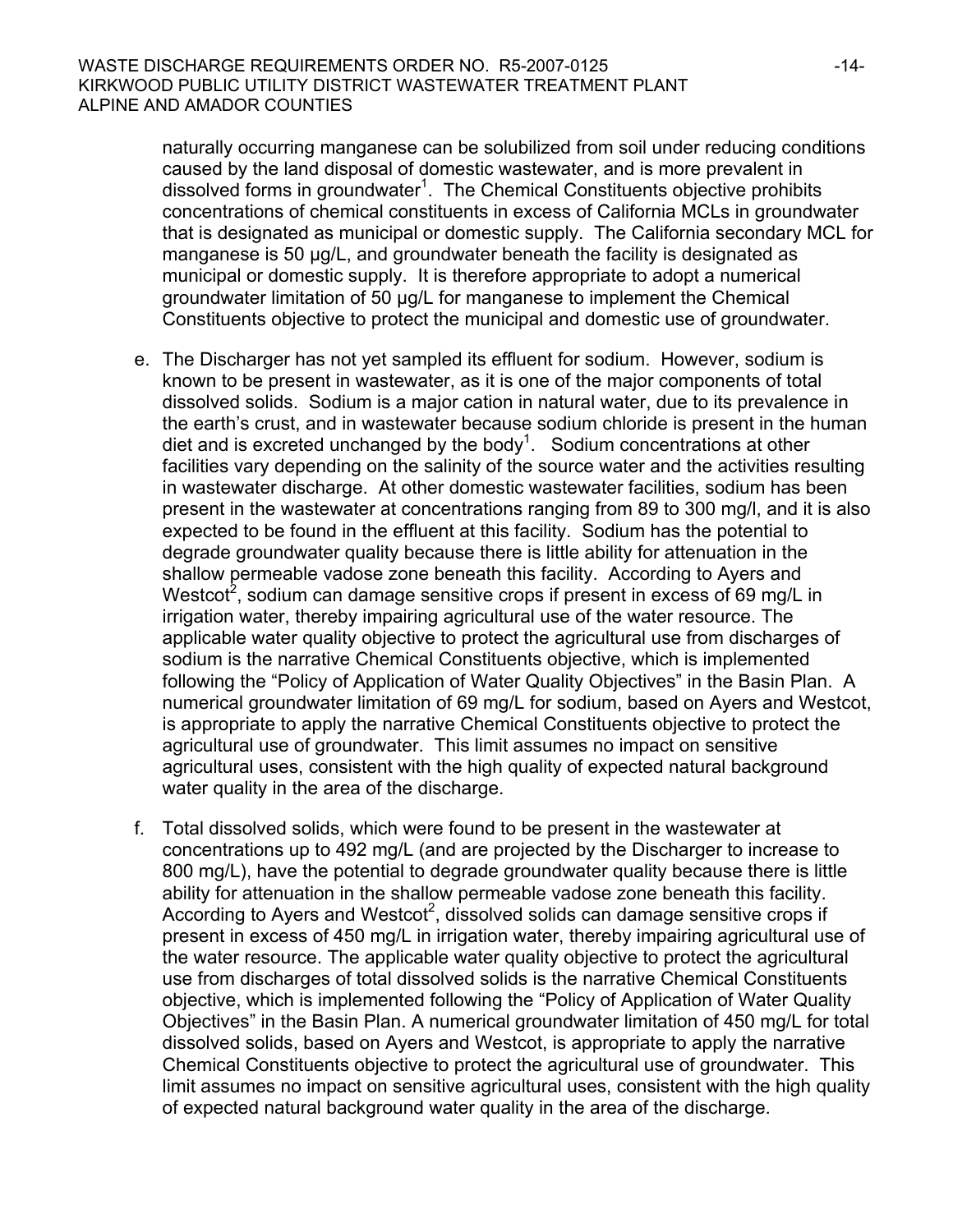#### WASTE DISCHARGE REQUIREMENTS ORDER NO. R5-2007-0125 -15-KIRKWOOD PUBLIC UTILITY DISTRICT WASTEWATER TREATMENT PLANT ALPINE AND AMADOR COUNTIES

- g. Nitrate, which was found to be present in the wastewater at concentrations up to 20 mg/L as nitrogen (and is projected by the Discharger to be present at up to 25 mg/L as nitrogen), has the potential to degrade groundwater quality because there is little ability for attenuation in the shallow permeable vadose zone beneath this facility. The Chemical Constituents objective prohibits concentrations of chemical constituents in excess of California MCLs in groundwater that is designated as municipal or domestic supply. The California primary MCL for nitrate is equivalent to 10 mg/L as nitrogen, and groundwater beneath the facility is designated as municipal or domestic supply. It is therefore appropriate to adopt a numerical groundwater limitation of 10 mg/L for nitrate as nitrogen to implement the Chemical Constituents objective to protect the municipal and domestic use of groundwater.
- h. The Discharger anticipates that ammonia will be present in the wastewater at <1 mg/L. Ammonia has the potential to degrade groundwater quality because there is little ability for attenuation in the shallow permeable vadose zone beneath this facility. According to Amoore and Hautala<sup>[4](#page-14-0)</sup>, the odor of ammonia can be detected in water at a concentration of 1.5 mg/L (as ammonia), and concentrations that exceed this value can impair the municipal or domestic use of the resource due to the adverse odor. The applicable water quality objective to protect the municipal and domestic use from discharges of ammonia is the narrative Tastes and Odors objective, which is implemented following the "Policy of Application of Water Quality Objectives" in the Basin Plan. A numerical groundwater limitation of 1.5 mg/L for ammonia (as ammonia), based on Amoore and Hautala, is appropriate to apply the narrative Tastes and Odors objective to protect the municipal and domestic use of groundwater.
- i. pH, which ranged 6.8 to 8.3 standard units in the wastewater, has the ability to degrade groundwater quality because there is little potential for buffering in the shallow permeable vadose zone beneath this facility. According to Ayers and Westcot<sup>2</sup>, pH less than 6.5 or greater than 8.4 can damage sensitive crops if present in irrigation water, thereby impairing agricultural use of the water resource. The applicable water quality objective to protect the agricultural use from discharges of substances that affect pH is the narrative Chemical Constituents objective, which is implemented following the "Policy of Application of Water Quality Objectives" in the Basin Plan. A numerical groundwater limitation range of 6.5 to 8.4 for pH, based on Ayers and Westcot, is appropriate to apply the narrative Chemical Constituents objective to protect the agricultural use of groundwater. This limit assumes no impact on sensitive agricultural uses, consistent with the high quality of expected natural background water quality in the area of the discharge.
- j. The trihalomethane chemicals bromoform, bromodichloromethane, chloroform, and dibromochloromethane are found in wastewater that has been chlorinated. These

l

<span id="page-14-0"></span><sup>4</sup> Amoore, J.E. and E. Hautala, *Odor as an Aid to Chemical Safety: Odor Thresholds Compared with Threshold Limit Values and Volatilities for 214 Industrial Chemicals in Air and Water Dilution*, Journal of Applied Toxicology, Vol. 3, No. 6, (1983). These authors studied the concentration of chemicals in air which caused adverse odors and then calculated the concentration in water that would be equivalent to that amount in air. Therefore, it is appropriate to use the data contained therein to apply the narrative Tastes and Odors water quality objective.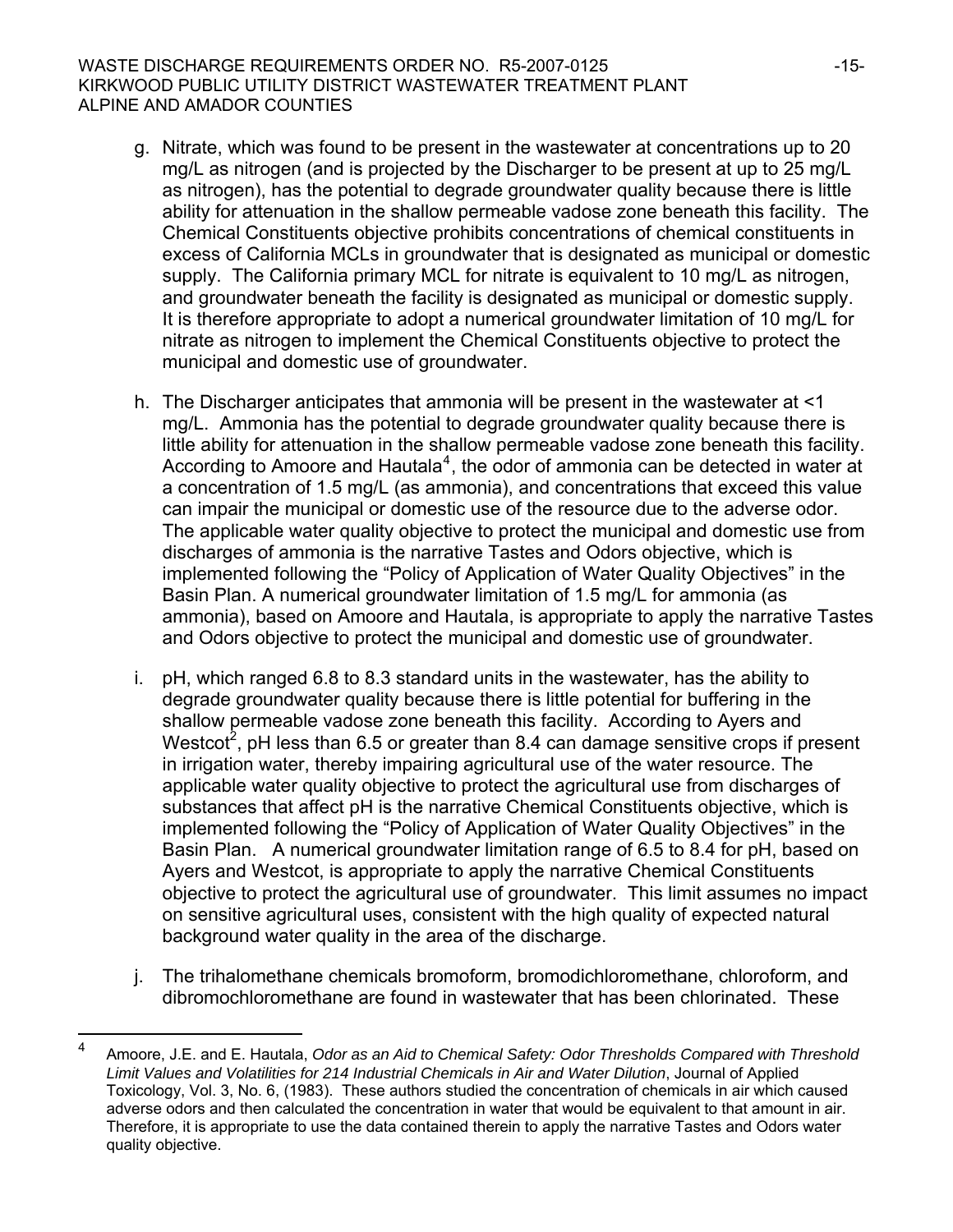byproducts are formed from reactions with organic matter during the disinfection process. Although the Discharger has not yet sampled its effluent for trihaolmethanes, it is reasonable to assume that they will be present. These volatile organic chemicals do not naturally occur in groundwater, and are toxic priority pollutants. Local groundwater is designated as municipal and domestic supply and is used as a source of drinking water by the KMPUD. According to the USEPA and the Cal/EPA Office of Environmental Health Hazard Assessment, these four chemicals pose a cancer risk at low concentrations in drinking water, and could thereby impair the municipal and domestic beneficial use by imposing toxicity. The applicable water quality objective to protect the municipal and domestic beneficial use from discharges of these trihaolmethanes is the narrative Toxicity objective, which is implemented following the "Policy of Application of Water Quality Objectives" in the Basin Plan. For bromoform, a numerical groundwater limitation of 4 ug/L, based on the USEPA IRIS<sup>[5](#page-15-0)</sup> cancer risk level, is appropriate to apply the narrative Toxicity objective to protect the municipal and domestic beneficial use of groundwater. For bromodichloromethane, a numerical groundwater limitation of 0.27 ug/L, based on the Cal/EPA Cancer Potency Factor<sup>[6](#page-15-1)</sup>, is appropriate to apply the narrative Toxicity objective to protect the municipal and domestic beneficial use of groundwater. For chloroform, a numerical groundwater limitation of 1.1 ug/L, based on the Cal/EPA Cancer Potency Factor, is appropriate to apply the narrative Toxicity objective to protect the municipal and domestic beneficial use of groundwater. For dibromochloromethane, a numerical groundwater limitation of 0.37 ug/L, based on the Cal/EPA Cancer Potency Factor, is appropriate to apply the narrative Toxicity objective to protect the municipal and domestic beneficial use of groundwater.

53. The Basin Plan contains narrative water quality objectives for Chemical Constituents, Tastes and Odors, and Toxicity. The Toxicity objective, in summary, requires that groundwater be maintained free of toxic substances in concentrations that produce detrimental physiological responses in human, plant, animal, or aquatic life associated with designated beneficial uses. The Chemical Constituents objective requires that groundwater "shall not contain chemical constituents in concentrations that adversely affect beneficial uses." The Tastes and Odors objective requires that groundwater "shall not contain taste- or odor-producing substances in concentrations that cause nuisance or adversely affect beneficial uses." Chapter IV, Implementation, of the Basin Plan contains the "Policy for Application of Water Quality Objectives." This Policy specifies, in part, that numerical receiving water limitations will be established in Board orders which will, at a minimum, meet all applicable water quality objectives, that where compliance with narrative objectives is required (i.e., where the objectives are applicable to protect specified beneficial uses), the Regional Water Board will, on a case-by-case basis, adopt numerical limitations in orders which will implement the narrative objectives, and that compliance with narrative water quality objectives may be evaluated considering numerical criteria and guidelines developed and/or published by other agencies and organizations.

 $\frac{1}{5}$ U.S. Environmental Protection Agency, Integrated Risk Information System, http://www.epa.gov/iris.

<span id="page-15-1"></span><span id="page-15-0"></span><sup>6</sup> California Environmental Protection Agency, Office of Environmental Health Hazard Assessment, California Environmental Protection Agency Toxicity Criteria Database, http://www.oehha.org/risk/ChemicalDB/index.asp.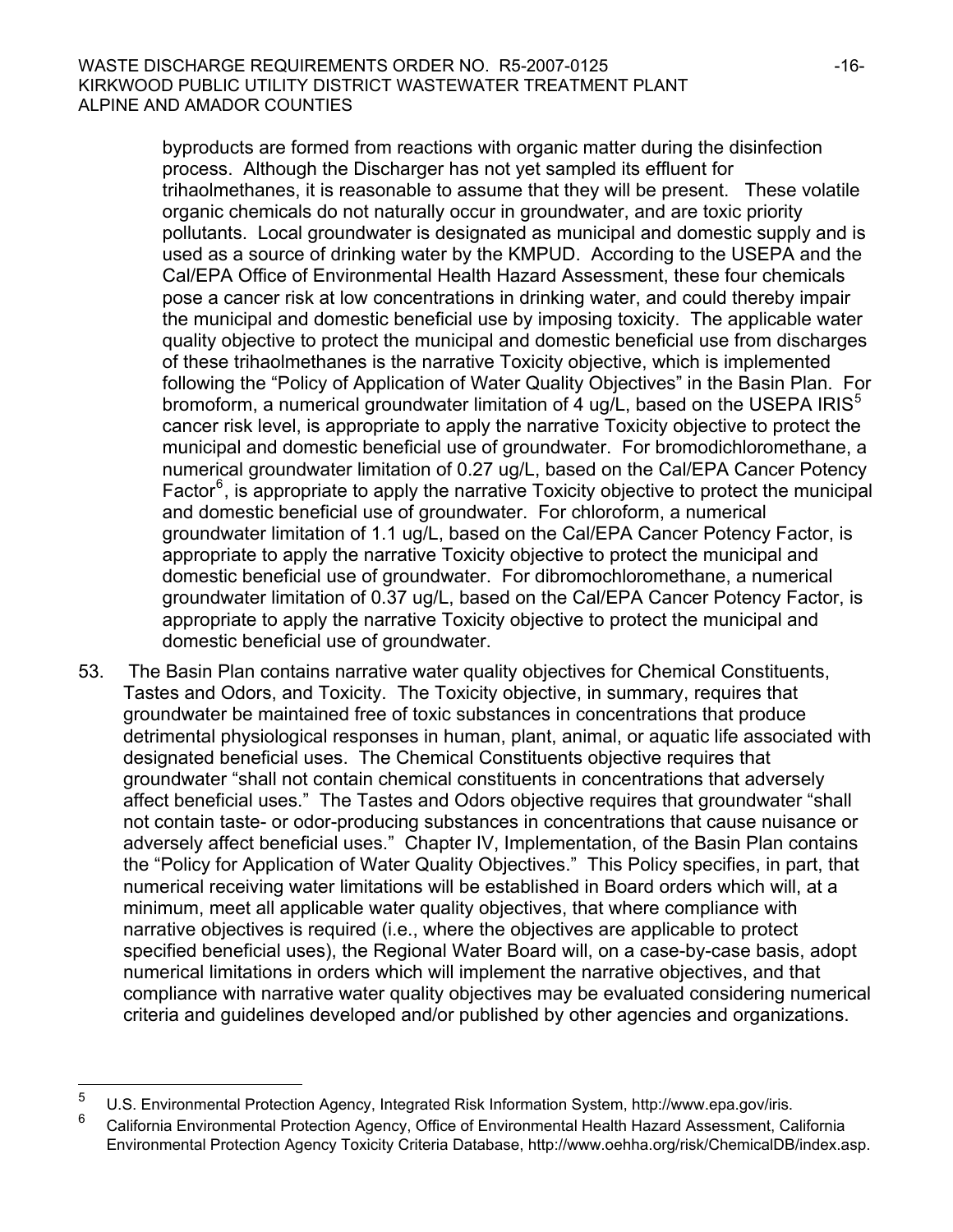54. The "Antidegradation" section of the attached Information Sheet lists the various waste constituents identified thus far as fitting the restriction of the Findings, along with limits of each constituent necessary to protect beneficial uses known to be adversely affected by waste constituents in groundwater. The listing identifies each constituent, the beneficial uses, water quality objective, and its associated limit, as well as the technical reference for the limit. Some limits may become less restrictive when the water supply is limited to certain applications of a beneficial use. However, in the absence of specific factual information supplied by the discharger to justify restricting certain beneficial uses, groundwater limits have been selected so as to provide protection of unrestricted beneficial uses. Interim groundwater limitations for each constituent reflect the most restrictive listed limit for the waste constituent, except if natural background quality is greater, in which case background becomes the interim limitation.

# **Other Regulatory Considerations**

- 55. On 2 May 2006, the State Water Resources Control Board adopted *Statewide General Waste Discharge Requirements For Sanitary Sewer Systems General Order No. 2006- 0003-DWQ* (General Order). The General Order requires all public agencies that own or operate sanitary sewer systems greater than one mile in length to comply with the Order. The Discharger's collection system exceeds one mile in length, and therefore the General Order is applicable. In July 2006, the Discharger submitted a Notice of Intent to the State Water Board for coverage under General Order 2006-0003-DWQ.
- 56. The United States Environmental Protection Agency (EPA) has promulgated biosolids reuse regulations in 40 CFR 503, *Standard for the Use or Disposal of Sewage Sludge,*  which establishes management criteria for protection of ground and surface waters, sets application rates for heavy metals, and establishes stabilization and disinfection criteria.
- 57. The Regional Water Board is using the Standards in 40 CFR 503 as guidelines in establishing this Order, but the Regional Water Board is not the implementing agency for 40 CFR 503 regulations. The Discharger may have separate and/or additional compliance, reporting, and permitting responsibilities to the EPA. The RWD states that all biosolids will be hauled to a separate permitted facility.
- 58. The State Board adopted Order No. 97-03 DWQ (General Permit No. CAS000001) specifying waste discharge requirements for discharges of storm water associated with industrial activities, and requiring submittal of a Notice of Intent by all affected industrial dischargers. Industrial Storm Water permitting requirements do not apply to this facility since the WWTP treats and disposes of less than 1.0 million gallons per day. Therefore, the Discharger is not required to apply for a stormwater NPDES permit.
- 59. An Environmental Impact Report (EIR) was prepared for the Kirkwood Specific Plan, the Mountain Master Plan, and the Wastewater Treatment Plant Upgrade project. On 8 May 2003, KMPUD adopted the Final EIR for the project in accordance with the California Environmental Quality Act (CCR, Title 14, Section 15261 et. seq.).
- 60. Section 13267(b) of the CWC provides that: "In conducting an investigation specified in subdivision (a), the regional board may require that any person who has discharged,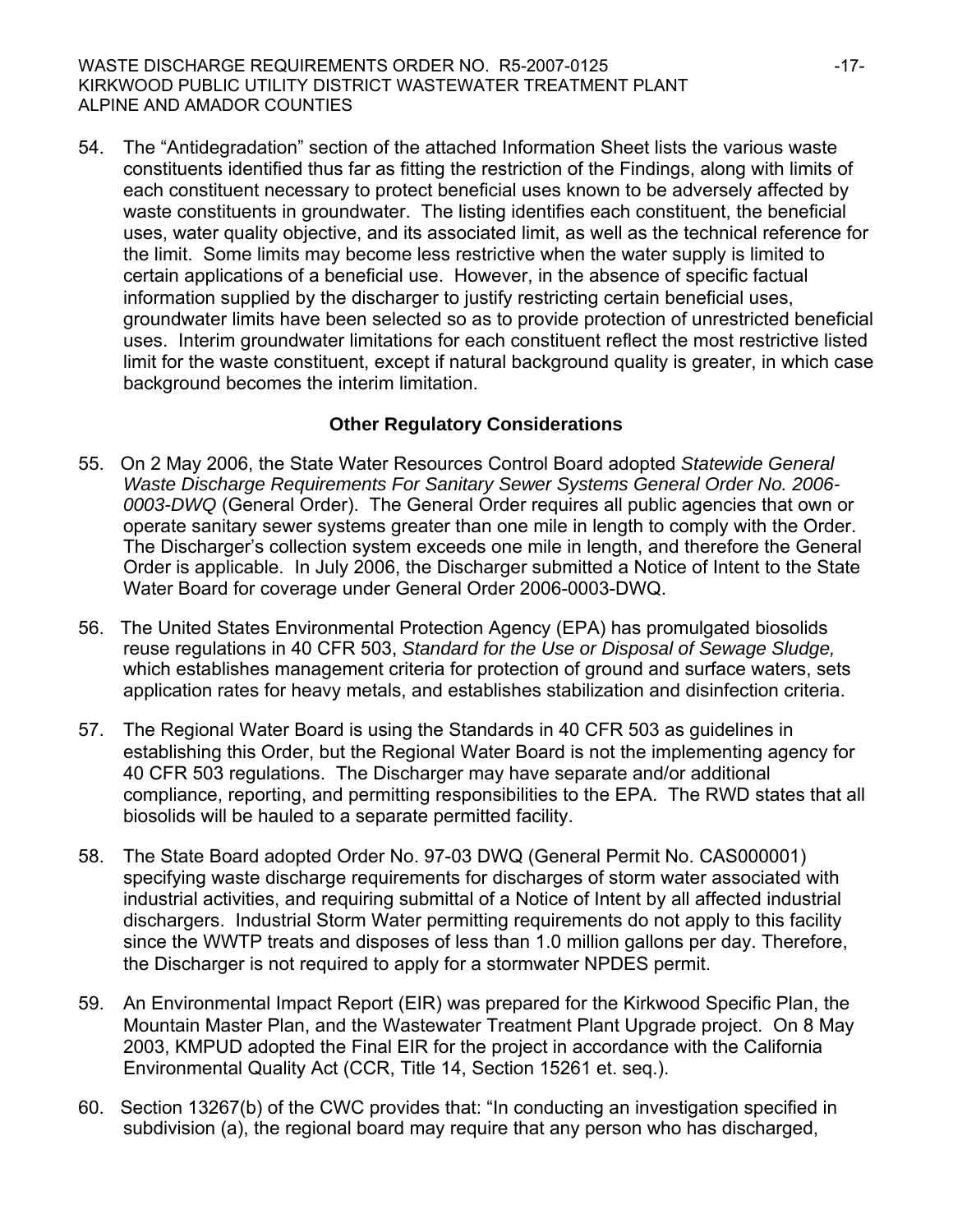discharges, or is suspected of discharging, or who proposes to discharge within its region, or any citizen or domiciliary, or political agency or entity of this state who has discharged, discharges, or is suspected of discharging, or who proposes to discharge waste outside of its region that could affect the quality of the waters of the state within its region shall furnish, under penalty of perjury, technical or monitoring program reports which the board requires. The burden, including costs of these reports, shall bear a reasonable relationship to the need for the reports and the benefits to be obtained from the reports. In requiring those reports, the regional board shall provide the person with a written explanation with regard to the need for the reports, and shall identify the evidence that supports requiring that person to provide the reports."

The monitoring and reporting program required by this Order and the attached Monitoring and Reporting Program No. R5-2007-0125 are necessary to assure compliance with these waste discharge requirements. The Discharger owns and operates the facility that discharges the waste subject to this Order.

- 61. The California Department of Water Resources sets standards for the construction and destruction of groundwater wells (hereafter DWR Well Standards), as described in *California Well Standards Bulletin 74-90* (June 1991) and *Water Well Standards: State of California Bulletin 94-81* (December 1981). These standards, and any more stringent standards adopted by the state or county pursuant to CWC Section 13801, apply to all monitoring wells used to monitor the impacts of wastewater disposal governed by this Order.
- 62. State regulations that prescribe procedures for detecting and characterizing the impact of waste constituents from waste management units on groundwater are found in Title 27 CCR Section 20380. While the WWTP is exempt from Title 27, the data analysis methods of Title 27 may be appropriate for determining whether the discharge complies with the terms for protection of groundwater specified in this Order.
- 63. The discharge authorized herein and the treatment and storage facilities associated with the discharge, except for discharges of residual sludge and solid waste, are exempt from the requirements of Title 27, CCR, Section 20380 et seq. The exemption, pursuant to Title 27 CCR Section 20090(a), is based on the following
	- a. The waste consists primarily of domestic sewage and treated effluent;
	- b. The waste discharge requirements are consistent with water quality objectives; and
	- c. The treatment and storage facilities described herein are associated with a municipal wastewater treatment plant.
- 64. Pursuant to CWC Section 13263(g), discharge is a privilege, not a right, and adoption of this Order does not create a vested right to continue the discharge.

#### **Public Notice**

65. All the above and the supplemental information and details in the attached Information Sheet, which is incorporated by reference herein, as well as the Regional Water Board's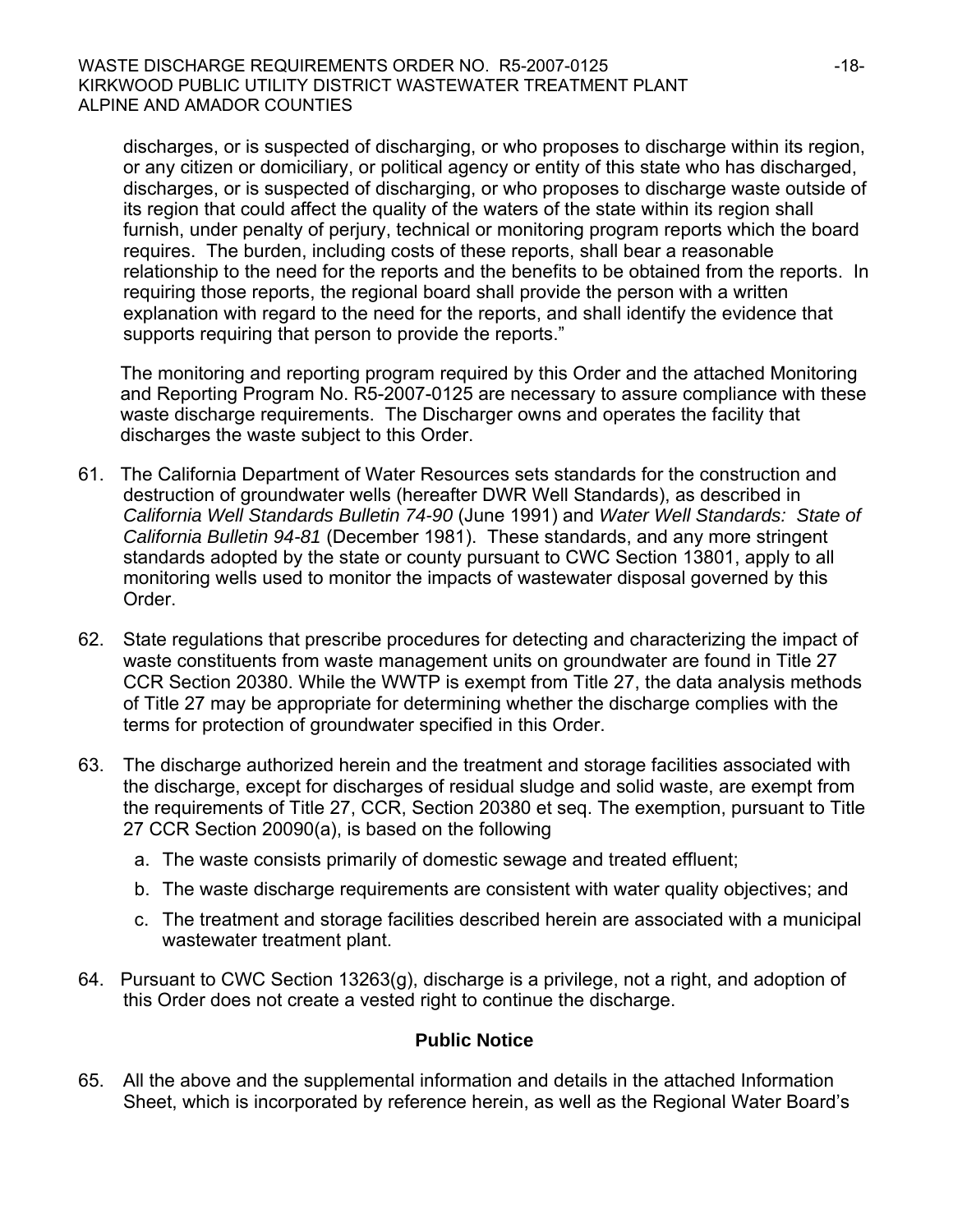administrative record, were considered in establishing the following conditions of discharge.

- 66. The Discharger and interested agencies and persons have been notified of the Regional Water Board's intent to prescribe waste discharge requirements for this discharge, and they have been provided an opportunity to submit written comments and an opportunity for a public hearing.
- 67. All comments pertaining to the discharge were heard and considered in a public hearing.

**IT IS HEREBY ORDERED** that Order No. 94-108 is rescinded, and that pursuant to Sections 13263 and 13267 of the California Water Code, Kirkwood Meadows Public Utility District, its agents, successors, and assigns, in order to meet the provisions contained in Division 7 of the California Water Code and regulations adopted hereunder, shall comply with the following:

*[Note: Other prohibitions, conditions, definitions, and some methods of determining compliance are contained in the attached "Standard Provisions and Reporting Requirements for Waste Discharge Requirements" dated 1 March 1991.]*

# **A. Discharge Prohibitions**

- 1. Discharge of wastes to surface waters or surface water drainage courses is prohibited.
- 2. Bypass or overflow of untreated or partially treated waste is prohibited.
- 3. Discharge of sewage from the sanitary sewer system at any point upstream of the wastewater treatment plant is prohibited. Discharge of treated wastewater outside of the effluent disposal area (i.e., leachfields) is prohibited.
- 4. Discharge of waste classified as "hazardous" under Title 23 CCR Chapter 15, Section 2521, or "designated," as defined in Section 13173 of CWC is prohibited.
- 5. Surfacing of waste within or downgradient of the effluent disposal area is prohibited.

### **B. Discharge Specifications**

- 1. The monthly average influent flow shall not exceed 190,000 gpd, or a peak daily flow of 274,000 gallons.
- 2. Wastewater within the wastewater disposal trenches shall be maintained within one foot or more below ground surface.
- 3. Wastewater treatment and disposal shall not cause pollution or a nuisance as defined by Section 13050 of the CWC.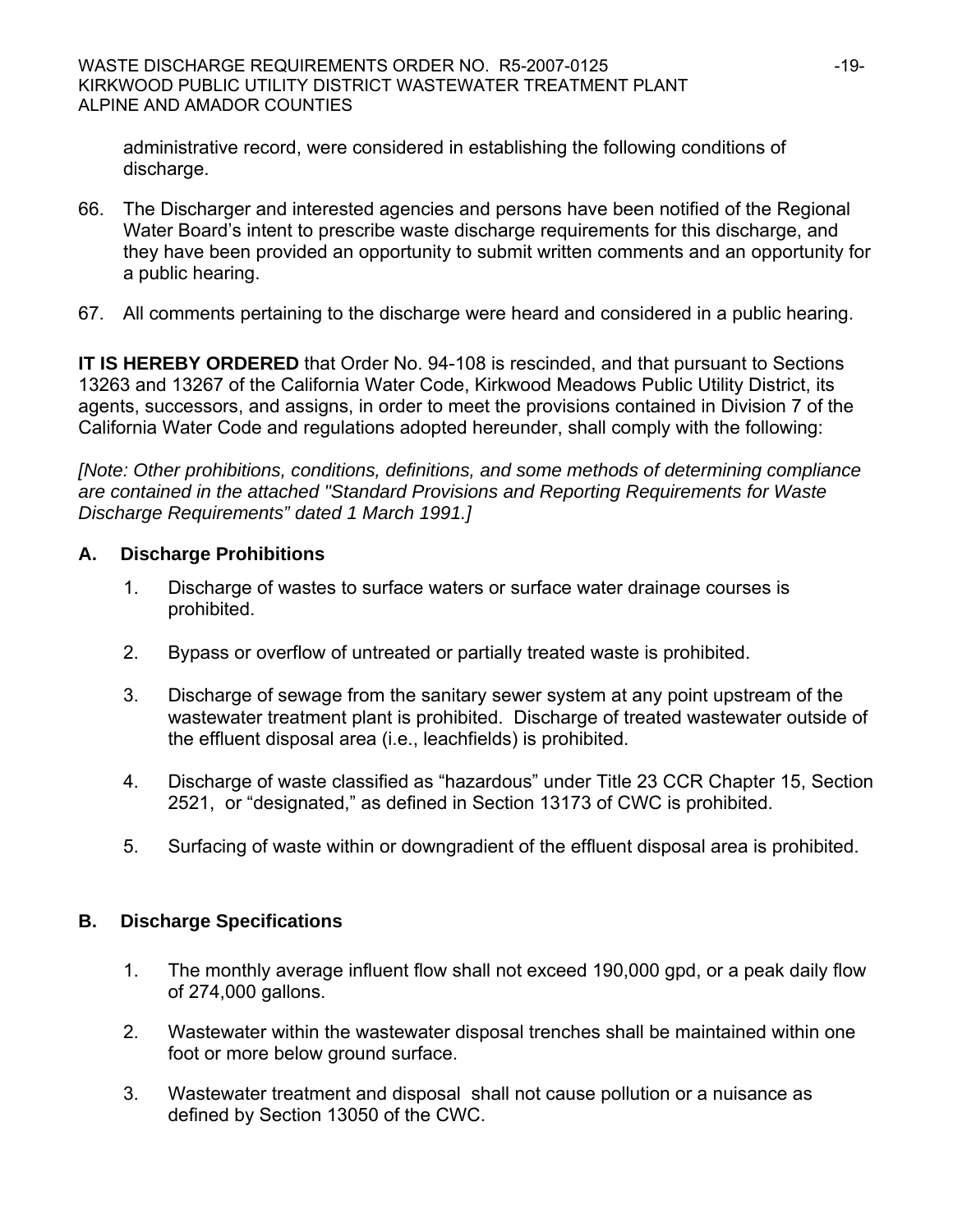- 4. Public contact with wastewater in the effluent disposal areas shall be precluded or controlled through such means as fences, signs, or acceptable alternatives.
- 5. No waste constituent shall be released or discharged, or placed where it will be released or discharged, in a concentration or in a mass that causes violation of the Groundwater Limitations.
- 6. Objectionable odors originating at this facility shall not be perceivable beyond the limits of the wastewater treatment and disposal systems.
- 7. The Discharger shall operate all systems and equipment to maximize treatment of wastewater and optimize the quality of the discharge. The wastewater shall be filtered at all times.
- 8. The freeboard in the emergency storage basin shall never be less than one foot as measured vertically from the water surface to the lowest point of overflow.
- 9. All treatment and disposal facilities shall be designed, constructed, operated, and maintained to prevent inundation or washout due to floods with a 100-year return frequency.
- 10. The wastewater treatment and disposal system shall have sufficient treatment and disposal capacity to accommodate allowable wastewater flow, design seasonal precipitation, and ancillary inflow and infiltration. Design seasonal precipitation shall be based on total annual precipitation using a return period of 100 years, distributed monthly in accordance with historical precipitation patterns.
- 11. Disposal of wastewater shall be confined to each wastewater disposal area as defined in Finding No.14 of this Order.
- 12. A 100-foot buffer zone shall be maintained between the nearest point of the wastewater disposal system and any year-round flowing creek, spring, domestic well, or irrigation well.
- 13. A 50-foot buffer zone shall be maintained between the nearest point of the wastewater disposal system and any seasonal drainage course.

### **C. Effluent Limitations**

1. Effluent discharged from the wastewater treatment plant into the wastewater disposal system shall not exceed the following limits or interim limits, or lower values as necessary to comply with the Groundwater Limitations:

| Constituent                   | Units | Monthly | Daily   | Yearly  |
|-------------------------------|-------|---------|---------|---------|
|                               |       | Average | Maximum | Average |
| BOD <sub>5</sub> <sup>1</sup> | mg/L  | 10      | 20      |         |
| Total N as N (Interim         | mg/L  | 20      |         | 15      |
| Limit)                        |       |         |         |         |
| TDS (Interim limit)           | mq/L  | 495     | --      |         |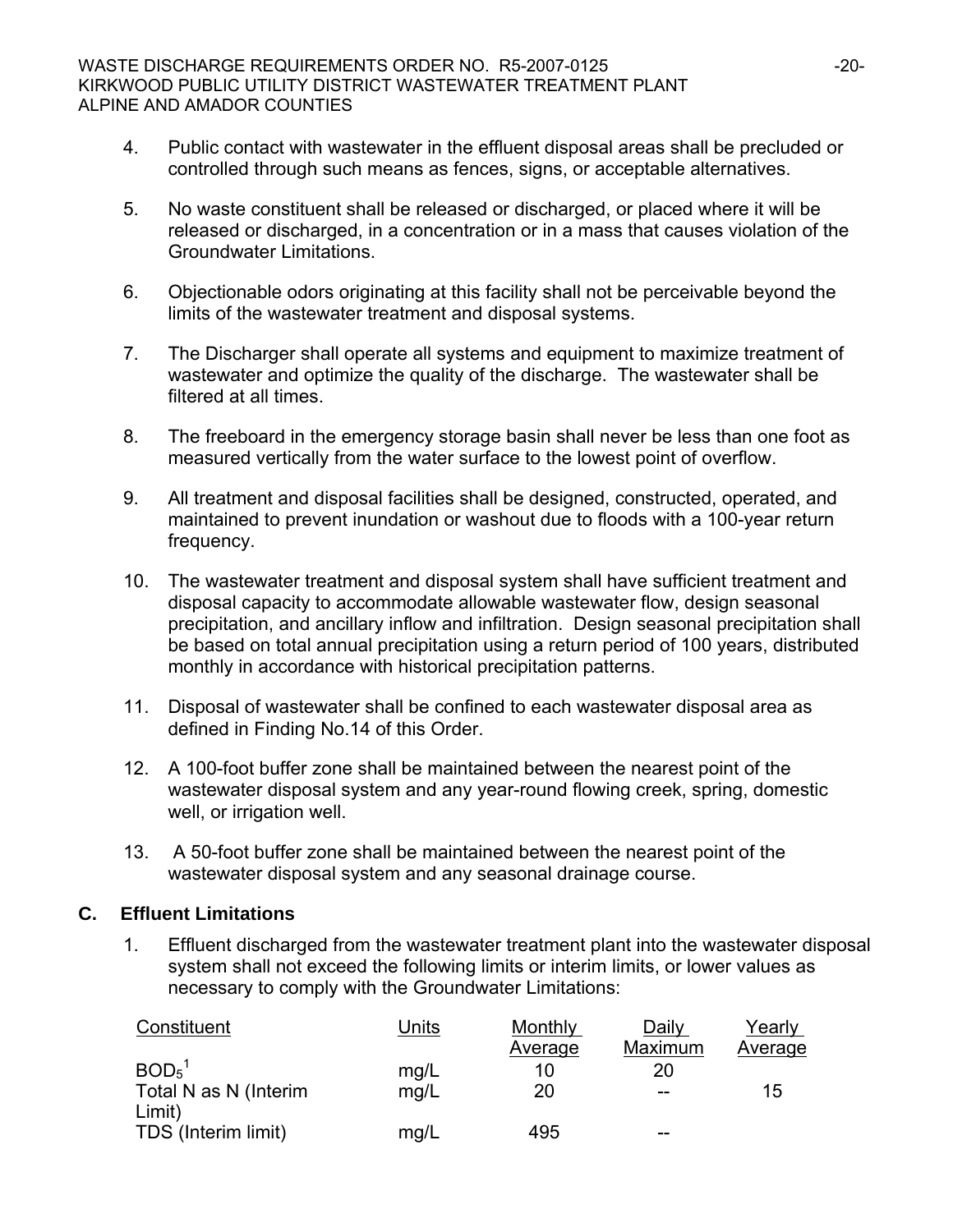#### WASTE DISCHARGE REQUIREMENTS ORDER NO. R5-2007-0125 -21-KIRKWOOD PUBLIC UTILITY DISTRICT WASTEWATER TREATMENT PLANT ALPINE AND AMADOR COUNTIES

| Constituent                     | Units     | Monthly | Daily          | Yearly  |
|---------------------------------|-----------|---------|----------------|---------|
|                                 |           | Average | <b>Maximum</b> | Average |
| <b>Total Phosphorous</b>        | mq/L      | 5       |                |         |
| <b>Total Coliform Organisms</b> | MPN/100ml | 2.0     | 23             |         |

 $1$  BOD<sub>5</sub> denotes 5-day Biochemical Oxygen Demand.

2. Wastewater discharged to the wastewater disposal areas shall not have a pH less than 6.5 or greater than 8.4.

# **D. General Solids Disposal Specifications**

Sludge means the solid, semisolid, and liquid residues removed during primary, secondary, or advanced wastewater treatment processes. Solid waste refers to grit and screenings generated during preliminary treatment. Residual sludge means sludge that will not be subject to further treatment at the facility. Biosolids refers to sludge that has undergone sufficient treatment and testing to qualify for reuse pursuant to federal and state regulations as a soil amendment for agriculture, silviculture, horticulture, and land recycling.

- 1. Sludge and solid waste shall be removed from screens, sumps, basins, and clarifiers as needed to ensure optimal plant operation.
- 2. Any storage or treatment of residual sludge, solid waste, and biosolids at the facility shall be temporary and confined to the treatment facility property. The waste shall be controlled and contained in a manner that minimizes leachate formation and precludes infiltration of waste constituents into soils in a mass or at concentrations that will violate the Groundwater Limitations of this Order.
- 3. Residual sludge, biosolids, and solid waste shall be disposed of in a manner approved by the Executive Officer and consistent with Title 27 CCR Division 2. Removal for further treatment, disposal, or reuse at disposal sites operated in accordance with valid waste discharge requirements issued by a regional water quality control board will satisfy this specification.
- 4. Use and disposal of biosolids shall comply with the self-implementing Federal regulations of 40 CFR 503, which are subject to enforcement by the U.S. EPA, not the Regional Water Board. If during the life of this Order, the state accepts primacy for implementation of 40 CFR 503, the Regional Water Board may also initiate enforcement where appropriate.

# **E. Interim Groundwater Limitations**

- 1. Release of waste constituents from the WWTP, including the wastewater disposal area shall not cause groundwater to:
	- a. Contain any of the following constituents in concentrations greater than listed or greater than natural background quality, whichever is greater. Note that natural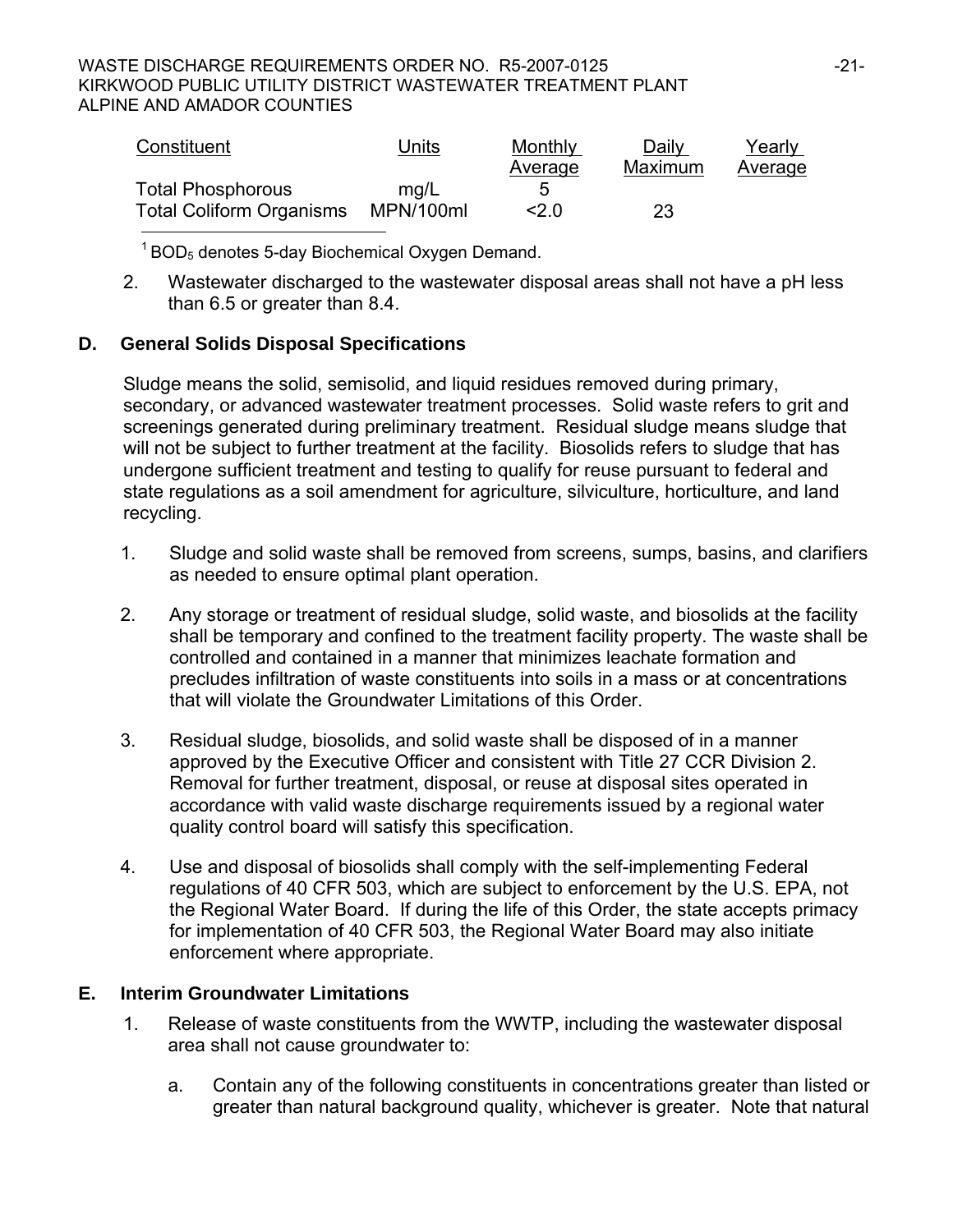background conditions have not yet been established for the wastewater disposal areas.

| Constituent                     | Units      | Limitation |
|---------------------------------|------------|------------|
| <b>Boron</b>                    | mg/L       | 0.7        |
| Chloride                        | mg/L       | 106        |
| Iron                            | mg/L       | 0.3        |
| Manganese                       | mg/L       | 0.05       |
| Sodium                          | mg/L       | 69         |
| <b>Total Coliform Organisms</b> | MPN/100 mL | 2.2        |
| <b>Total Dissolved Solids</b>   | mg/L       | 450        |
| <b>Total Nitrogen</b>           | mg/L       | 10         |
| Nitrate (as N)                  | mg/L       | 10         |
| Ammonia (as $NH4$ )             | mg/L       | 1.5        |
| <b>Bromoform</b>                | $\mu$ g/L  | 4          |
| Bromodichloromethane            | $\mu$ g/L  | 0.27       |
| Chloroform                      | $\mu$ g/L  | 1.1        |
| Dibromochloromethane            | $\mu$ g/L  | 0.37       |

- b. Exhibit a pH of less than 6.5 or greater than 8.4 pH units.
- c. Impart taste, odor, toxicity, or color that creates nuisance or impairs any beneficial use.

# **F. Provisions**

- 1. All of the following reports shall be submitted pursuant to Section 13267 of the California Water Code and shall be prepared as described in Provision F.3.
	- a. By **31 October 2007**, the Discharger shall submit and immediately implement an Inflow and Infiltration (I/I) Assessment Report that describes the results ofd the Discharger's I/I evaluation of the collection system, and describes the repairs that must be completed to reduce I/I to industry standards. The report shall also include a proposed schedule for necessary repairs and/or replacement of the collection system components contributing to the I/I problems.
	- b. By **15 November 2007**, the Discharger shall submit and implement a report certifying that it has either fixed the existing influent flow meter, or installed a new flow meter, and that the meter was calibrated to accurately monitor influent flows into the treatment plant.
	- c. By **30 November 2007**, the Discharger shall submit a Monitoring Well Installation Report prepared in accordance with, and including the items listed in, the second section of Attachment D: *"Monitoring Well Workplan and Monitoring Well Installation Report Guidance."* The report shall describe the installation and development of the new monitoring wells and explain any deviation from the approved workplan.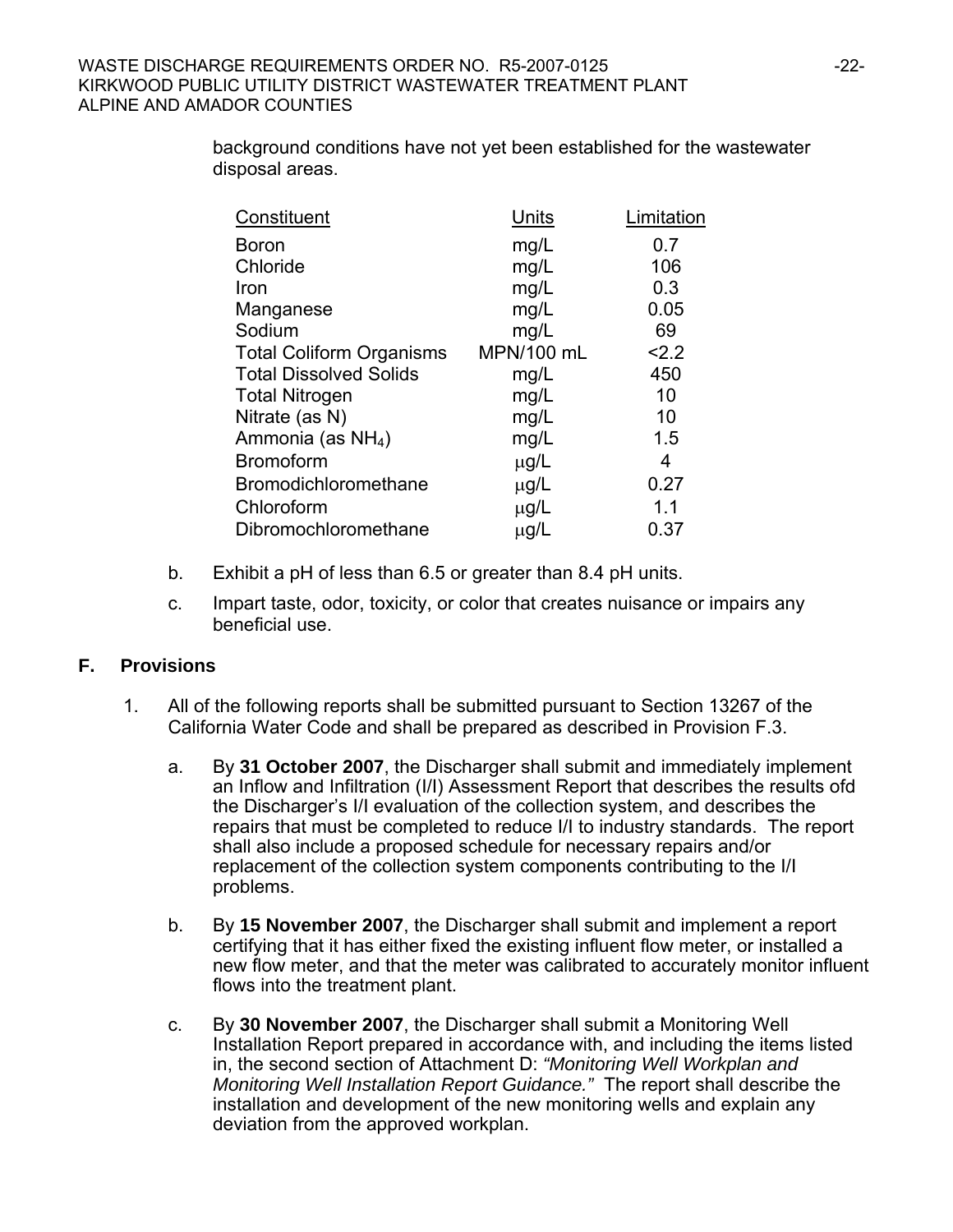- d. By **15 January 2008**, the Discharger shall submit a *Sanitary Sewer System Operation, Maintenance, Overflow Prevention, and Response Plan* (SSSOP) for the entire KMPUD WWTP collection system. The SSSOP shall describe the actions designed to prevent, or minimize the potential for sanitary sewer overflows, and include the information required in Sections 4 and 6 of State Water Board Order No. 2006-0003-DWQ . The Discharger shall maintain the SSSOP in an up-to-date condition and shall amend the SSSOP whenever there is a change (e.g. in the design, construction, operation, or maintenance of the sanitary sewer system or sewer facilities) that materially affects the potential for sanitary sewer overflows, or whenever there is a sanitary sewer overflow. The Discharger shall ensure that the up-to-date SSSOP is readily available to sewer system personnel at all times and that sewer system personnel are familiar with it.
- e. By **1 April 2008**, the Discharger shall prepare and implement a *Salinity Evaluation and Minimization Plan* to address sources of salinity to the wastewater treatment system. At a minimum, the plan shall meet the following requirements outlined in CWC Section 13263.3(d)(3) Pollution Prevention Plans:
	- i. An estimate of all of the sources of a pollutant contributing, or potentially contributing, to the loadings of salinity in the treatment plant influent including water supply, water softeners, and other residential, commercial and industrial salinity sources.
	- ii. An analysis of the methods that could be used to prevent the discharge of salinity into the facility, including application of local limits to industrial or commercial dischargers regarding pollution prevention techniques, public education and outreach, or other innovative and alternative approaches to reduce discharges of the pollutant to the facility. The analysis shall also identify sources, or potential sources, not within the ability or authority of the Discharger to control.
	- iii. An estimate of load reductions that may be identified through the methods identified in subparagraph ii.
	- iv. A plan for monitoring the results of the salinity pollution prevention program.
	- v. A description of the tasks, costs, and time required to investigate and implement various elements in the salinity pollution prevention plan.
	- vi. A statement of the Discharger's salinity pollution prevention goals and strategies, including priorities for short-term and long term action, and a description of the Dischargers intended pollution prevention activities for the immediate future.
	- vii. A description of the Discharger's existing salinity pollution prevention programs.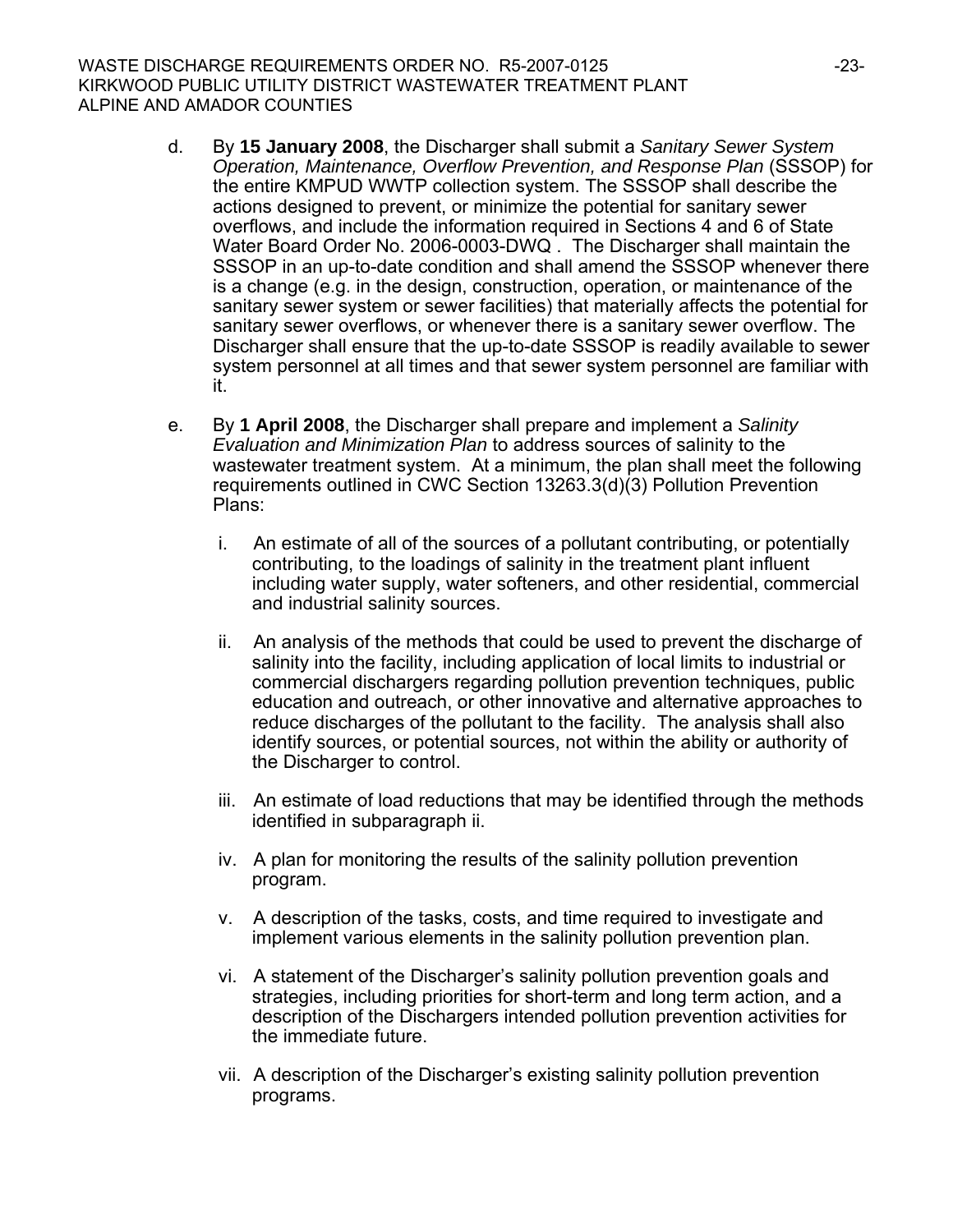- viii. An analysis, to the extent feasible, of any adverse environmental impacts, including cross-media impacts or substitute chemicals that may result from the implementation of the pollution prevention program.
- ix. An analysis, to the extent feasible, of the costs and benefits that may be incurred to implement the pollution prevention program.
- x. Progress to date in reducing the concentration and/or mass of salinity in the discharge.
- f. By **31 December 2008**, the Discharger shall submit an Interim *Nitrogen and Salinity BPTC Evaluation.* The report shall contain the interim results of the *Salinity Evaluation.* The report shall also contain an interim evaluation of BPTC measures to reduce nitrogen compounds in effluent, a discussion of BPTC measures proposed for implementation (i.e., recommendations for WWTP modifications), estimated concentration or mass loading reductions for each BPTC measure, and specific methods the Discharger proposes to monitor and assure continuous optimal performance of BPTC measures.
- g. By **31 December 2009**, the Discharger shall submit a Final *Nitrogen and Salinity BPTC Evaluation Report and Implementation Workplan*. The report shall include a comprehensive evaluation of the BPTC measures studied to reduce nitrogen and salinity compounds in effluent, a discussion of BPTC measures proposed for implementation (i.e., recommendations for WWTP modifications), estimated concentration or mass loading reductions for each BPTC measure, specific methods the Discharger proposes to monitor and assure continuous optimal performance of BPTC measures, and proposed schedule for modifications. The schedule for full implementation shall be as short as practicable, and in no case shall it exceed two years past the Executive Officer's approval of the workplan unless specifically approved by the Regional Water Board. The component evaluation, recommended improvements, and implementation schedule are subject to the Executive Officer's approval. The report shall also describe how final effluent limits (which minimize degradation of the groundwater to the maximum extent practicable) shall be determined.
- h. By **31 December 2009**, the Discharger shall submit a *Background Groundwater Quality Study Report*. For each groundwater monitoring parameter/constituent identified in the MRP, the report shall present a summary of monitoring data and calculation of the concentration in background monitoring wells. Determination of background quality shall be made using the methods described in Title 27 CCR, Section 20415(e)(10), and shall be based on data from at least eight consecutive quarterly (or more frequent) groundwater monitoring events. For each monitoring parameter/constituent, the report shall compare the calculated background concentration with the interim numeric limitations set forth in Groundwater Limitation E.1.a. Where background concentrations are statistically greater than the interim limitations specified in Groundwater Limitation E.1.a, the report shall recommend final groundwater limitations which comply with Resolution 68-16 for the waste constituents listed therein. Subsequent use of a concentration as a final groundwater limitation will be subject to the approval of the Executive Officer.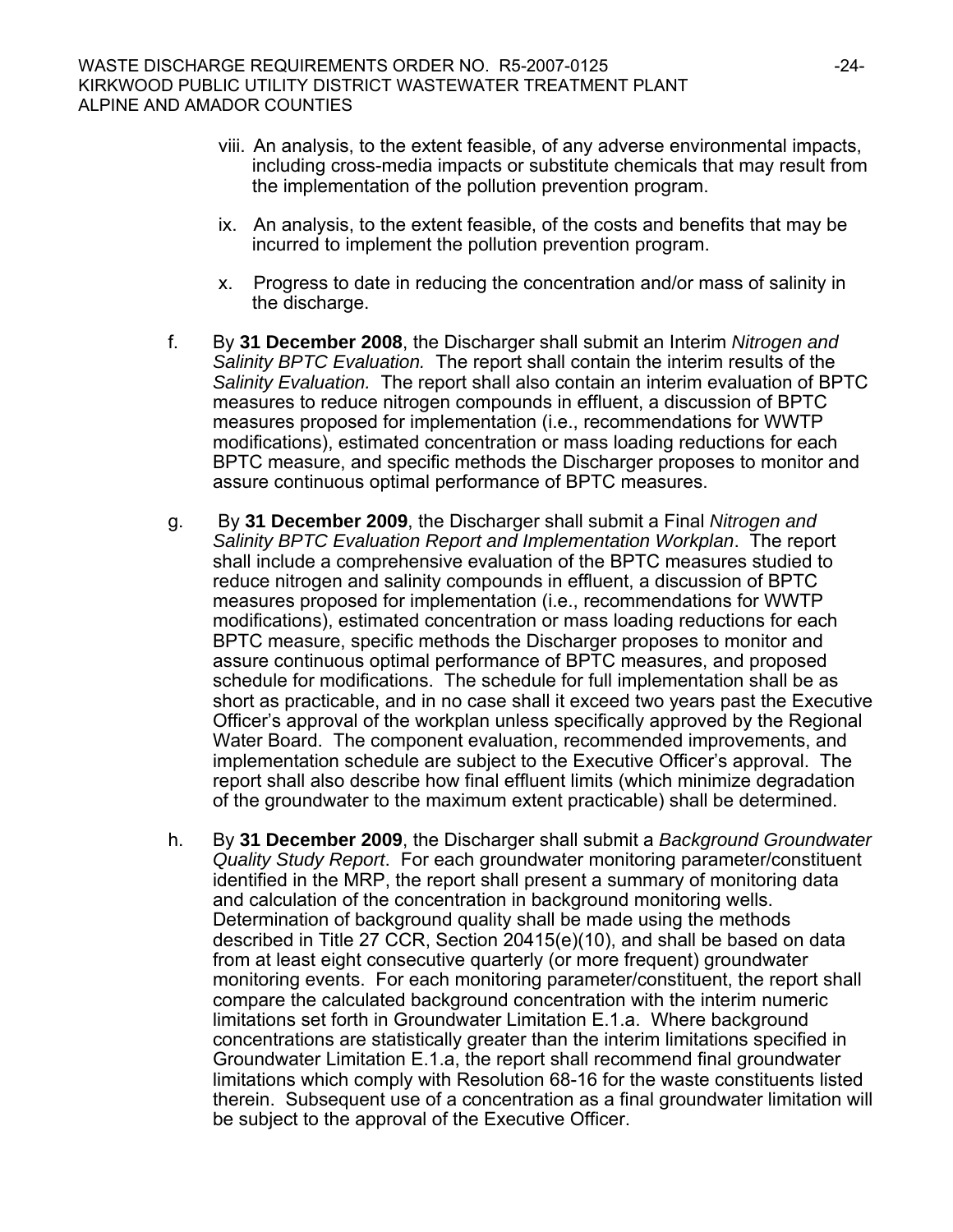#### WASTE DISCHARGE REQUIREMENTS ORDER NO. R5-2007-0125 KIRKWOOD PUBLIC UTILITY DISTRICT WASTEWATER TREATMENT PLANT ALPINE AND AMADOR COUNTIES

- 2. If groundwater monitoring results show that the discharge of waste is causing groundwater to contain waste constituents in concentrations statistically greater than background water quality then, within **120 days** of the request of the Executive Officer, the Discharger shall submit a *BPTC Evaluation Workplan* that sets forth the scope and schedule for a systematic and comprehensive technical evaluation of each component of the facility's waste treatment and disposal system to determine best practicable treatment and control for each waste constituent listed in the Groundwater Limitation E.1.a of this Order. The workplan shall contain a preliminary evaluation of each component of the WWTP and effluent disposal system and propose a time schedule for completing the comprehensive technical evaluation. The schedule to complete the evaluation shall be as short as practicable, and shall not exceed one year.
- 3. In accordance with California Business and Professions Code Sections 6735, 7835, and 7835.1, engineering and geologic evaluations and judgments shall be performed by or under the direction of registered professionals competent and proficient in the fields pertinent to the required activities. All technical reports specified herein that contain workplans for investigations and studies, that describe the conduct of investigations and studies, or that contain technical conclusions and recommendations concerning engineering and geology shall be prepared by or under the direction of appropriately qualified professional(s), even if not explicitly stated. Each technical report submitted by the Discharger shall bear the professional's signature and stamp.
- 4. The Discharger shall comply with Monitoring and Reporting Program No. R5-2007-0125, which is part of this Order, and any revisions thereto as ordered by the Executive Officer.
- 5. The Discharger shall comply with the "Standard Provisions and Reporting Requirements for Waste Discharge Requirements," dated 1 March 1991, which are attached hereto and made part of this Order by reference. This attachment and its individual paragraphs are commonly referenced as "Standard Provision(s)."
- 6. The Discharger shall use the best practicable cost-effective control technique(s) including proper operation and maintenance, to comply with discharge limits specified in this order.
- 7. The Discharger shall provide certified wastewater treatment plant operators in accordance with Title 23CCR, Division 3, Chapter 26.
- 8. As described in the Standard Provisions, the Discharger shall report promptly to the Regional Water Board any material change or proposed change in the character, location, or volume of the discharge.
- 9. Upon the reduction, loss, or failure of the sanitary sewer system resulting in a sanitary sewer overflow, the Discharger shall take any necessary remedial action to (a) control or limit the volume of sewage discharged, (b) terminate the sewage discharge as rapidly as possible, and (c) recover as much as possible of the sewage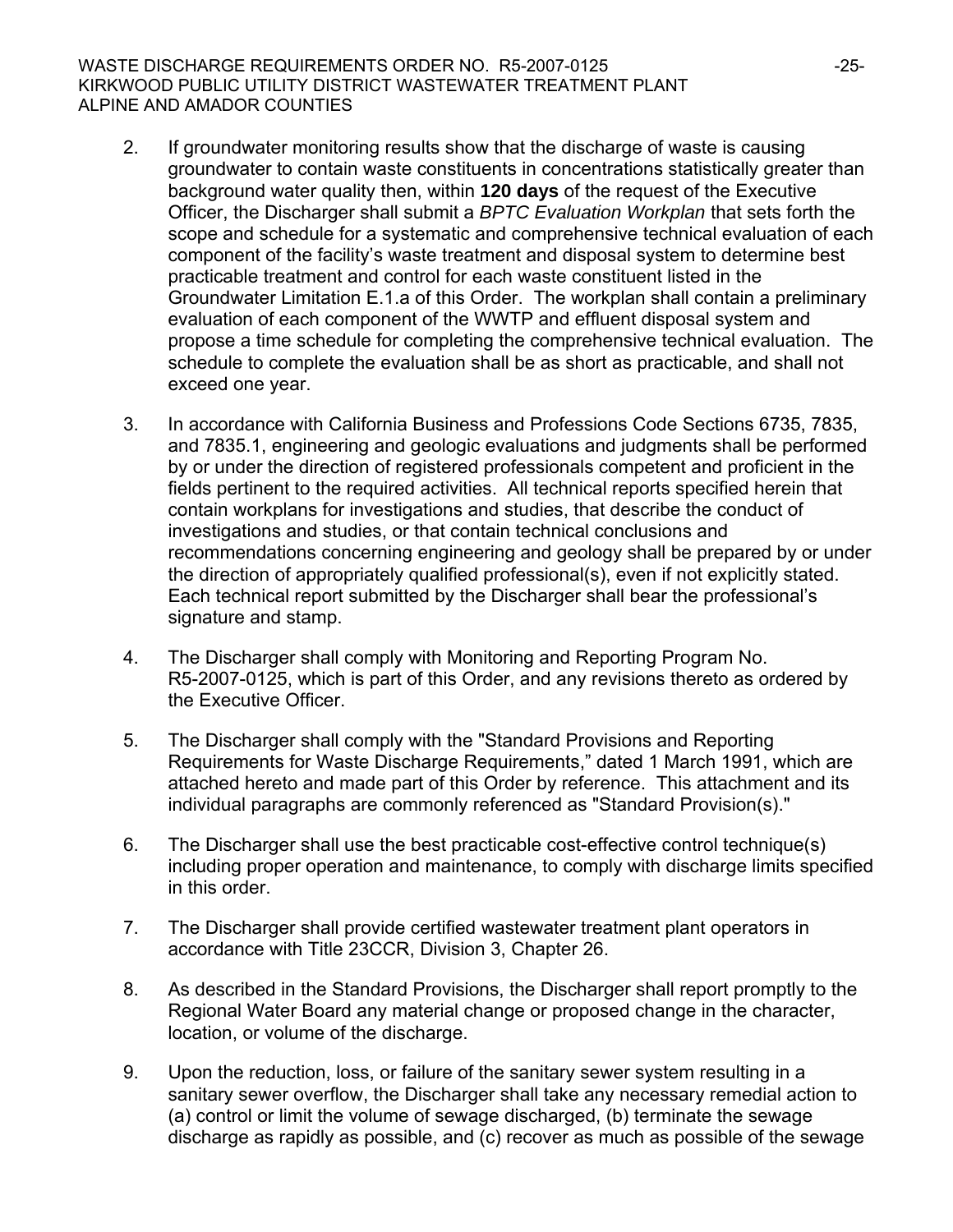discharged (including wash down water) for proper disposal. The Discharger shall implement all applicable remedial actions including, but not limited to, the following:

- a. Interception and rerouting of sewage flows around the sewage line failure;
- b. Vacuum truck recovery of sanitary sewer overflows and wash down water;
- c. Use of portable aerators where complete recovery of the sanitary sewer overflows are not practicable and where severe oxygen depletion is expected in surface waters; and
- d. Cleanup of sewage-related debris at the overflow site.
- 10. The Discharger shall report to the Regional Water Board any toxic chemical release data it reports to the State Emergency Response Commission within 15 days of reporting the data to the Commission pursuant to section 313 of the "Emergency Planning and Community Right to Know Act of 1986."
- 11. The Discharger shall not allow pollutant-free wastewater to be discharged into the wastewater collection, treatment, and disposal system in amounts that significantly diminish the system's capability to comply with this Order. Pollutant-free wastewater means rainfall, groundwater, cooling waters, and condensates that are essentially free of pollutants.
- 12. The Discharger shall submit to the Regional Water Board on or before each compliance report due date, the specified document or, if appropriate, a written report detailing compliance or noncompliance with the specific schedule date and task. If noncompliance is being reported, then the Discharge shall state the reasons for such noncompliance and provide an estimate of the date when the Discharger will be in compliance. The Discharger shall notify the Regional Water Board in writing when it returns to compliance with the time schedule.
- 13. In the event of any change in control or ownership of the facility or wastewater disposal areas, the Discharger must notify the succeeding owner or operator of the existence of this Order by letter, a copy of which shall be immediately forwarded to this office. To assume operation as Discharger under this Order, the succeeding owner or operator must apply in writing to the Executive Officer requesting transfer of the Order. The request must contain the requesting entity's full legal name, the state of incorporation if a corporation, the name and address and telephone number of the persons responsible for contact with the Regional Water Board, and a statement. The statement shall comply with the signatory paragraph of Standard Provision B.3 and state that the new owner or operator assumes full responsibility for compliance with this Order. Failure to submit the request shall be considered a discharge without requirements, a violation of the California Water Code. Transfer shall be approved or disapproved by the Executive Officer.
- 14. The Discharger must comply with all conditions of this Order, including timely submittal of technical and monitoring reports as directed by the Executive Officer. Violations may result in enforcement action, including Regional Water Board or court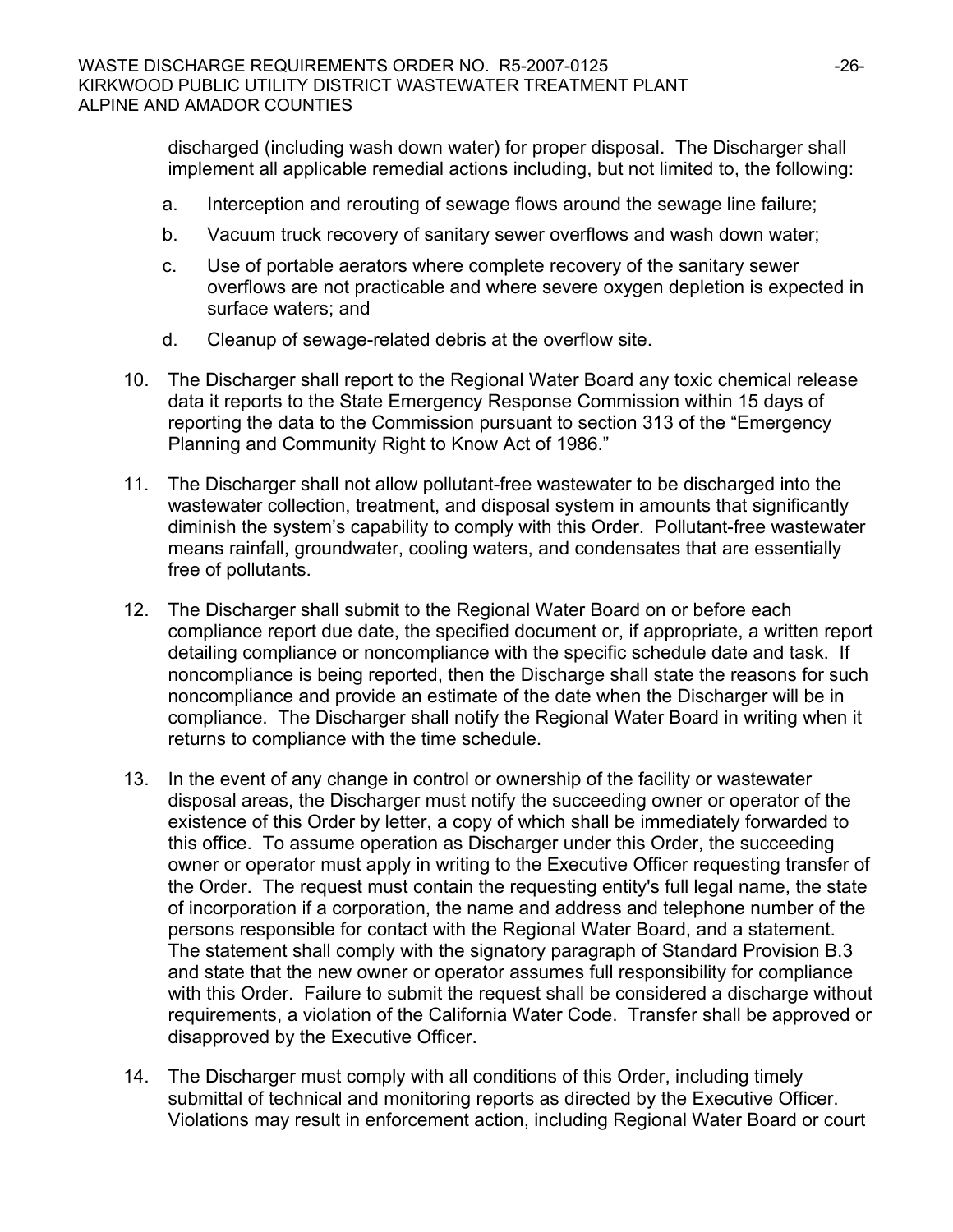orders requiring corrective action or imposing civil monetary liability, or in revision or recession of this Order.

- 15. A copy of this Order shall be kept at the discharge facility for reference by operating personnel. Key operating personnel shall be familiar with its contents.
- 16. The Regional Water Board will review this Order periodically and will revise requirements when necessary.

I, PAMELA C. CREEDON, Executive Officer, do hereby certify the foregoing is a full, true, and correct copy of an Order adopted by the California Regional Water Quality Control Board, Central Valley Region, on 14 September 2007.

PAMELA C. CREEDON, Executive Officer

JSK/WSW: 14 Sep 07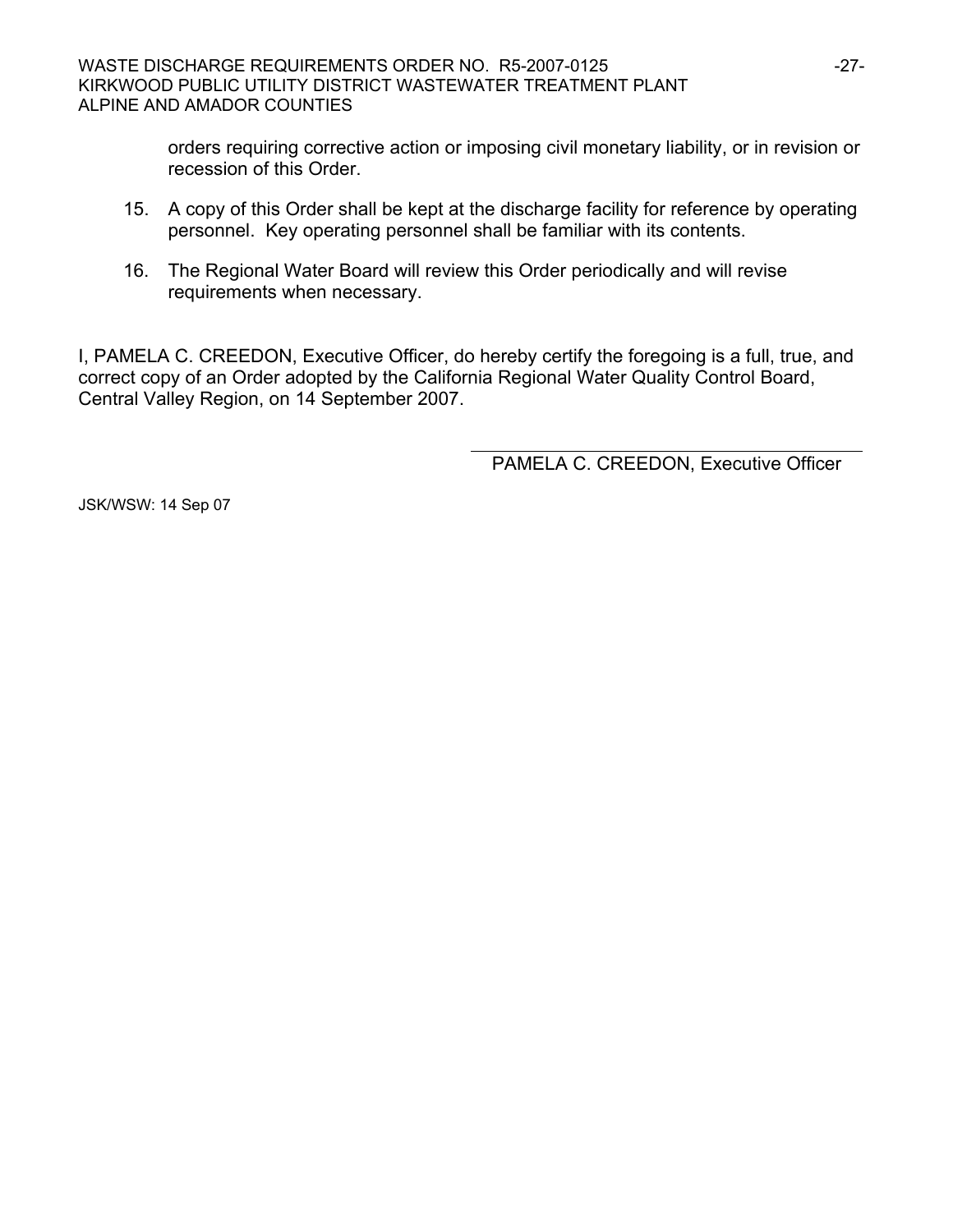### CALIFORNIA REGIONAL WATER QUALITY CONTROL BOARD CENTRAL VALLEY REGION

### MONITORING AND REPORTING PROGRAM NO. R5-2007-0125

FOR

# KIRKWOOD MEADOWS PUBLIC UTILITY DISTRICT WASTEWATER TREATMENT PLANT ALPINE AND AMADOR COUNTIES

This Monitoring and Reporting Program (MRP) presents requirements for monitoring of wastewater influent, effluent, wastewater disposal areas (i.e., leachfields), groundwater, sludge, and water supply. This MRP is issued pursuant to Water Code Section 13267. The Discharger shall not implement any changes to this MRP unless and until a revised MRP is issued by the Executive Officer. Specific sample station locations shall be approved by Regional Board staff prior to implementation of sampling activities.

All wastewater samples shall be representative of the volume and nature of the discharge. The time, date, and location of each grab sample shall be recorded on the sample chain of custody form.

Field testing instruments (such as those used to test pH and dissolved oxygen) may be used provided that:

- 1. The operator is trained in proper use and maintenance of the instruments;
- 2. Instruments are serviced and calibrated per manufacturer's recommendations; and
- 3. Field calibration reports are submitted as described in the "Reporting" section of this MRP.

# **INFLUENT MONITORING**

Influent samples shall be collected at the same frequency and at approximately the same time as effluent samples and should be representative of the influent at the headworks prior to treatment. Influent monitoring shall include, at a minimum the following:

| Constituent       | <u>Units</u> | Type of Sample | Sampling<br><b>Frequency</b> | Reporting<br>Frequency |
|-------------------|--------------|----------------|------------------------------|------------------------|
| Flow <sup>1</sup> | gpd          | Continuous     | Daily                        | Monthly                |
| BOD <sup>2</sup>  | mg/l         | Grab           | Monthly                      | Monthly                |

————————————————————<br><sup>1</sup> Influent flows shall be measured with a meter beginning on 1 December 2007.

 $2$  5-day biochemical oxygen demand.

# **EMERGENCY STORAGE BASIN MONITORING**

Monitoring of freeboard in the emergency storage basin shall be conducted on a daily basis when the emergency storage basin is in use. Results of daily freeboard monitoring shall be provided in the monthly monitoring reports. If the emergency storage basin was not used during the month, the monthly monitoring report shall state so.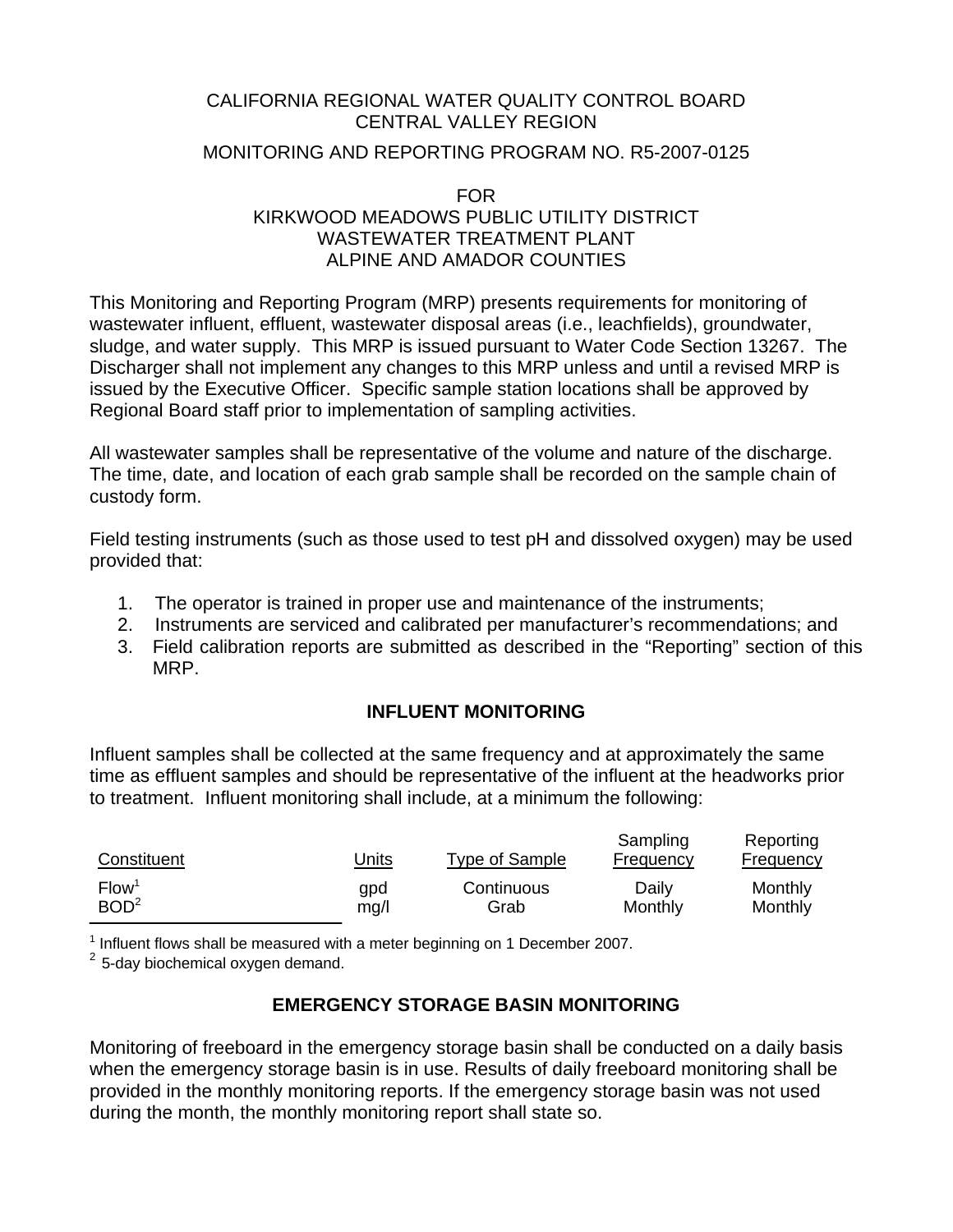# **EFFLUENT MONITORING**

Effluent samples shall be collected downstream from the last connection through which wastes can be discharged to the leachfields. At a minimum, effluent monitoring shall consist of the following:

|                                  |                       |                       | Sampling         | Reporting        |
|----------------------------------|-----------------------|-----------------------|------------------|------------------|
| Constituent                      | Units                 | <b>Type of Sample</b> | <b>Frequency</b> | <b>Frequency</b> |
| <b>Total Flow to leachfields</b> | gpd                   | Meter                 | Daily            | Monthly          |
| Flows to each leachfield         | gpd                   | Calculated            | Weekly           | Monthly          |
| BOD <sup>2</sup>                 | mq/L                  | Grab                  | Weekly           | Monthly          |
| pH                               | <b>Standard Units</b> | Grab                  | Weekly           | Monthly          |
| <b>Total Coliform Organisms</b>  | $MPN3/100$ ml         | Grab                  | Weekly           | Monthly          |
| <b>Total Phosphorous</b>         | mg/L                  | Grab                  | Monthly          | Monthly          |
| <b>Total Nitrate as N</b>        | mg/L                  | Grab                  | Monthly          | Monthly          |
| TKN as N                         | mg/L                  | Grab                  | Monthly          | Monthly          |
| <b>Total Dissolved Solids</b>    | mg/L                  | Grab                  | Monthly          | Monthly          |
| Standard Minerals <sup>4</sup>   | mg/L                  | Grab                  | Annually         | Annually         |
| Trihalomethanes <sup>5</sup>     | ug/L                  | Grab                  | Annually         | Annually         |
|                                  |                       |                       |                  |                  |

<sup>1</sup> Include leachfield number and flow

<sup>2</sup> 5-day Biochemical Oxygen Demand

<sup>3</sup> Most Probable Number

 Standard Minerals shall include, at a minimum, the following elements/compounds: boron, calcium, chloride, iron, magnesium, manganese, potassium, sodium, sulfate, total alkalinity (including alkalinity series), and hardness.

<sup>5</sup> Method 8020 or equivalent; to include bromoform, bromodichloromethane, chloroform, and dibromochloromethane and detection limits of 0.5 ug/L or less.

### **WASTEWATER DISPOSAL AREA MONITORING**

The Discharger shall conduct a visual inspection of the wastewater disposal areas (leachfields) on a **weekly basis**. Results shall be recorded and submitted with the monthly monitoring report. Photocopies of entries into an operator's log are acceptable. Evidence of surfacing wastewater, erosion, field saturation, runoff, or the presence of nuisance conditions shall be noted in the report. If surfacing water is found, then a sample shall be collected and tested for total coliform organisms and total dissolved solids. In addition to the visual inspections, monitoring of the leachfields shall include the following:

|                                                                 |              |                       | Sampling         | Reporting        |
|-----------------------------------------------------------------|--------------|-----------------------|------------------|------------------|
| Constituent                                                     | <u>Units</u> | <b>Type of Sample</b> | <b>Frequency</b> | <b>Frequency</b> |
| Application Rate <sup>1</sup>                                   | gal/acre•day | Calculated            | Monthly          | Monthly          |
| Leachfield<br><b>Monitoring Port</b><br>Inspection <sup>2</sup> | Inches       | Measurement           | Weekly           | Monthly          |

The application rate for each leachfield.

Reporting

Sampling

 $2$  The Discharger shall measure and record the distance from the surface of the liquid in each monitoring port to the surface of the ground in the active lateral(s). In addition, the Discharger shall record when leachfields are switched.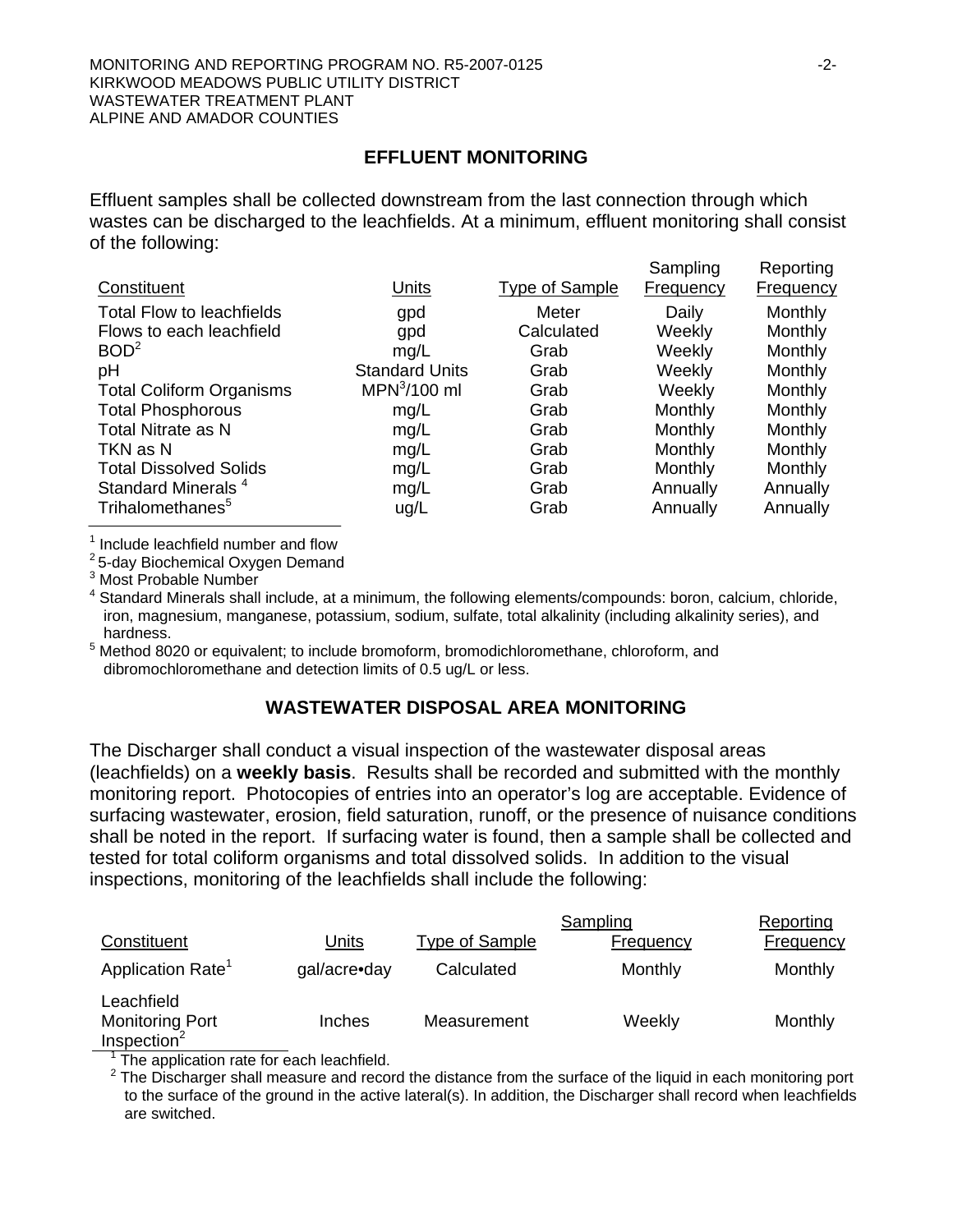#### **GROUNDWATER MONITORING**

This sampling program is effective with the  $4<sup>th</sup>$  quarter 2007. Prior to sampling, groundwater elevations shall be measured and the wells shall be purged at least three well volumes until pH and electrical conductivity have stabilized. Depth to groundwater shall be measured to the nearest 0.01 feet. Water table elevations shall be calculated and used to determine groundwater gradient and direction of flow. Samples shall be collected using approved EPA methods. Groundwater monitoring shall include, at a minimum, the following:

| Constituent                           | Units       | <b>Type of</b><br>Sample | Sampling and Reporting<br>Frequency $4$ |
|---------------------------------------|-------------|--------------------------|-----------------------------------------|
| Groundwater Elevation <sup>1</sup>    | $0.01$ Feet | Measurement              | Quarterly                               |
| Depth to Groundwater                  | 0.01 Feet   | Calculated               | Quarterly                               |
| Gradient                              | Feet/Feet   | Calculated               | Quarterly                               |
| <b>Gradient Direction</b>             | Degrees     | Calculated               | Quarterly                               |
| Total Coliform Organisms <sup>2</sup> | MPN/100ml   | Grab                     | Quarterly                               |
| рH                                    | S.U.        | Grab                     | Quarterly                               |
| <b>Total Dissolved Solids</b>         | mg/l        | Grab                     | Quarterly                               |
| Nitrates as Nitrogen                  | mg/l        | Grab                     | Quarterly                               |
| Total Kjeldahl nitrogen               | mg/l        | Grab                     | Quarterly                               |
| Standard Minerals <sup>3</sup>        | mg/l        | Grab                     | Annually                                |
| Total Trihalomethanes <sup>5</sup>    | ug/L        | Grab                     | Annually                                |
| Metals <sup>6</sup>                   | mg/l        | Grab                     | Annually                                |

1 Groundwater elevation shall be based on depth-to-water using a surveyed measuring point elevation on the well and a surveyed reference elevation.

<sup>2</sup> Using a minimum of 15 tubes or three dilutions.

3 Standard Minerals shall include, at a minimum, the following elements and compounds: boron, calcium, chloride, iron, magnesium, manganese, potassium, sodium, sulfate, total alkalinity (including alkalinity series), and hardness.

4 Beginning 4<sup>th</sup> Quarter 2007.

5 EPA Method 8020 or equivalent.

6 At a minimum, the following metals shall be included: arsenic, copper, lead, iron, manganese, nickel, and zinc. Analytical methods shall be selected to provide reporting limits below the Water Quality Limit for each constituent.

#### **BIOSOLIDS MONITORING**

The Discharger shall keep records regarding the quantity of biosolids generated by the treatment processes; any sampling and analytical data; the quantity of biosolids stored on site; and the quantity removed for disposal. The records shall also indicate that steps taken to reduce odor and other nuisance conditions. Records shall be stored onsite and available for review during inspections.

If biosolids are transported off-site for disposal, then the Discharger shall submit records identifying the hauling company, the amount of biosolids transported, the date removed from the facility, the location of disposal, and copies of all analytical data required by the entity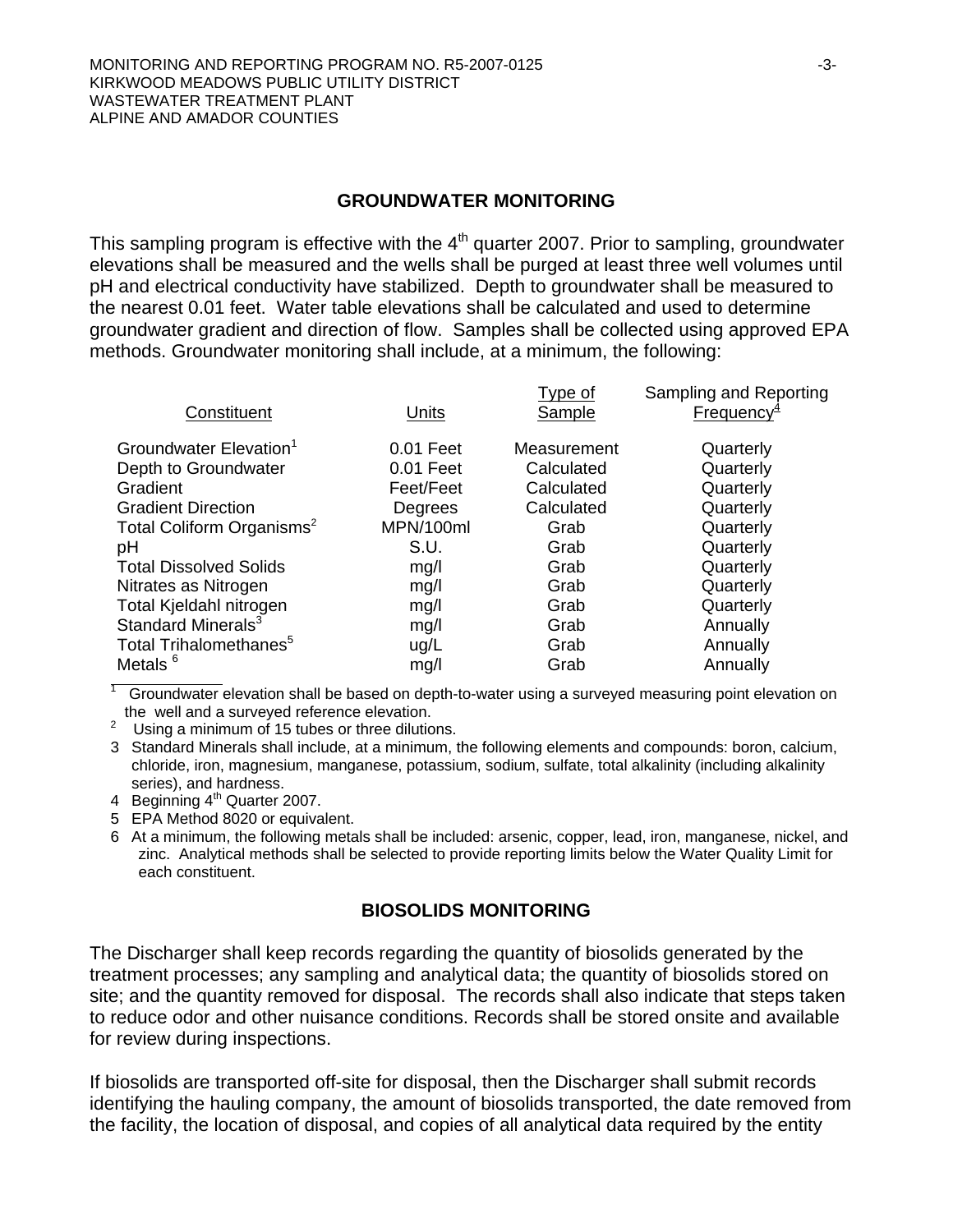accepting the waste.

All records shall be submitted as part of the Annual Monitoring Report.

#### **WATER SUPPLY MONITORING**

A sampling station shall be established where a representative sample of the municipal water supply can be obtained. Water supply monitoring shall include at least the following for each water source used during the previous year. As an alternative to annual water supply monitoring, the Discharger may submit results of the most current DHS water supply monitoring data.

|                                |              | Sampling  | Reporting |
|--------------------------------|--------------|-----------|-----------|
| Constituents                   | <u>Units</u> | Frequency | Frequency |
| <b>Total Dissolved Solids</b>  | mg/L         | Annually  | Annually  |
| Total Nitrogen as N            | mq/L         | Annually  | Annually  |
| pH                             | pH units     | Annually  | Annually  |
| Standard Minerals <sup>1</sup> | mg/L         | Annually  | Annually  |
|                                |              |           |           |

Standard Minerals shall include, at a minimum, the following elements/compounds: boron, calcium, chloride, iron, magnesium, manganese, potassium, sodium, sulfate, total alkalinity (including alkalinity series), and hardness.

#### **REPORTING**

In reporting monitoring data, the Discharger shall arrange the data in tabular form so that the date, sample type (e.g., influent, effluent, emergency storage basin, absorption bed, etc.), and reported analytical result for each sample are readily discernible. The data shall be summarized in such a manner to clearly illustrate compliance with waste discharge requirements and spatial or temporal trends, as applicable. The results of any monitoring done more frequently than required at the locations specified in the Monitoring and Reporting Program shall be reported in the next scheduled monitoring report.

As required by the California Business and Professions Code Sections 6735, 7835, and 7835.1, all Groundwater Monitoring Reports shall be prepared under the direct supervision of a Registered Engineer or Geologist and signed by the registered professional.

### **A. Monthly Monitoring Reports**

Monthly reports shall be submitted to the Regional Board by the **1st day of the second month** following the end of the reporting period (i.e. the January monthly report is due by 1 March). At a minimum, the reports shall include:

- 1. Results of the influent, effluent, and absorption bed monitoring;
- 2. Copies of inspection logs;
- 3. A comparison of the monitoring data to the discharge specifications and an explanation of any violation of those requirements;
- 4. If requested by staff, copies of laboratory analytical report(s); and
- 5. A calibration log verifying calibration of all hand-held monitoring instruments and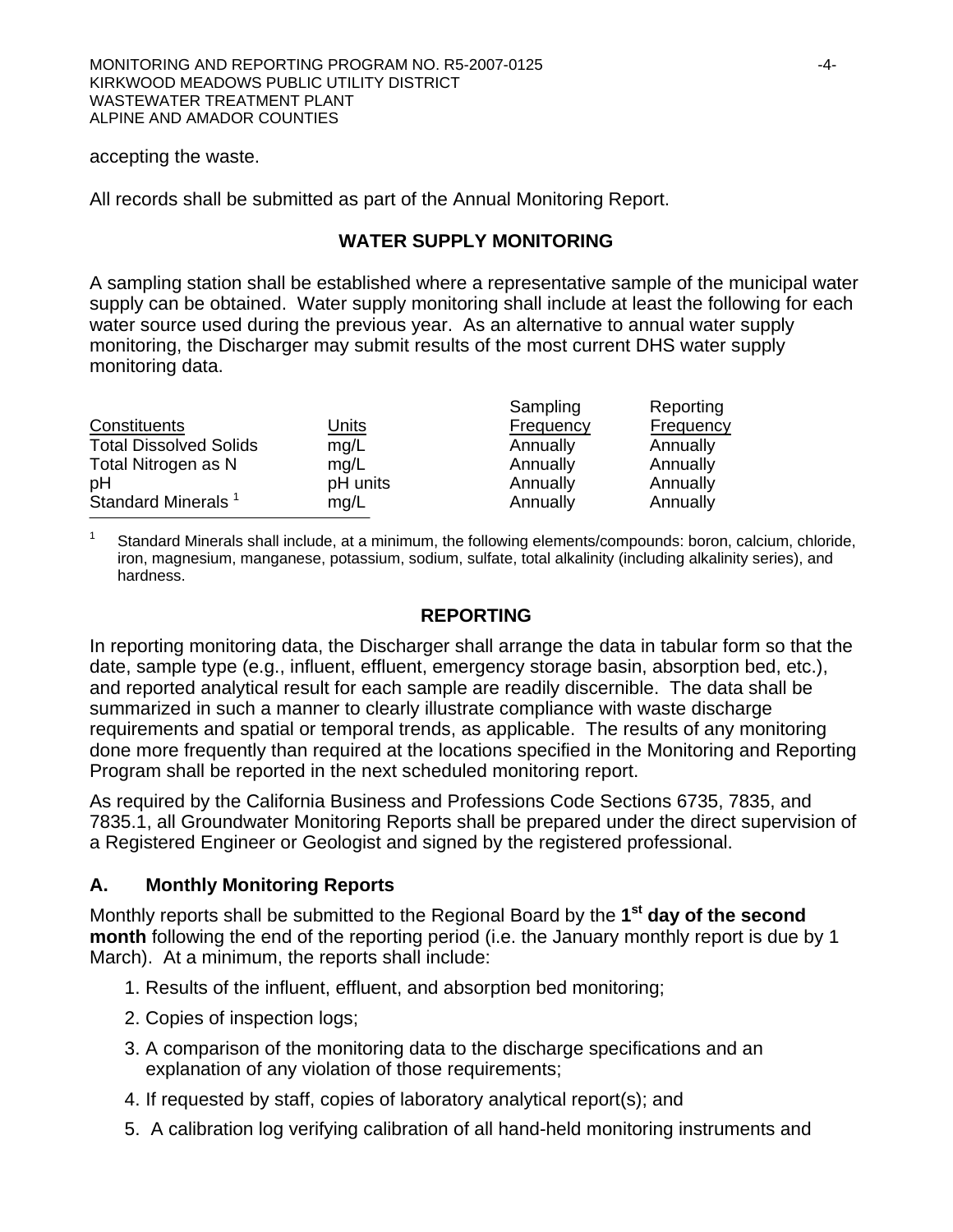devices used to comply with the prescribed monitoring program.

# **B. Quarterly Report**

Beginning with the fourth quarter 2007, the Discharger shall establish a quarterly sampling schedule for groundwater monitoring such that samples are obtained approximately every three months. Quarterly monitoring reports shall be submitted to the Board by the **1st day of**  the second month after the quarter (i.e. the January-March quarter is due by May 1<sup>st</sup>) and may be combined with the monthly report. The Quarterly Report shall include the following:

- 1. Results of groundwater monitoring;
- 2. A narrative description of all preparatory, monitoring, sampling, and analytical testing activities for the groundwater monitoring. The narrative shall be sufficiently detailed to verify compliance with the WDR, this MRP, and the Standard Provisions and Reporting Requirements. The narrative shall be supported by field logs for each well documenting depth to groundwater; parameters measured before, during, and after purging; method of purging; calculation of casing volume; and total volume of water purged;
- 3. Calculation of groundwater elevations, an assessment of groundwater flow direction and gradient on the date of measurement, comparison of previous flow direction and gradient data, and discussion of seasonal trends if any;
- 4. A narrative discussion of the analytical results for all groundwater locations monitored including spatial and temporal tends, with reference to summary data tables, graphs, and appended analytical reports (as applicable);
- 5. A comparison of the monitoring data to the groundwater limitations and an explanation of any violation of those requirements;
- 6. Summary data tables of historical and current water table elevations and analytical results;
- 7. A scaled map showing relevant structures and features of the facility, the locations of monitoring wells and any other sampling stations, and groundwater elevation contours referenced to mean sea level datum; and
- 8. Copies of laboratory analytical report(s) for groundwater monitoring.

# **C. Annual Report**

An Annual Report shall be prepared as the fourth quarter monitoring report. The Annual Report will include all monitoring data required in the monthly/quarterly schedule. The Annual Report shall be submitted to the Regional Board by **1 February** each year. In addition to the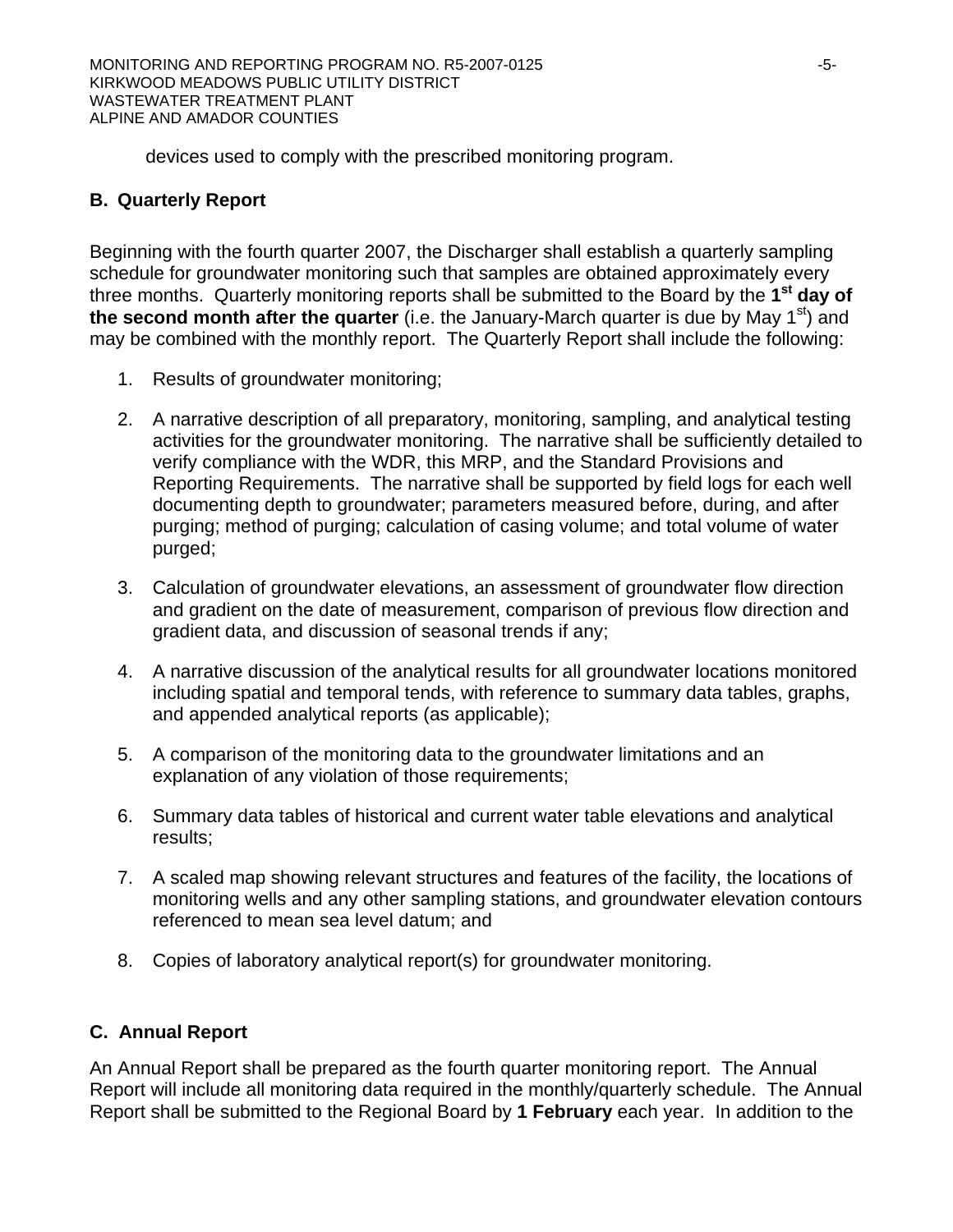data normally presented, the Annual Report shall include the following:

- 1. The contents of the regular December monitoring report for the last sampling event of the year;
- 2. If requested by staff, tabular and graphical summaries of all data collected during the year;
- 3. An evaluation of the performance of the domestic wastewater treatment system the groundwater quality beneath the wastewater treatment facility;
- 4. Summary of information on the disposal of biosolids as described in the "Biosolids Monitoring" section;
- 5. A discussion of whether the Discharger anticipates removing biosolids in the coming year, and if so, the anticipated schedule for cleaning, drying, and disposal;
- 6. A discussion of compliance and the corrective actions taken, as well as any planned or proposed actions needed to bring the discharge into full compliance with the waste discharge requirements;
- 7. A discussion of any data gaps and potential deficiencies/redundancies in the monitoring system or reporting program;
- 8. A description of any additional measures taken to reduce nitrogen concentrations in effluent.
- 9. A copy of the certification for each certified wastewater treatment plant operator working at the facility and a statement about whether the Discharger is in compliance with Title 23, CCR, Division 3, Chapter 26.
- 10. The results from annual monitoring of the effluent, groundwater, and water supply;
- 11. A forecast of influent flows, as described in Standard Provision No. E.4;
- 12. A statement of when the O&M Manual was last reviewed for adequacy, and a description of any changes made during the year;
- 13. Copies of equipment maintenance and calibration records (including influent flow meter), as described in Standard Provision No. C.4; and
- 14. A discussion of the following:
	- a. Compliance with the interim effluent performance limits for salinity and nitrogen as specified in the Effluent Limitations of the WDRs;
	- b. Salinity and nitrogen reduction efforts implemented in accordance the approved workplans;
	- c. Other best practical treatment and control measures implemented pursuant to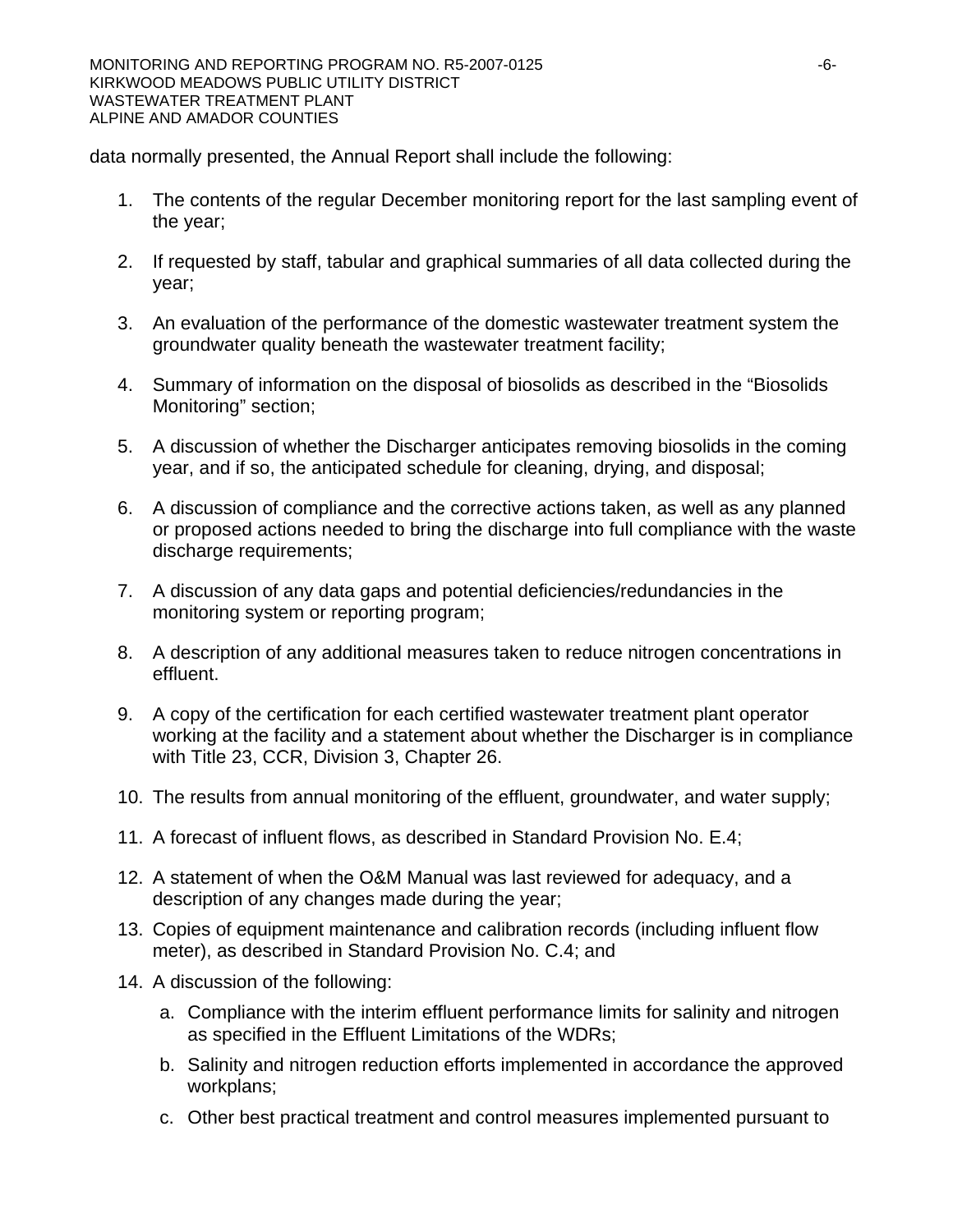any approved BPTC Workplan (if required by the Executive Officer); and

d. Based on monitoring data, an evaluation of the salinity and nitrogen reduction and/or BPTC measures that were implemented.

A letter transmitting the self-monitoring reports shall accompany each report. Such a letter shall include a discussion of requirement violations found during the reporting period, and actions taken or planned for correcting noted violations, such as operation or facility modifications. If the Discharger has previously submitted a report describing corrective actions and/or a time schedule for implementing the corrective actions, reference to the previous correspondence will be satisfactory. The transmittal letter shall contain the penalty of perjury statement by the Discharger, or the Discharger's authorized agent, as described in the Standard Provisions General Reporting Requirements Section B.3.

The Discharger shall implement the above monitoring program as of the date of this Order.

Ordered by:

 PAMELA C. CREEDON, Executive Officer 14 September 2007 (Date)

JSK/WSW: 14 Sep 07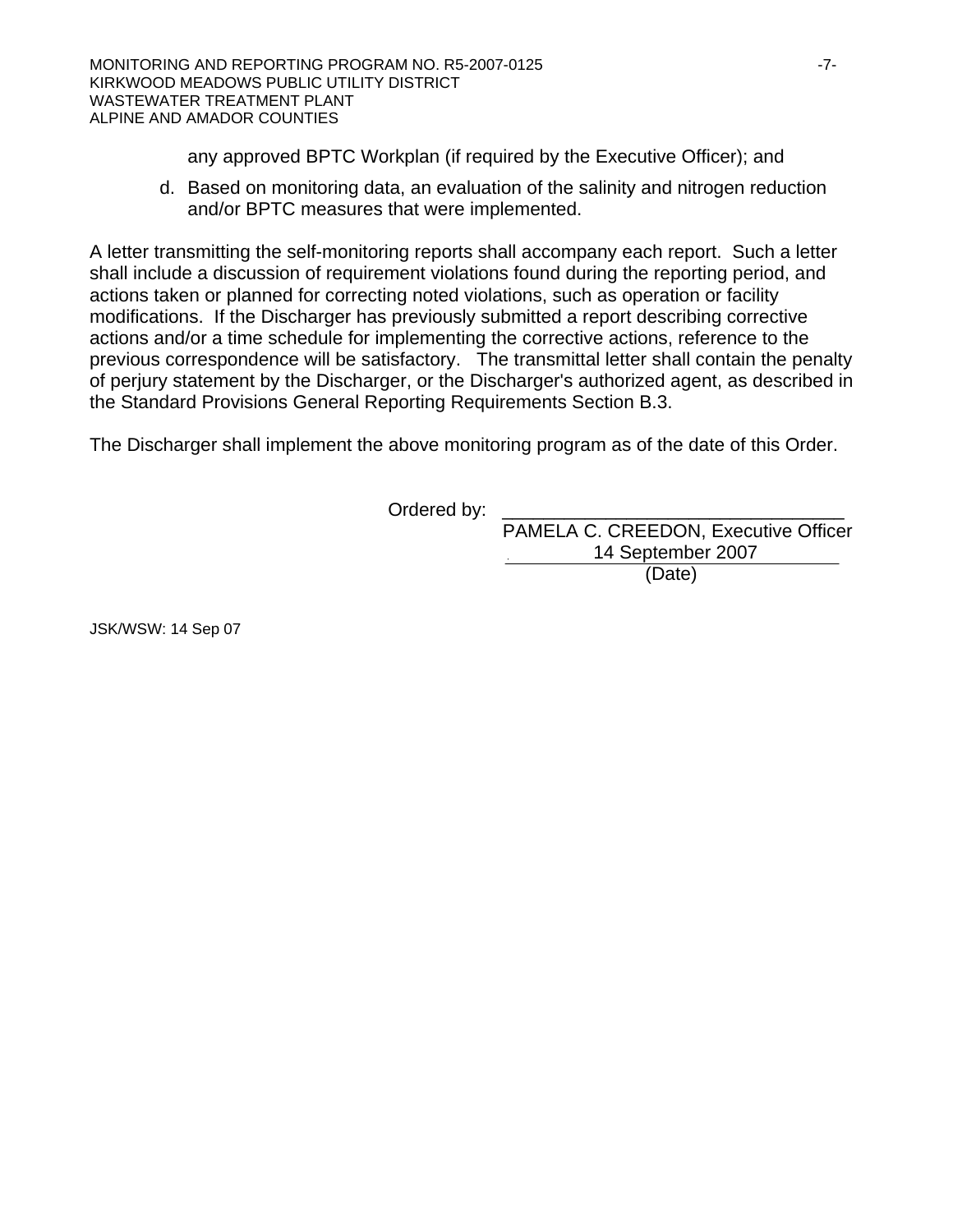# INFORMATION SHEET

#### ORDER NO. R5-2007-0125 KIRKWOOD MEADOWS PUBLIC UTILITY DISTRICT WASTEWATER TREATMENT PLANT ALPINE AND AMADOR COUNTIES

# **Background**

Kirkwood Meadows Public Utility District (KMPUD) owns and operates a wastewater treatment plant that serves the community of Kirkwood Meadows in Alpine and Amador Counties. Sources of wastewater treated and disposed of by the WWTP include wastes generated from residential and commercial units, and the Kirkwood Ski Resort.

In the fall of 2005, KMPUD upgraded its WWTP from a conventional activated sludge treatment process to a membrane bioreactor (MBR) treatment process. The upgraded wastewater treatment, which is designed to treat and dispose of 190,000 gallons per day (monthly average), provides tertiary treatment and disinfection. The treatment process includes influent screening, equalization storage, anoxic basins for denitrification, chemical additives for phosphorus removal, aeration basins, membrane basins, membrane filtration, disinfection with sodium hypochlorite, an effluent pump system, and emergency storage. Wastewater is disposed via subsurface leachfields.

Due to significant snowfall accumulation in the winter, the wastewater treatment system is largely located indoors. All key wastewater treatment mechanical equipment systems, pumping systems, and aeration units are provided with redundant standby units so that treatment can proceed at full capacity, even when a piece of equipment fails or is taken out of service for maintenance.

### **Solids and Biosolids Disposal**

Screenings and grit removed from the influent wastewater is accumulated in a bagging unit and are picked up weekly for off-site disposal Biological sludge waste from the MBR treatment process is accumulated and partially digested in an aerated solids holding tank, prior to being dewatered in a centrifuge unit. The dewatered sludge is disposed of at an off site landfill by a commercial hauling service.

#### **Basin Plan, Beneficial Uses, and Regulatory Considerations**

Surface water from the effluent disposal area flows to Kirkwood Creek, which is a tributary to Caples Creek. Caples Creek flows into the Silver Fork of the American River, which flows into the South Fork of the American River. The *Water Quality Control Plan for the California Regional Water Quality Control Board Central Valley Region, Fourth Edition* (Basin Plan), designates beneficial uses, establishes water quality objectives, and contains implementation plans and policies for all waters of the Basin. Beneficial uses often determine the water quality objectives that apply to a water body. For example, waters designated as municipal and domestic supply must meet the maximum contaminant levels (MCLs) for drinking waters. The Basin Plan sets forth the applicable beneficial uses (industrial, agricultural, and domestic and municipal supply in this instance) of groundwater, procedure for application of water quality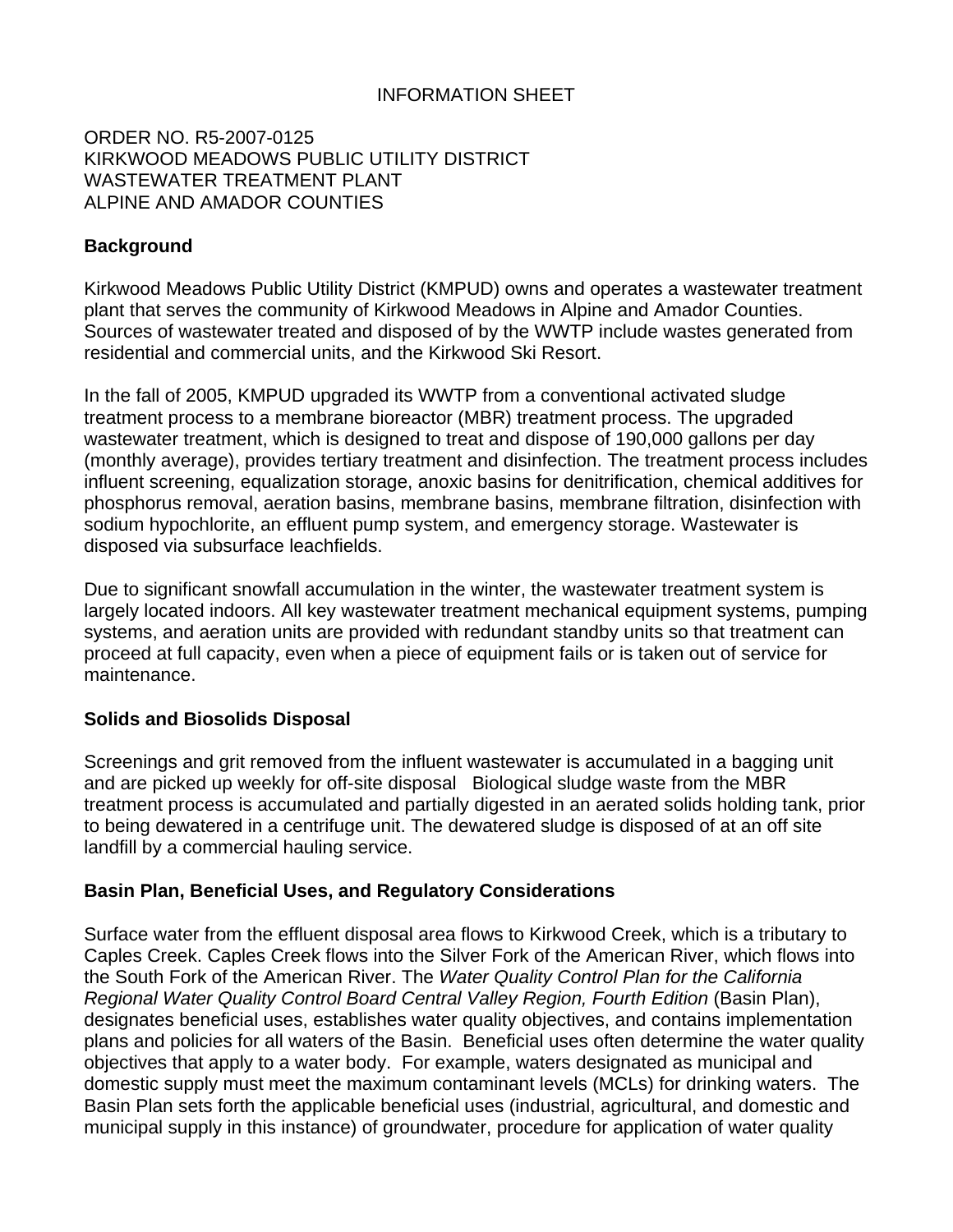ORDER NO. R5-2007-0125 -2-INFORMATION SHEET KIRKWOOD MEADOWS PUBLIC UTILITY DISTRICT WASTEWATER TREATMENT PLANT ALPINE AND AMADOR COUNTIES

objectives, and the process for and factors to consider in allocating waste assimilation capacity.

#### **Antidegradation**

The antidegradation directives of State Water Board Resolution No. 68-16, "Statement of Policy With Respect to Maintaining High Quality Waters in California," or "Antidegradation Policy" require that waters of the State that are better in quality than established water quality objectives be maintained "consistent with the maximum benefit to the people of the State." Waters can be of high quality for some constituents or beneficial uses and not others. Policies and procedures for complying with this directive are set forth in the Basin Plan.

Resolution 68-16 is applied on a case-by-case, constituent-by-constituent basis in determining whether a certain degree of degradation can be justified. It is incumbent upon the Discharger to provide technical information for the Regional Board to evaluate that fully characterizes:

- All waste constituents to be discharged;
- The background water quality of the uppermost layer of the uppermost aquifer;
- The background quality of other waters that may be affected;
- The underlying hydrogeologic conditions;
- Waste treatment and control measures;
- How treatment and control measures are justified as best practicable treatment and control;
- The extent the discharge will impact the quality of each aquifer; and
- The expected degree of degradation below water quality objectives.

In allowing a discharge, the Regional Water Board must comply with CWC Section 13263 in setting appropriate conditions. The Regional Water Board is required, relative to the groundwater that may be affected by the discharge, to implement the Basin Plan and consider the beneficial uses to be protected along with the water quality objectives essential for that purpose. The Regional Board need not authorize the full utilization of the waste assimilation capacity of the groundwater (CWC 13263(b)) and must consider other waste discharges and factors that affect that capacity.

Certain domestic wastewater constituents are not fully amenable to waste treatment and control and it is reasonable to expect some impact on groundwater. Some degradation for certain constituents is consistent with maximum benefit to the people of California because the technology, energy, water recycling, and waste management advantages of municipal utility service to the State far outweigh the environmental impact of a community that would otherwise be reliant on numerous concentrated individual wastewater systems. Economic prosperity of local communities is of maximum benefit to the people of California, and therefore sufficient reason to accommodate wastewater discharge provided terms of reasonable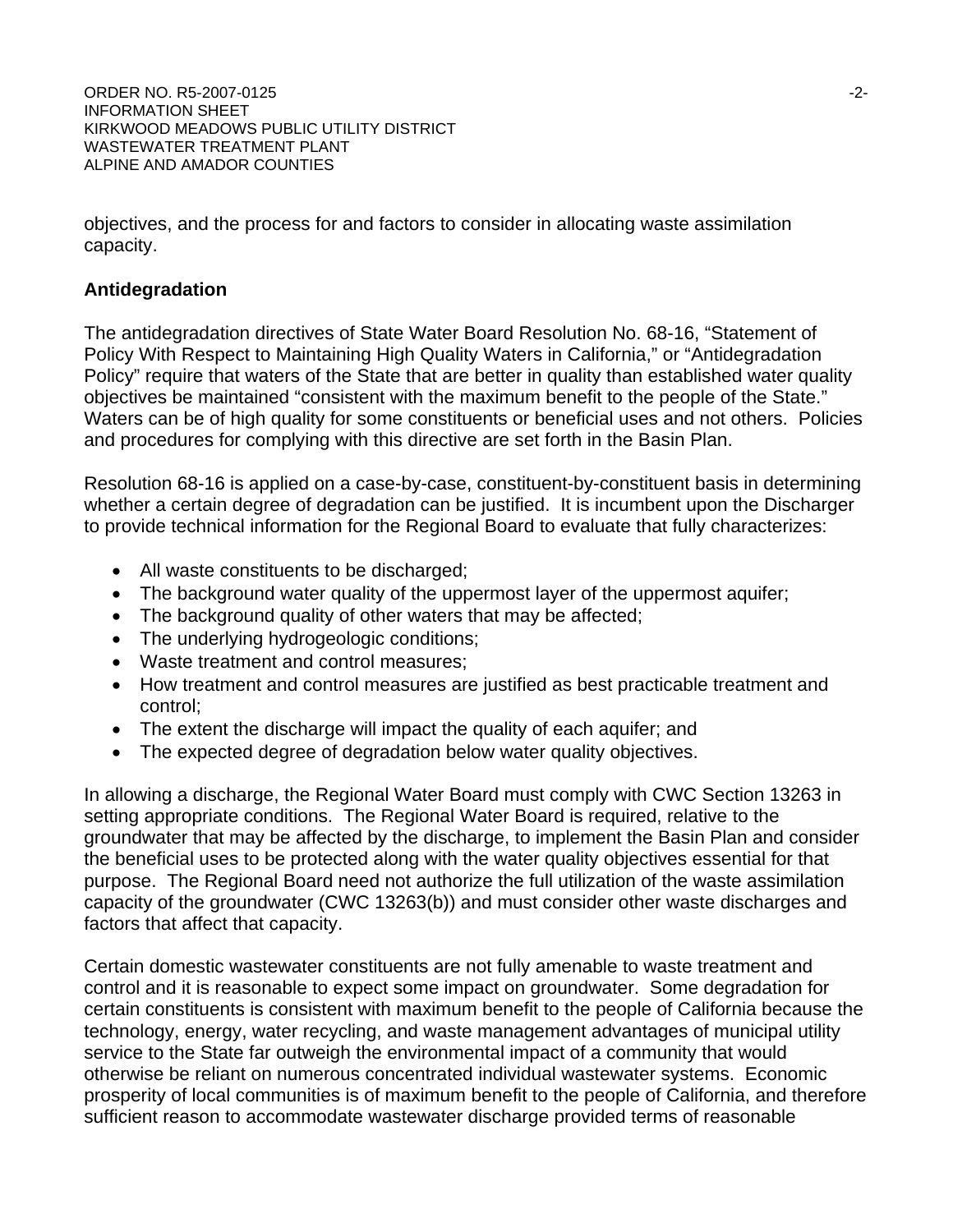degradation are defined and met. The proposed Order authorizes some degradation consistent with the maximum benefit to the People of the State but does not authorize pollution (i.e., violation of any water quality objective).

No groundwater monitoring wells currently exist upgradient or downgradient of the wastewater disposal areas; therefore, staff was unable to establish the most appropriate groundwater limits. In addition, certain aspects of wastewater treatment and control practices may not be justified as representative of Best Practicable Treatment and Control (BPTC). Reasonable time is necessary to gather specific information about the WWTP to make informed, appropriate, long-term decisions. This Order, therefore, establishes interim groundwater limitations to assure protection of the beneficial uses of groundwater of the State pending the completion of certain tasks and provides time schedules to complete those tasks. During this period, degradation may occur from certain constituents, but cannot exceed water quality objectives (or natural background water quality should it exceed objectives) or cause nuisance.

According to the Basin Plan, water quality objectives define the least stringent limits that could apply as water quality limitations for groundwater at this location, except where natural background quality unaffected by the discharge of waste already exceeds the objective. The interim groundwater limits below apply numeric and narrative water quality objectives that must be met to maintain specific beneficial uses of groundwater. The constituents listed are those that are expected to be found in treated domestic wastewater or to be released from the soil upon the application of such waste. The *Policy for Application of Water Quality Objectives* in Chapter IV of the Basin Plan provides a mechanism to apply narrative objectives using relevant and appropriate numeric limits published by other agencies and organizations. Due to the expected high quality of natural background groundwater in the location of the discharge, numeric limits were selected so as to require that conditions of nuisance, adverse tastes and odors, toxicity, or impact to sensitive agricultural uses would not be expected to occur. For the same reason, where incorporated drinking water MCLs are expressed as ranges, limits were selected that represent no impact on the municipal or domestic supply beneficial use. Unless natural background for a constituent proves to be higher, the groundwater quality limit established in proposed Order is the most stringent of the values for the listed constituents. Once the discharger provides information on background water quality and best practicable treatment or control, the groundwater limits may need to be adjusted (see *Reopener* below).

| Constituent  | <b>Units</b> | <b>Limit</b> | <b>Beneficia</b><br>l Use | <b>Water Quality</b><br>Objective | Criteria or Justification                                                      |
|--------------|--------------|--------------|---------------------------|-----------------------------------|--------------------------------------------------------------------------------|
| Ammonia      | mg/L         | 1.5          | <b>MUN</b>                | Tastes and<br>Odors               | Odor Threshold <sup>2</sup>                                                    |
| <b>Boron</b> | mg/L         | 0.7          | AGR <sup>3</sup>          | Chemical<br>Constituents          | Protect sensitive crops <sup>4</sup>                                           |
|              | mg/L         | 1.0          | MUN <sup>1</sup>          | <b>Toxicity</b>                   | Calif. Drinking Water<br>Notification Level based<br>on toxicity <sup>11</sup> |
| Chloride     | mg/L         | 106          | AGR <sup>3</sup>          | Chemical                          | Sensitivity of certain                                                         |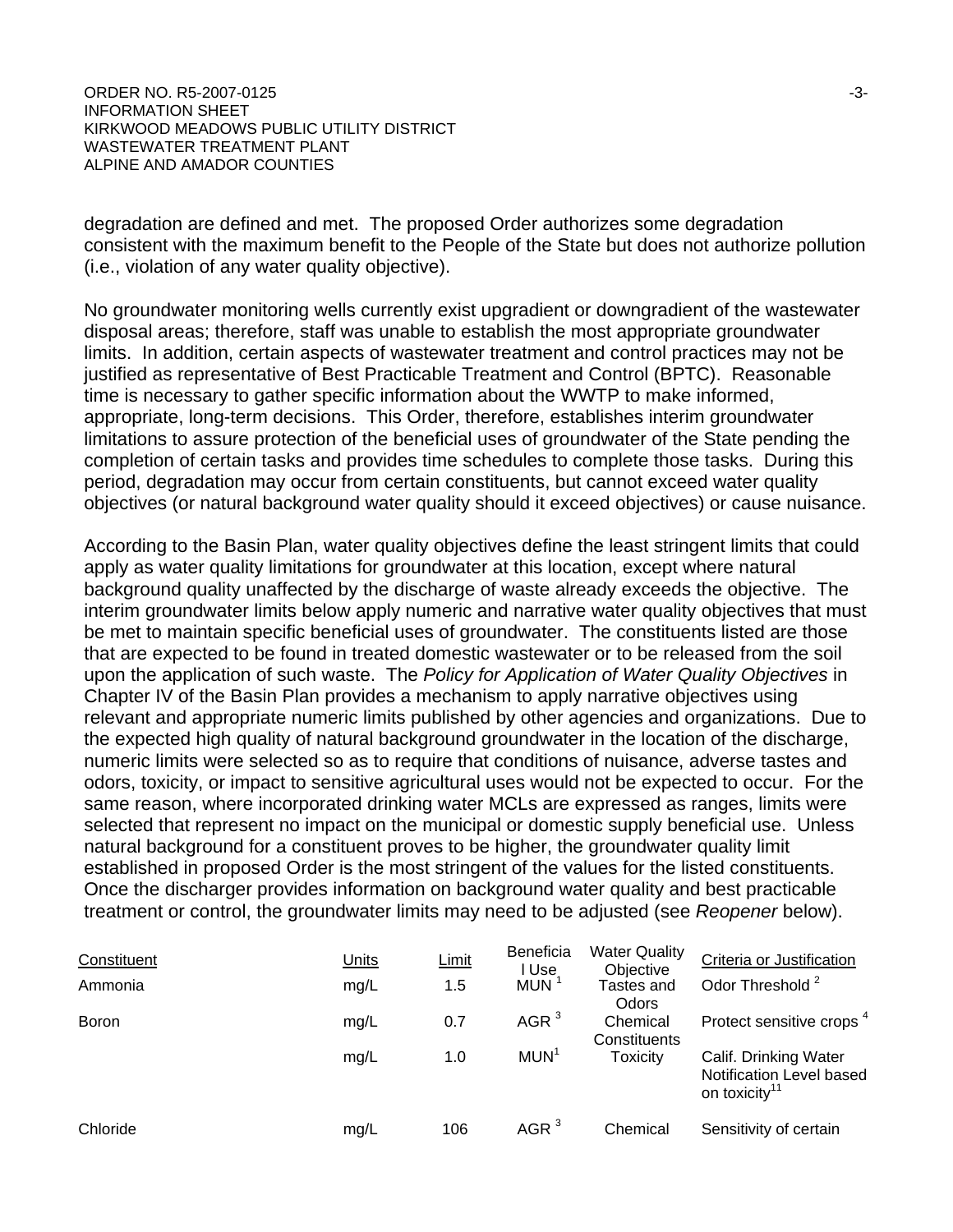#### ORDER NO. R5-2007-0125 -4-INFORMATION SHEET KIRKWOOD MEADOWS PUBLIC UTILITY DISTRICT WASTEWATER TREATMENT PLANT ALPINE AND AMADOR COUNTIES

| Constituent                     | Units      | Limit                   | Beneficia<br>I Use | <b>Water Quality</b><br>Objective | Criteria or Justification                                      |
|---------------------------------|------------|-------------------------|--------------------|-----------------------------------|----------------------------------------------------------------|
|                                 |            |                         |                    | Constituents                      | crops irrigated via<br>sprinklers <sup>4</sup>                 |
|                                 |            | 142                     | AGR $3$            | Chemical<br>Constituents          | Chloride sensitivity on<br>certain crops <sup>4</sup>          |
|                                 |            | 250                     | MUN <sup>1</sup>   | Chemical<br>Constituents          | Recommended<br>Secondary MCL <sup>5</sup>                      |
|                                 |            | 500                     | MUN <sup>1</sup>   | Chemical<br>Constituents          | Upper Secondary MCL <sup>5</sup>                               |
| Iron                            | mg/L       | 0.3                     | MUN <sup>1</sup>   | Chemical<br>Constituents          | Secondary MCL <sup>6</sup>                                     |
| Manganese                       | mg/L       | 0.05                    | MUN <sup>1</sup>   | Chemical<br>Constituents          | Secondary MCL <sup>6</sup>                                     |
| Nitrate plus Nitrite as N       | mg/L       | 10                      | MUN $1$            | Chemical<br>Constituents          | Primary MCL <sup>7</sup>                                       |
| Nitrite as N                    | mg/L       | $\mathbf{1}$            | MUN <sup>1</sup>   | Chemical<br>Constituents          | Primary MCL <sup>7</sup>                                       |
| Sodium                          | mg/L       | 69                      | AGR $3$            | Chemical<br>Constituents          | Sensitivity of certain<br>crops $4$                            |
| <b>Total Dissolved Solids</b>   | mg/L       | $450^8$                 | AGR $3$            | Chemical                          | Crop sensitivity <sup>4</sup>                                  |
|                                 |            | 500                     | MUN $1$            | Constituents<br>Chemical          | Recommended                                                    |
|                                 |            | 1,000                   | MUN <sup>1</sup>   | Constituents<br>Chemical          | Secondary MCL <sup>5</sup><br>Upper Secondary MCL <sup>5</sup> |
| <b>Total Coliform Organisms</b> | MPN/100 ml | 2.2                     | MUN <sup>1</sup>   | Constituents<br><b>Bacteria</b>   | Basin Plan and non-<br>detect                                  |
| Trihalomethanes                 | $\mu$ g/L  | 80                      | MUN <sup>1</sup>   | Chemical<br>Constituents          | MCL $8$                                                        |
| Bromoform                       | $\mu$ g/L  | $\overline{\mathbf{4}}$ | MUN <sup>1</sup>   | <b>Toxicity</b>                   | <b>USEPA IRIS Cancer</b><br>Risk Level <sup>9</sup>            |
| Bromodichloromethane            | $\mu$ g/L  | 0.27                    | MUN <sup>1</sup>   | <b>Toxicity</b>                   | Cal/EPA Cancer<br>Potency Factor <sup>12</sup>                 |
| Chloroform                      | $\mu$ g/L  | 1.1                     | MUN <sup>1</sup>   | <b>Toxicity</b>                   | Cal/EPA Cancer<br>Potency Factor <sup>12</sup>                 |
| Dibromochloromethane            | $\mu$ g/L  | 0.37                    | MUN <sup>1</sup>   | <b>Toxicity</b>                   | Cal/EPA Cancer<br>Potency Factor <sup>12</sup>                 |
| pH                              | pH Units   | 6.5 to 8.5              | MUN <sup>1</sup>   | Chemical<br>Constituents          | Secondary MCL <sup>10</sup>                                    |
|                                 |            | 6.5 to 8.4              | AGR $3$            | Chemical<br>Constituents          | Protect sensitive crops <sup>4</sup>                           |

1 Municipal and domestic supply

2 J.E. Amoore and E. Hautala, *Odor as an Aid to Chemical Safety: Odor Thresholds Compared with Threshold Limit Values and Volatilities for 214 Industrial Chemicals in Air and Water Dilution*, Journal of Applied Toxicology, Vol. 3, No. 6 (1983).

4 Ayers, R. S. and D. W. Westcot, Water Quality for Agriculture, Food and Agriculture Organization of the United Nations – Irrigation and Drainage Paper No. 29, Rev. 1, Rome (1985)

5 Title 22, California Code of Regulations (CCR), Section 64449, Table 64449-B which is incorporated by reference into the Basin Plan.

6 Title 22, CCR, Section 64449, Table 64449-A which is incorporated by reference into the Basin Plan.

<sup>3</sup> Agricultural supply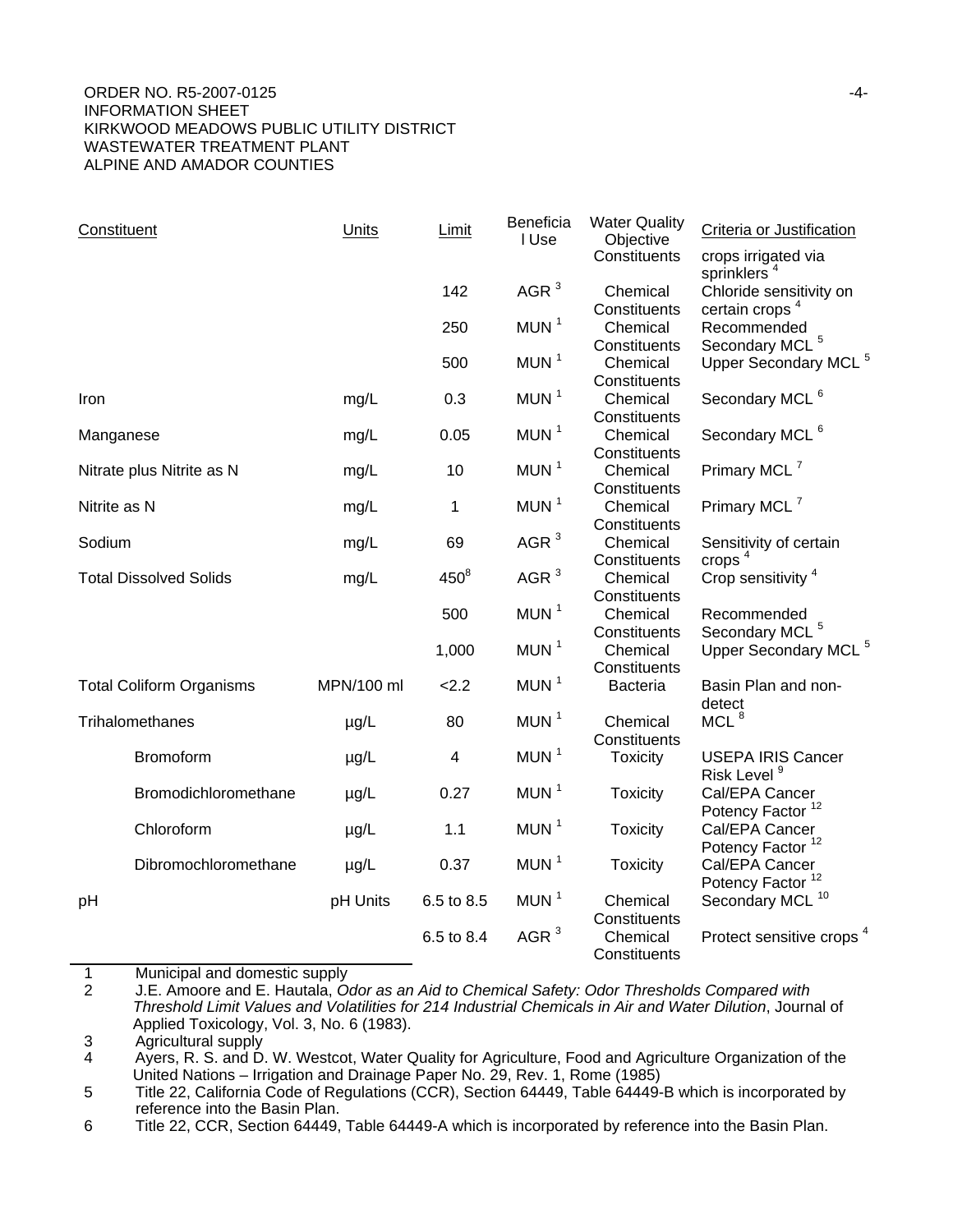ORDER NO. R5-2007-0125 - 5-2007 - 5-3-2007 - 5-3-2007 - 5-3-2007 - 5-3-2007 - 5-3-2007 - 5-3-2007 - 5-3-2007 - 5-INFORMATION SHEET KIRKWOOD MEADOWS PUBLIC UTILITY DISTRICT WASTEWATER TREATMENT PLANT ALPINE AND AMADOR COUNTIES

- 7 Title 22, CCR, Section 64431, Table 64431-A which is incorporated by reference into the Basin Plan.<br>8 Title 22, CCR, Section 64439, which applies the narrative objective to fully protect the cited beneficial
- Title 22, CCR, Section 64439, which applies the narrative objective to fully protect the cited beneficial use.
- 9 USEPA Integrated Risk Information System, http://www.epa.gov/iris. Title 40, Code of Federal Regulations, Section 143.3, which applies the narrative objective to fully protect
- the cited beneficial use.<br>11 California Department o California Department of Health Services, Division of Drinking Water and Environmental Management, Drinking Water Notification Levels, http://www.dhs.ca.gov/ps/ddwem.
- 12 CAL/EPA Toxicity Criteria Database (OEHHA), http://www.oehha.org/risk/ChemicalDB.

Domestic wastewater contains numerous dissolved organic and inorganic constituents that together comprise Total Dissolved Solids (TDS). Each component constituent is not individually critical to any beneficial use. Critical constituents are individually listed. The cumulative impact from the other constituents, along with the cumulative affect of the constituents that are individually listed can be effectively controlled using TDS as a generic indicator parameter. The relevant numerical water quality limit for salinity is 450 mg/L, and is used through Basin Plan procedures to apply the narrative Chemical Constituents water quality objective for the protection of agricultural supply, the beneficial use most sensitive to TDS. This limit assumes no impact on sensitive agricultural uses, consistent with the high quality of expected natural background water quality in the area of the discharge. Most individual salt components can safely be assumed to be proportionately low such that TDS can be an effective indicator parameter in their regulation.

Not all TDS constituents pass through the treatment process and soil profile in the same manner or rate. Chloride tends to pass through both rapidly to groundwater. As chloride concentrations in most groundwaters in the region are much lower than in treated municipal wastewater, chloride is a useful indicator parameter for evaluating the extent to which effluent reaches groundwater. Boron is another TDS constituent that may occur in wastewater in concentrations greater than groundwater depending on the source water and the extent residents use cleaning products containing boron. Other indicator constituents for monitoring for groundwater degradation due to recharged effluent include total coliform bacteria, ammonia and total nitrogen, and Total Trihalomethanes (TTHMs), a by-product of chlorination.

A Groundwater Limitation for chloroform is included in this Order and is based on the Basin Plan Toxicity objective and OEHHA Toxicity Criteria for the protection of human health. The Office of Environmental Health Hazard Assessment (OEHHA) has published and maintains the Toxicity Criteria Database, which contains cancer potency factors for chemicals, including chloroform, that have been used as a basis for regulatory actions by the boards, departments and offices within the California Environmental Protection Agency (Cal/EPA). The cancer potency factor for oral exposure to chloroform in this database is 0.031 milligrams per kilogram body weight per day (mg/kg-day). By applying standard toxicologic assumptions used by OEHHA, USEPA and other environmental agencies in evaluating health risks via drinking water exposure (i.e., 70 kg body weight and 2 liters per day water consumption), this cancer potency factor is equivalent to a concentration in drinking water of 1.1 ug/L (ppb) at the 1-in-a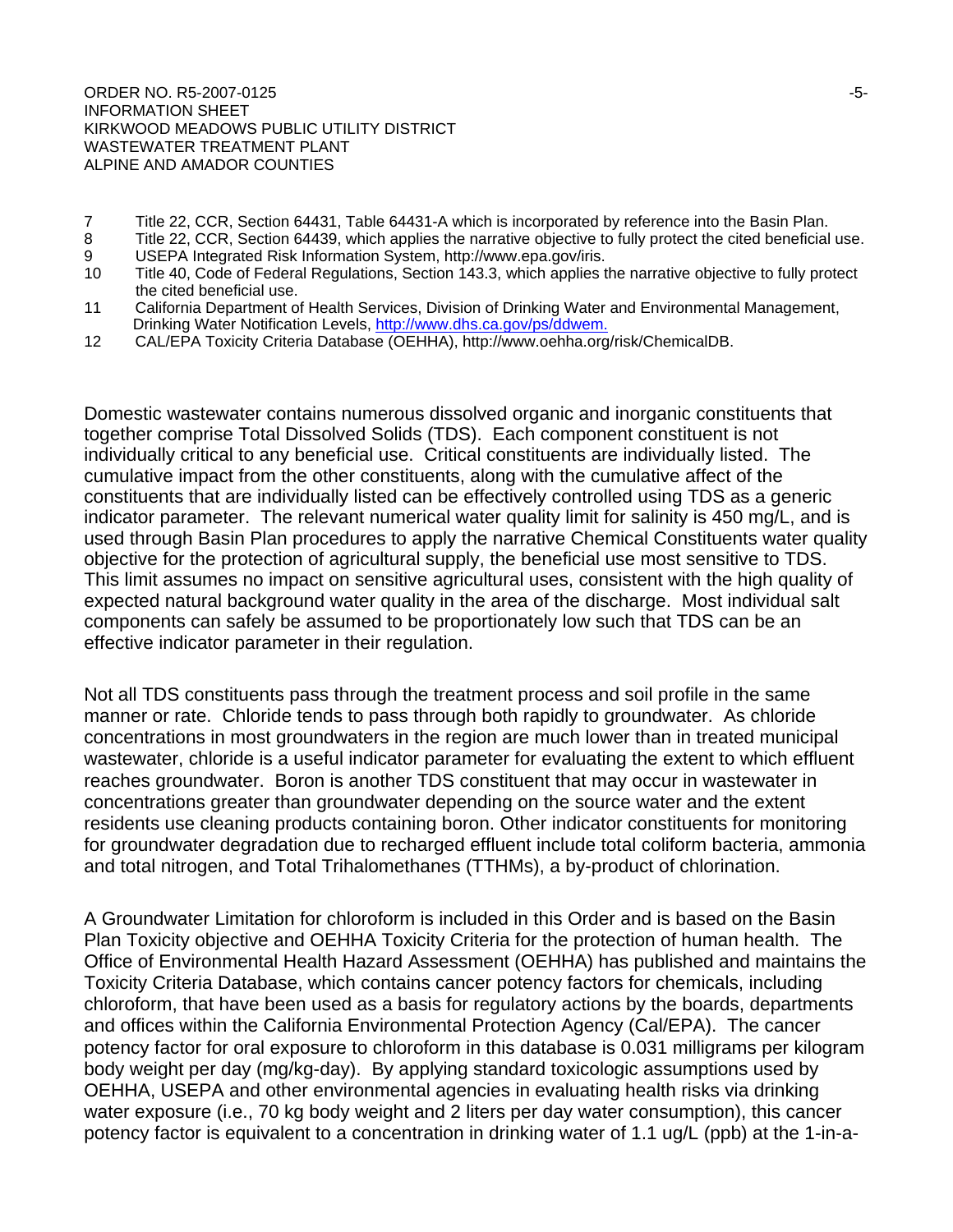ORDER NO. R5-2007-0125 -6-INFORMATION SHEET KIRKWOOD MEADOWS PUBLIC UTILITY DISTRICT WASTEWATER TREATMENT PLANT ALPINE AND AMADOR COUNTIES

million cancer risk level. The 1-in-a-million risk level is consistent with that used by the Department of Health Services (DHS) to set de minimis risks from involuntary exposure to carcinogens in drinking water in the development of drinking water MCLs and Action Levels and by OEHHA to set negligible cancer risks in the development of Public Health Goals for drinking water. The one-in-a-million cancer risk level is also mandated by USEPA in applying human health protective criteria contained in the National Toxics Rule and the California Toxics Rule for priority toxic pollutants in California surface waters.

Similarly, Groundwater Limitations for bromoform, bromodichloromethane, and dibromochloromethane are included in this Order and are based on the Basin Plan Toxicity objective and USEPA IRIS cancer risk levels for the protection of human health. The U.S. Environmental Protection Agency maintains the Intetrated Risk Information System (IRIS), which contains concentrations of constituents in drinking water associated with specified cancer risk levels. The Groundwater Limitations for bromoform, bromodichloromethane, and dibromochloromethane were selected from IRIS based on the 1-in-a-million risk level. Assumptions and rationale for selection of these limitations are identical to those discussed above for chloroform.

#### **Treatment Technology and Control**

Given the character of domestic wastewater, tertiary treatment technology is generally sufficient to control degradation of groundwater from decomposable organic constituents. Adding disinfection significantly reduces populations of pathogenic organisms, and reasonable soil infiltration rates and unsaturated soils can reduce them further. Neither organics nor total coliform organisms, the indicator parameter for pathogenic organisms, should be found in groundwater in a well-designed, well-operated facility. The bacteria objective in the Basin Plan, cited as a groundwater limitation in the order, is equivalent to requiring that coliform organisms not be detected in groundwater. Due to the high quality of groundwater quality within the Kirkwood Meadows Valley, the Discharger has elected to perform tertiary treatment with chlorine disinfection on the wastewater. Chlorine disinfection of effluent causes formation of trihalomethanes, which are toxic priority pollutants. Treatment to reduce these in wastewater generally has not been performed, and little is known at this point on the typical impact on groundwater.

Domestic wastewater typically contains nitrogen in concentrations greater than water quality objectives, which vary according to the form of nitrogen. The WWTP has a nitrification/denitrification activated sludge treatment process, which is usually considered BPTC for nitrogen compounds. Such a process typically can produce an effluent with total nitrogen concentrations of less that 10 mg/L. However, KMPUD's wastewater is not typical because of cold temperatures, variable flows related to resort activities, and variable strengths of waste due to I&I and water conservation practices. Wastewater strength has a direct impact on the ability of a MBR nitrification/denitrification activated sludge treatment process to achieve a total nitrogen effluent of less than 10mg/L. Wastewater effluent concentrations for nitrogen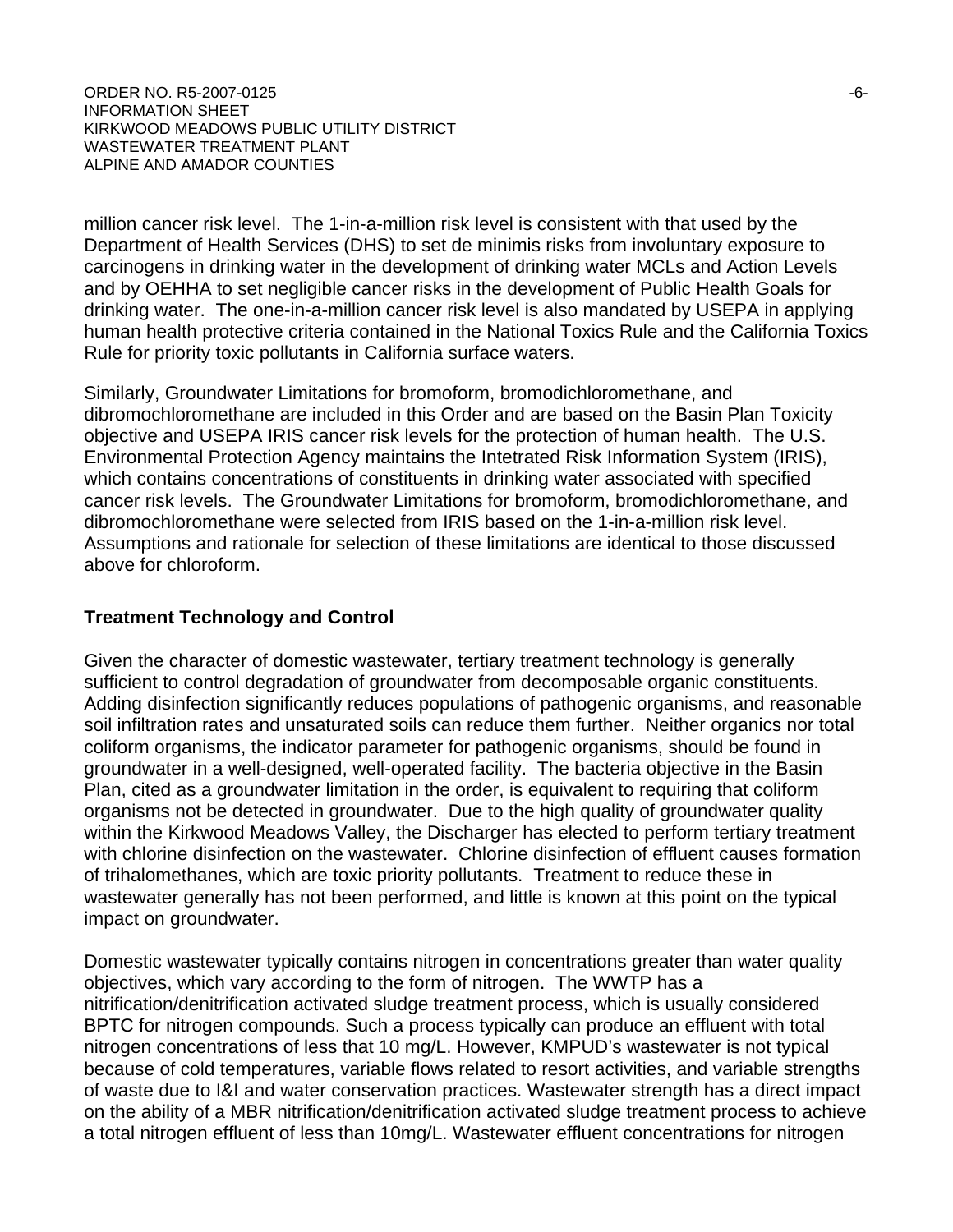ORDER NO. R5-2007-0125 -7-INFORMATION SHEET KIRKWOOD MEADOWS PUBLIC UTILITY DISTRICT WASTEWATER TREATMENT PLANT ALPINE AND AMADOR COUNTIES

range from approximately 4.5 to 45 mg/L. Background groundwater concentrations appear to be approximately 1.0 mg/L for total nitrogen (see Finding # 35). Based on these effluent concentrations and the apparent background groundwater quality, the current wastewater treatment process for nitrogen compounds does not appear adequate to protect the underlying groundwater from pollution by nitrogen compounds. This Order requires the Discharger to submit a *BPTC Evaluation Workplan* to evaluate the facility's waste treatment and disposal system to determine additional best practicable treatment and control for nitrogen compounds.

Waste constituents that are forms of salinity pass through the treatment process and soil profile and effective control of long-term affects relies upon effective source control. Long-term discharge of domestic wastewater with higher concentrations of TDS than groundwater will degrade that groundwater. The quality of source water for the KMPUD is very good, with a TDS of approximately 160 mg/L. Salt addition through use higher than the expected range, as effluent reveals a TDS of approximately 495 mg/L. For comparison, the national average increment for TDS ranges from 100 to 300 mg/L, according to *Wastewater Engineering* by Metcalf & Eddy; the incremental maximum in the Basin Plan for the Tulare Lake Basin is 500 umhos/cm (about 300 mg/L); and the incremental average standard allowed in the Santa Ana Basin in 230 mg/L. The proposed Order sets for interim effluent limits at the current discharge concentration, while requiring the development of salinity reduction BPTC measures.

Other constituents in domestic wastewater that may pass through the treatment process and the soil profile, include recalcitrant organic compounds, radionuclides, and pharmaceuticals. Hazardous compounds are not usually associated with domestic wastewater and when present are reduced in the discharge to inconsequential concentrations through dilution and treatment. It is inappropriate to allow degradation of groundwater with such constituents.

A discharge of wastewater that overloads soils with nutrients and organics can result in anaerobic conditions in the soil profile, which in turn creates organic acids and decreases soil pH. Under conditions of low soil pH (below 5), iron and manganese compounds in the soil can solubilize and leach into groundwater. Though iron and manganese limits are set at the numerical water quality objectives (MCLs incorporated by reference), groundwater pH is expected to remain the same as background.

### **Title 27**

Title 27, CCR, Section 20005 et seq. (Title 27), contains regulations to address certain discharges to land. Title 27 establishes a waste classification system, specifies siting and construction standards for containment of classified waste, requires extensive monitoring of groundwater and the unsaturated zone for any indication of failure of containment, and specifies closure and post-closure maintenance requirements. Generally, no degradation of groundwater quality by any waste constituent is acceptable under Title 27 regulations.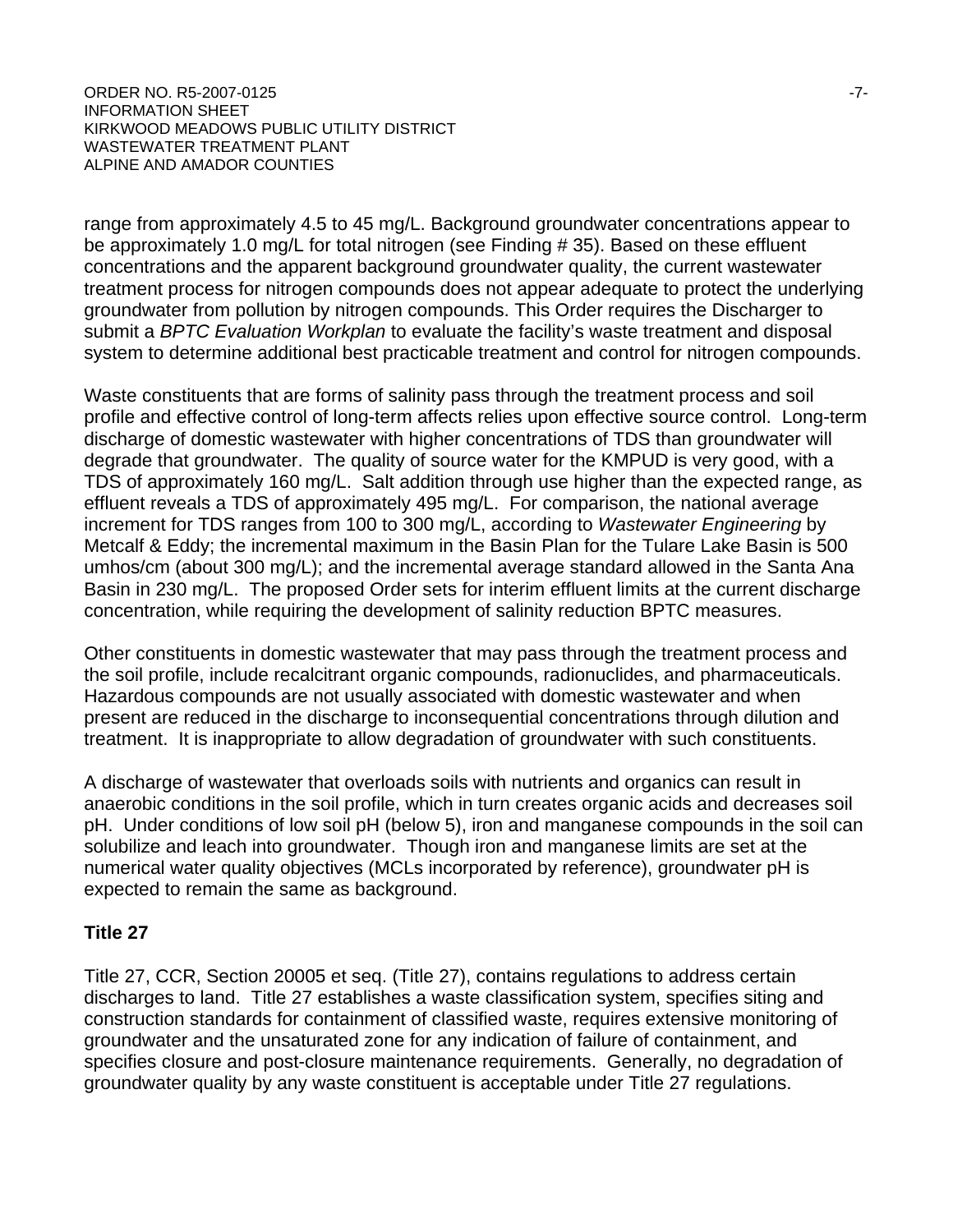#### $ORDER NO. R5-2007-0125$   $-8-$ INFORMATION SHEET KIRKWOOD MEADOWS PUBLIC UTILITY DISTRICT WASTEWATER TREATMENT PLANT ALPINE AND AMADOR COUNTIES

Discharges of domestic wastewater can be treated and controlled to a degree that will not result in unreasonable degradation of groundwater. For this reason, they have been conditionally exempted from Title 27. Discharges of domestic sewage and treated effluent which are regulated by WDRs and treatment and storage facilities associated with the WWTP are considered exempt from Title 27 under Section 20090(a), provided that the discharges and facilities will not result in a violation of any water quality objective. As the exemption specifically excludes the discharge to land of: 1) solid waste such as grit and screenings that result from treatment of domestic sewage, and 2) residual sludge that will not be further treated at the WWTP, such discharges must comply with provisions of Title 27.

The discharge of wastewater and the operation of treatment and/or storage facilities associated with a wastewater treatment plant can be allowed without requiring compliance with Title 27 only if groundwater degradation complies with the Basin Plan, Resolution No. 68-16 (Antidegradation Policy), and does not violate any water quality objectives.

### **Proposed Order Terms and Conditions**

### **Discharge Prohibitions and Specifications**

The proposed Order establishes a monthly average discharge flow limit of 190,000 gpd and a peak daily flow of 274,000 gallons.

The proposed Order's Effluent Limitations for  $BOD<sub>5</sub>$  are based on the predicted effluent quality as stated in the RWD. The RWD did not predict TDS quality; that limit is based on the current performance of the facility, as is the nitrogen effluent limit. Both of these limits are interim values, and will be revised upon the Discharger's completion of BPTC studies.

### **Monitoring Requirements**

Section 13267 of the CWC authorizes the Regional Board to require monitoring and technical reports as necessary to investigate the impact of a waste discharge on waters of the state. In recent years there has been increased emphasis on obtaining all necessary information, assuring the information is timely as well as representative and accurate, and thereby improving accountability of any discharger for meeting the conditions of discharge. Section 13268 of the CWC authorizes assessment civil administrative liability where appropriate.

The proposed Order includes influent and effluent monitoring requirements, land disposal (leachfields) area monitoring, groundwater monitoring, sludge monitoring, and water supply monitoring. In order to adequately characterize effluent, the Discharger is required to monitor for BOD, total coliform organisms, TDS, nitrogen, phosphorous, pH, and other constituents. Monitoring of additional minerals is required on an annual basis.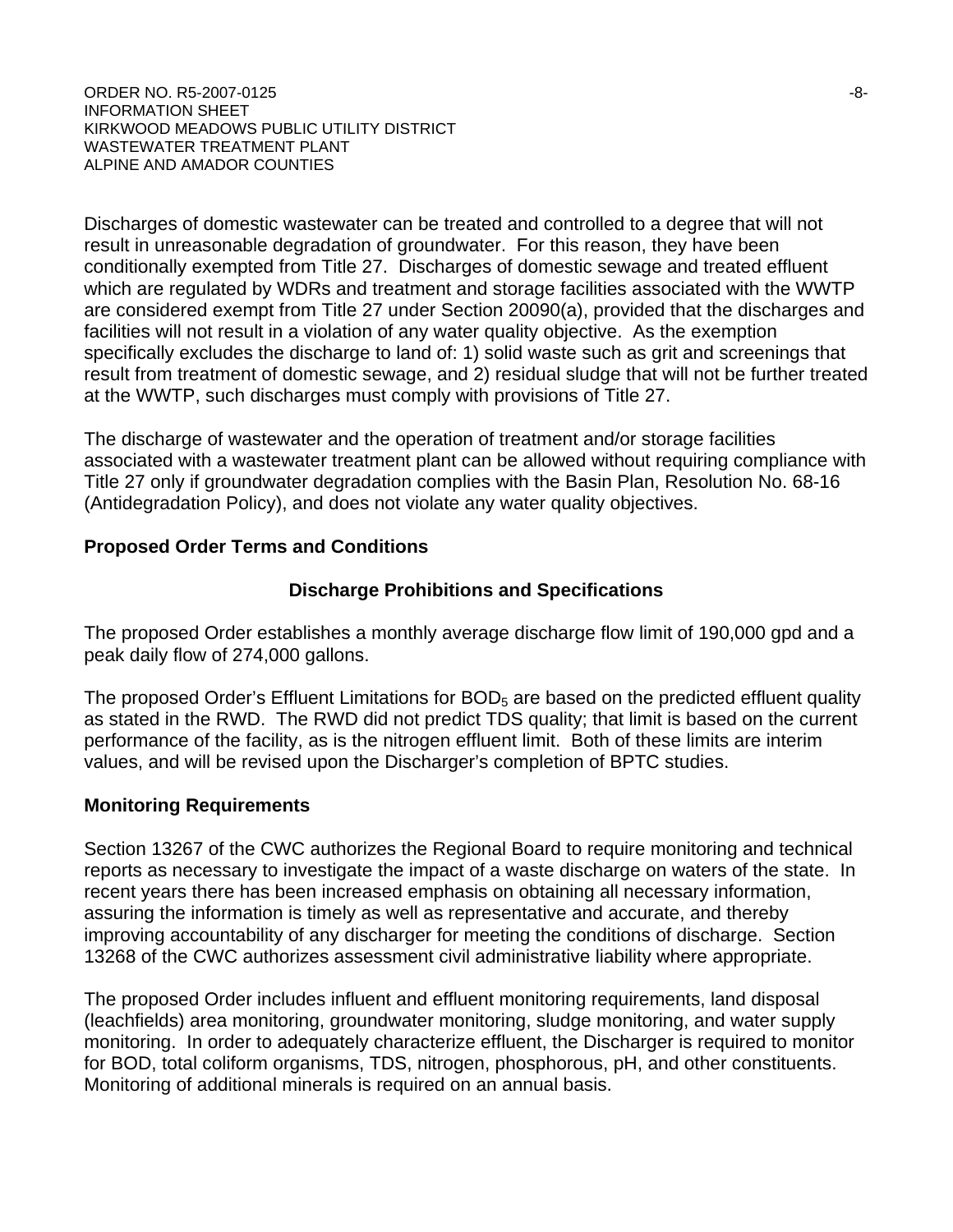#### ORDER NO. R5-2007-0125 -9- INFORMATION SHEET KIRKWOOD MEADOWS PUBLIC UTILITY DISTRICT WASTEWATER TREATMENT PLANT ALPINE AND AMADOR COUNTIES

The Title 27 zero leakage protection strategy relies heavily on extensive groundwater monitoring to increase a discharger's awareness of, and accountability for, compliance with the prescriptive and performance standards. With wastewater being applied to land, monitoring takes on even greater importance. The proposed Order includes monitoring of effluent water quality, application rates, and groundwater quality.

Title 27 regulations pertaining to groundwater monitoring and the detection and characterization of waste constituents in groundwater have been in effect and successfully implemented for many years. No regulation currently specifies similar criteria more suitable for a situation where extensive land application of wastewater occurs. It is appropriate that the Title 27 groundwater monitoring procedures be extended and applied on a case-by-case basis under Water Code Section 13267.

The Discharger must monitor groundwater for wastewater constituents expected to be present in the discharge, and capable of reaching groundwater, and violating groundwater limitations if its treatment, control, and environmental attenuation, proves inadequate. Background groundwater quality is not defined; this Order requires the Discharger to install and monitor groundwater monitoring wells upgradient and downgradient of the wastewater disposal areas to detect potential groundwater impacts.

For each constituent listed in the Groundwater Limitations section, the Discharger must, as part of each monitoring event, compare concentrations of constituents found in each monitoring well (or similar type of groundwater monitoring device) to the background concentration or to prescribed numerical limitations to determine compliance.

### **Reopener**

The conditions of discharge in the proposed Order were developed based on currently available technical information and applicable water quality laws, regulations, policies, and plans, and are intended to assure conformance with them. However, information is presently insufficient to develop final effluent and groundwater limitations, so the proposed Order contains interim limitations. Additional information must be developed and documented by the Discharger as required by schedules set forth in the proposed Order. As this additional information is obtained, decisions will be made concerning the best means of assuring the highest water quality possible and that could involve substantial cost. It may be appropriate to reopen the Order if applicable laws and regulations change. The CWC requires that waste discharge requirements implement all applicable requirements.

JSK/WSW:14 Sep 07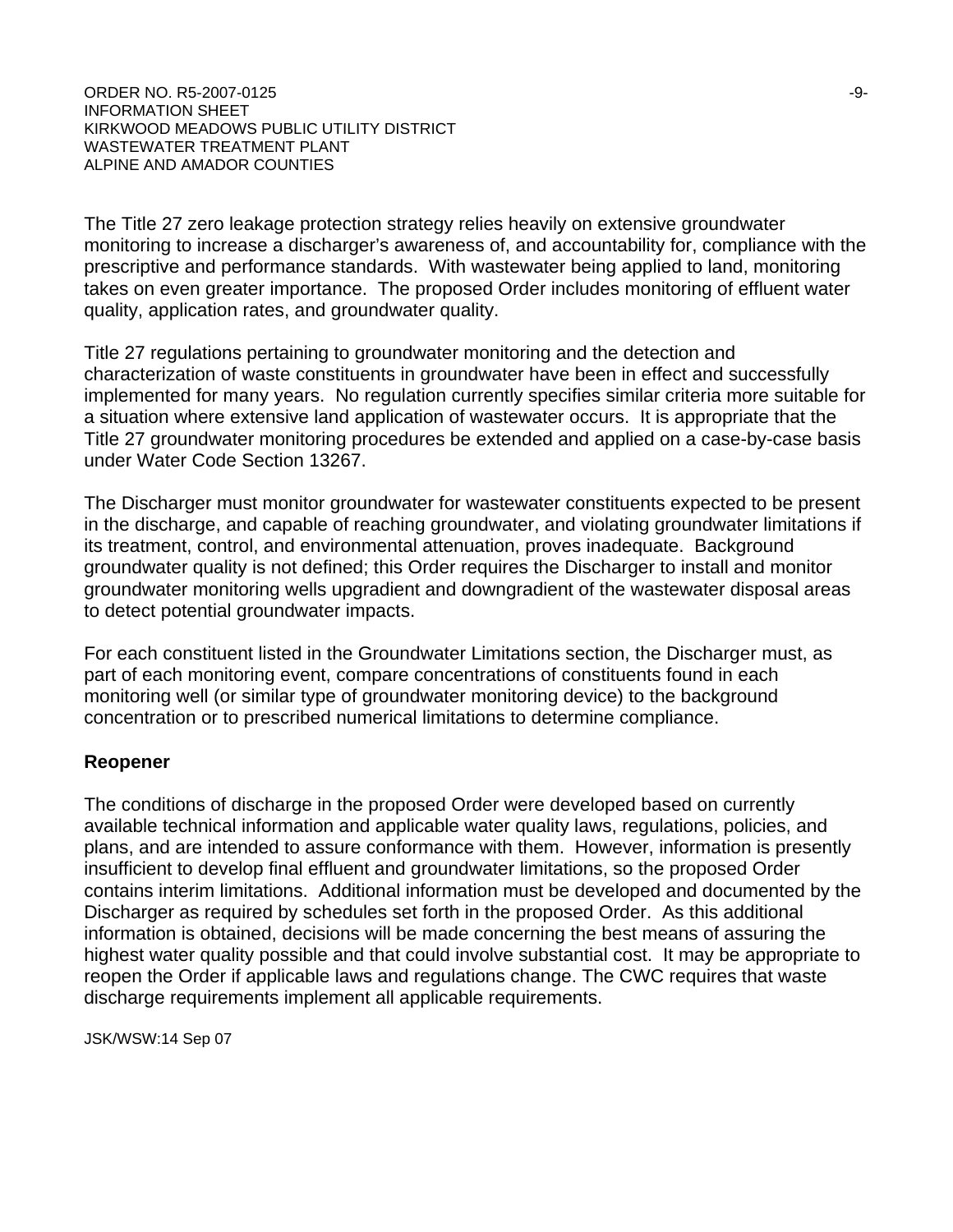#### WASTE DISCHARGE REQURIEMENTS ORDER NO. R5-2007-0125 Attachment A KIRKWOOD MEADOWS PUBLIC UTILITY DISTRICT WASTEWATER TREATMENT PLANT ALPINE AND AMADOR COUNTIES

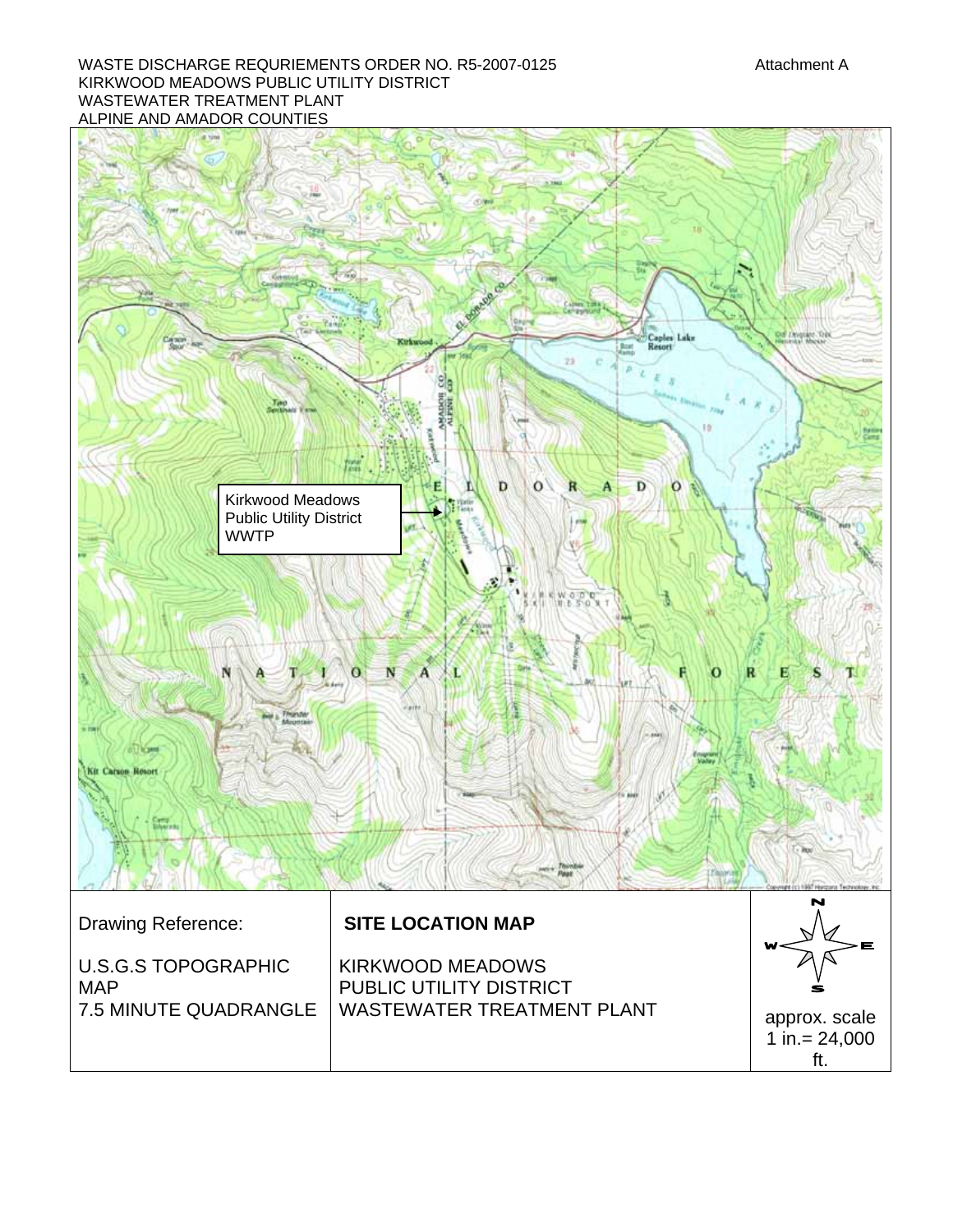# **ORDER NO. R5-2007-0125 ATTACHMENT B**

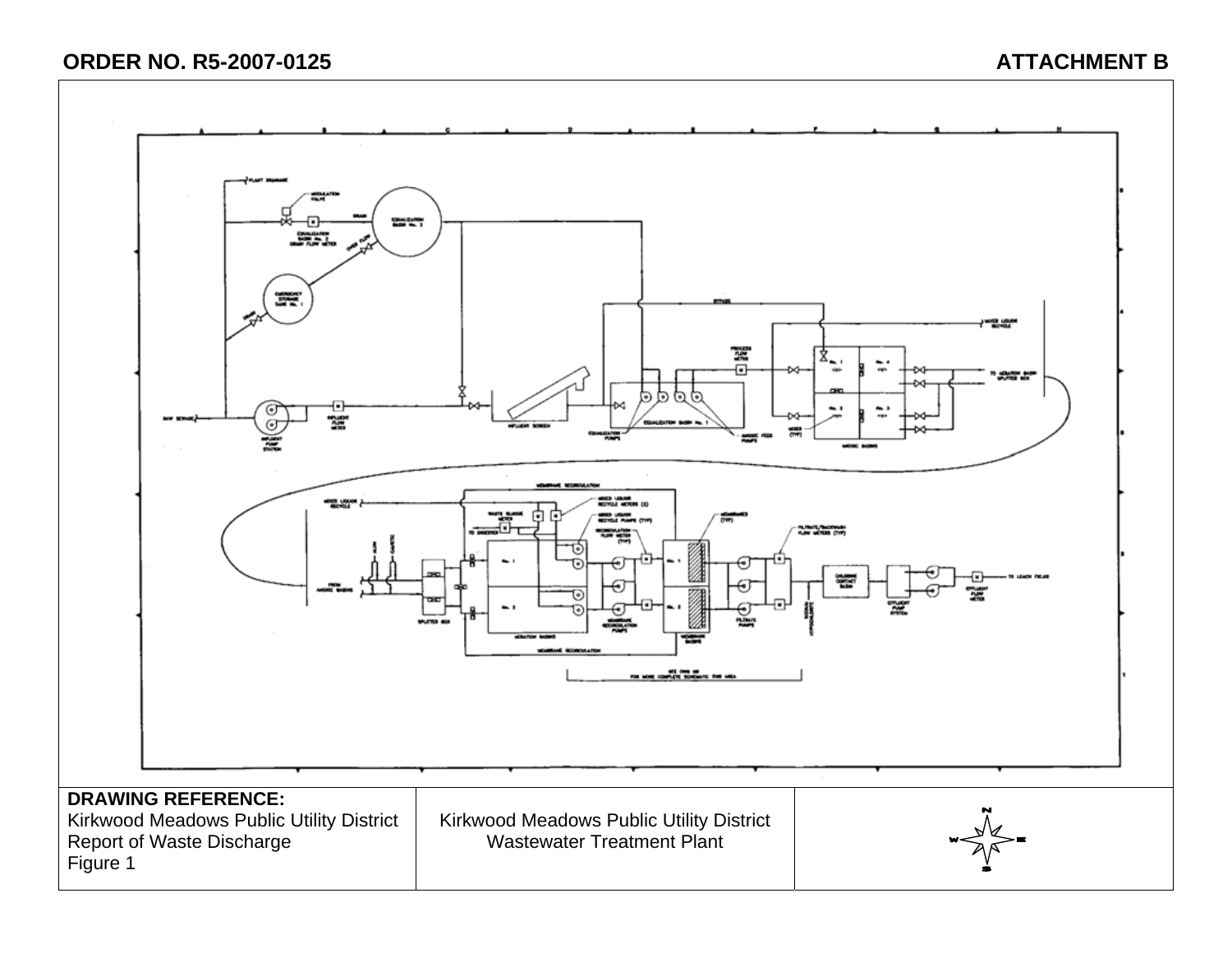# **ORDER NO. R5-2007-0125 ATTACHMENT C**

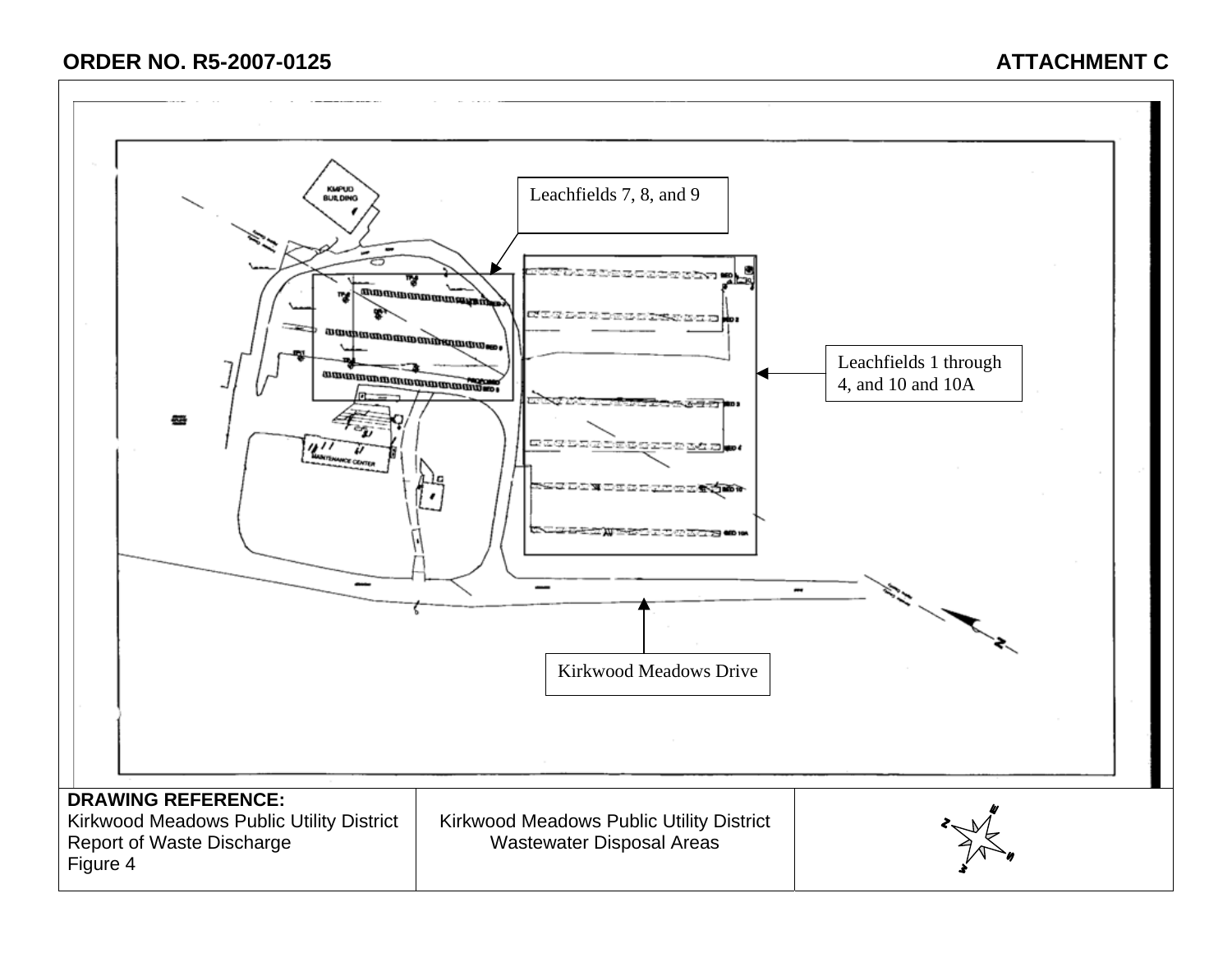

*Protection*

# **California Regional Water Quality Control Board**

**Central Valley Region** 

**Karl E. Longley, ScD, P.E., Chair** 

**Sacramento Main Office** 11020 Sun Center Drive #200, Rancho Cordova, California 95670-6114 Phone (916) 464-3291 • FAX (916) 464-4645 http://www.waterboards.ca.gov/centralvalley



**Arnold Schwarzenegger** 

**Governor**

# **ATTACHMENT D**

# **ORDER NO. R5-2007-0125**

# **REQUIREMENTS FOR MONITORING WELL INSTALLATION WORKPLANS AND MONITORING WELL INSTALLATION REPORTS**

Prior to installation of groundwater monitoring wells, the Discharger shall submit a workplan containing, at a minimum, the information listed in Section 1, below. Wells may be installed after staff approve the workplan. Upon installation of the monitoring wells, the Discharger shall submit a well installation report which includes the information contained in Section 2, below. All workplans and reports must be prepared under the direction of, and signed by, a registered geologist or civil engineer licensed by the State of California.

# **SECTION 1 - Monitoring Well Installation Workplan and Groundwater Sampling and Analysis Plan**

The monitoring well installation workplan shall contain the following minimum information:

A. General Information:

 Purpose of the well installation project Brief description of local geologic and hydrogeologic conditions Proposed monitoring well locations and rationale for well locations Topographic map showing facility location, roads, and surface water bodies Large scaled site map showing all existing on-site wells, proposed wells, surface drainage courses, surface water bodies, buildings, waste handling facilities, utilities, and major physical and man-made features

B. Drilling Details:

 On-site supervision of drilling and well installation activities Description of drilling equipment and techniques Equipment decontamination procedures Soil sampling intervals (if appropriate) and logging methods

- C. Monitoring Well Design (in narrative and/or graphic form): Diagram of proposed well construction details
	- Borehole diameter
	- Casing and screen material, diameter, and centralizer spacing (if needed)
	- Type of well caps (bottom cap either screw on or secured with stainless steel screws)

*California Environmental Protection Agency*

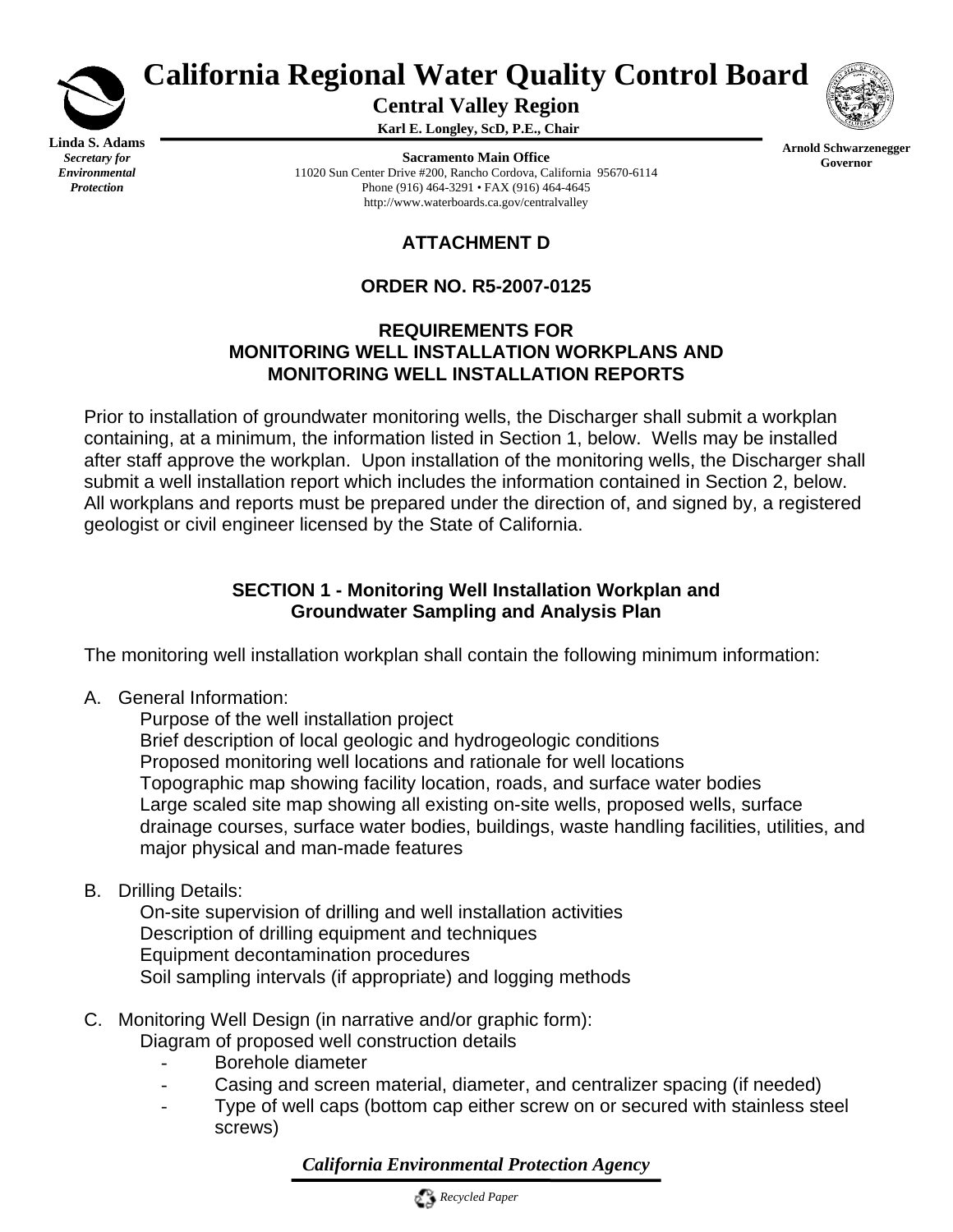- Anticipated depth of well, length of well casing, and length and position of perforated interval
- Thickness, position and composition of surface seal, sanitary seal, and sand pack
- Anticipated screen slot size and filter pack
- D. Well Development (not to be performed until at least 48 hours after sanitary seal placement):

 Method of development to be used (i.e., surge, bail, pump, etc.) Parameters to be monitored during development and record keeping technique Method of determining when development is complete Disposal of development water

- E. Well Survey (precision of vertical survey data shall be at least 0.01 foot): Identify the Licensed Land Surveyor or Civil Engineer that will perform the survey Datum for survey measurements List well features to be surveyed (i.e. top of casing, horizontal and vertical coordinates, etc.)
- F. Schedule for Completion of Work
- G. Appendix: Groundwater Sampling and Analysis Plan (SAP)

 The Groundwater SAP shall be included as an appendix to the workplan, and shall be utilized as a guidance document that is referred to by individuals responsible for conducting groundwater monitoring and sampling activities.

Provide a detailed written description of standard operating procedures for the following:

- Equipment to be used during sampling
- Equipment decontamination procedures
- Water level measurement procedures
- Well purging (include a discussion of procedures to follow if three casing volumes cannot be purged)
- Monitoring and record keeping during water level measurement and well purging (include copies of record keeping logs to be used)
- Purge water disposal
- Analytical methods and required reporting limits
- Sample containers and preservatives
- Sampling
	- General sampling techniques
	- Record keeping during sampling (include copies of record keeping logs to be used)
	- QA/QC samples
- Chain of Custody
- Sample handling and transport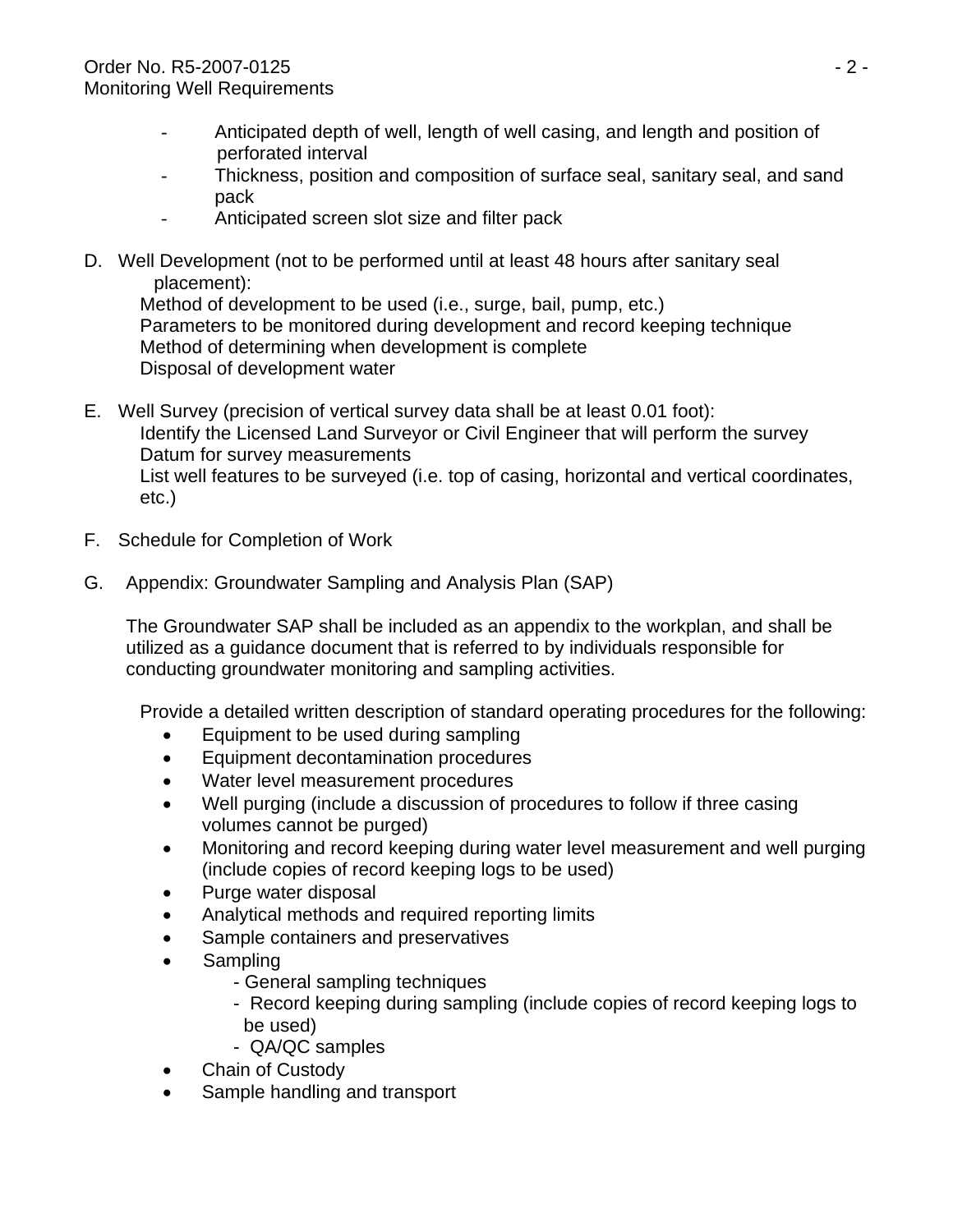# **SECTION 2 - Monitoring Well Installation Report**

The monitoring well installation report must provide the information listed below. In addition, the report must also clearly identify, describe, and justify any deviations from the approved workplan.

A. General Information:

 Purpose of the well installation project Brief description of local geologic and hydrogeologic conditions encountered during installation of the wells Number of monitoring wells installed and copies of County Well Construction Permits Topographic map showing facility location, roads, surface water bodies Scaled site map showing all previously existing wells, newly installed wells, surface water bodies, buildings, waste handling facilities, utilities, and other major physical and man-made features.

B. Drilling Details (in narrative and/or graphic form):

 On-site supervision of drilling and well installation activities Drilling contractor and driller's name Description of drilling equipment and techniques Equipment decontamination procedures Soil sampling intervals and logging methods

- Well boring log
- Well boring number and date drilled
- Borehole diameter and total depth
- Total depth of open hole (same as total depth drilled if no caving or back-grouting occurs)
- Depth to first encountered groundwater and stabilized groundwater depth
- Detailed description of soils encountered, using the Unified Soil Classification System
- C. Well Construction Details (in narrative and/or graphic form):
	- Well construction diagram, including:
		- Monitoring well number and date constructed
		- Casing and screen material, diameter, and centralizer spacing (if needed)
		- Length of well casing, and length and position of perforated interval
		- Thickness, position and composition of surface seal, sanitary seal, and sand pack
		- Type of well caps (bottom cap either screw on or secured with stainless steel screws)
- E. Well Development:

Date(s) and method of development

How well development completion was determined

 Volume of water purged from well and method of development water disposal Field notes from well development should be included in report